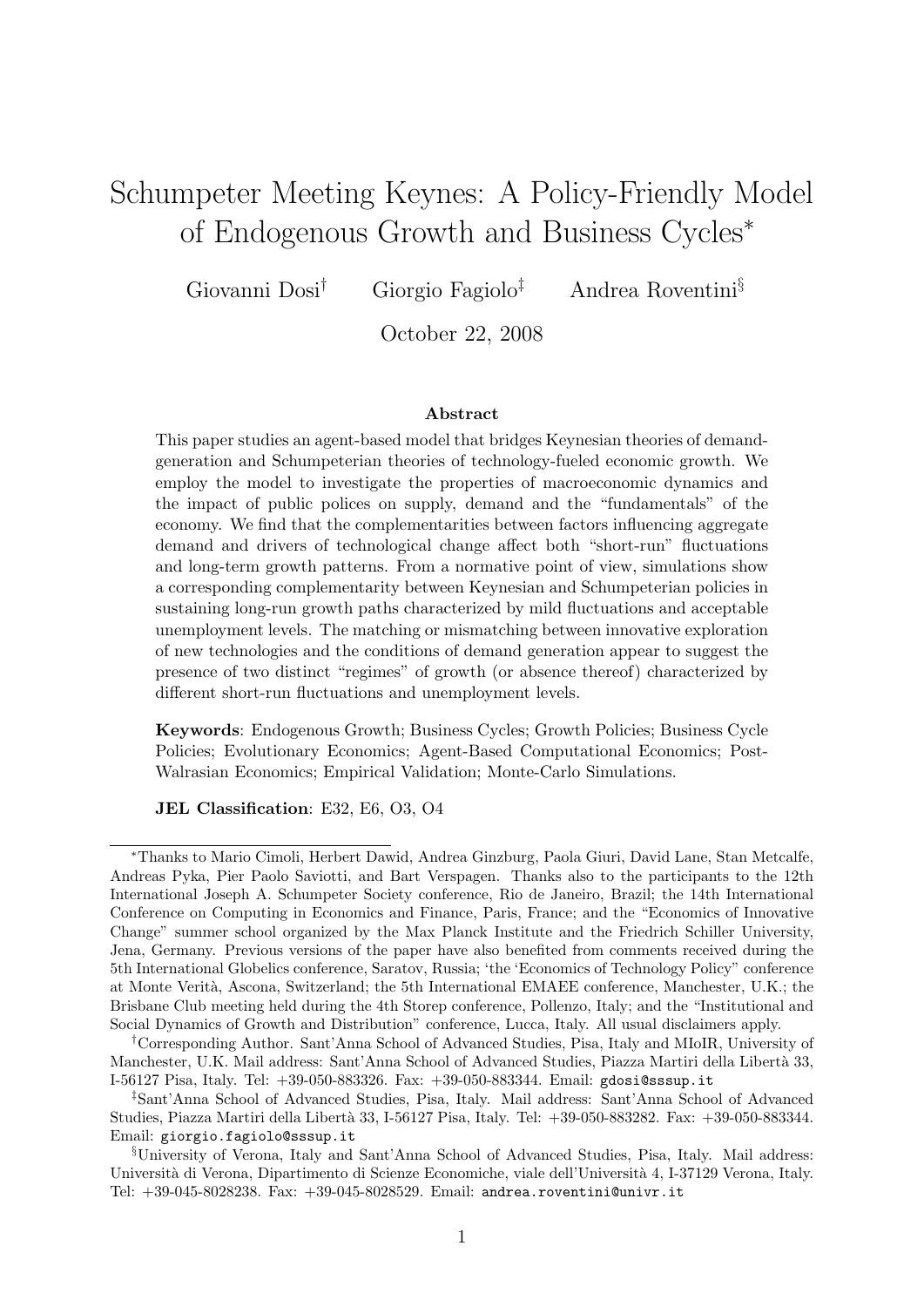## 1 Introduction

This work studies an agent-based model (ABM) of endogenous growth and business cycles and explores its properties under different public policies impacting on supply, demand, and the "fundamentals" of the economy. We extend the model presented in Dosi et al. (2006, 2008), which we use also as a sort of "policy laboratory" where both business-cycle and growth effects of alternative public interventions may be evaluated under different techno-economic scenarios.

A fundamental feature of the model is that it bridges Keynesian theories of demand fluctuations and Schumpeterian theories of economic growth. The model also allows to experiment with an ensemble of policies, related to the structural features of the economy (concerning e.g., technology, industry structure and competition) on the one hand and to demand macro-management, on the other.

Historically, a major divide has emerged in macroeconomics theories. Long-run approaches have traditionally dealt with growth issues in a strict sense, trying to account for (broken-linear or stochastic) trends present in macro time series, while leaving to "short-run" models the task of explaining economic fluctuations around the trend. An early example is the way the IS-LM interpretation of Keynes (Hicks, 1937) and the models rooted in Solow (1956) found their division of labor addressing business cycles and growth, respectively<sup>1</sup>.

Since then, the balance has been shifting over time. At one extreme, the "new classical economics" has boldly claimed the irrelevance of any "Keynesian" feature of the economy. New Keynesian models have defended the turf of "non-fundamental" fluctuations most often on the grounds of informational and behavioural frictions (an insightful overview is in Blanchard, 2008), with just a minority holding the view that such "imperfections" are in fact structural, long-term characteristics of the economy (see Akerlof and Yellen, 1985; Greenwald and Stiglitz, 1993a,b; Akerlof, 2002, 2007, among them). Lacking a better name, let we call the latter Hard New Keynesians, HNK henceforth.

<sup>1</sup>For an interesting reconstruction of the econometric counterpart of such a divide in the 30's and 40's debate, see Louca (2001).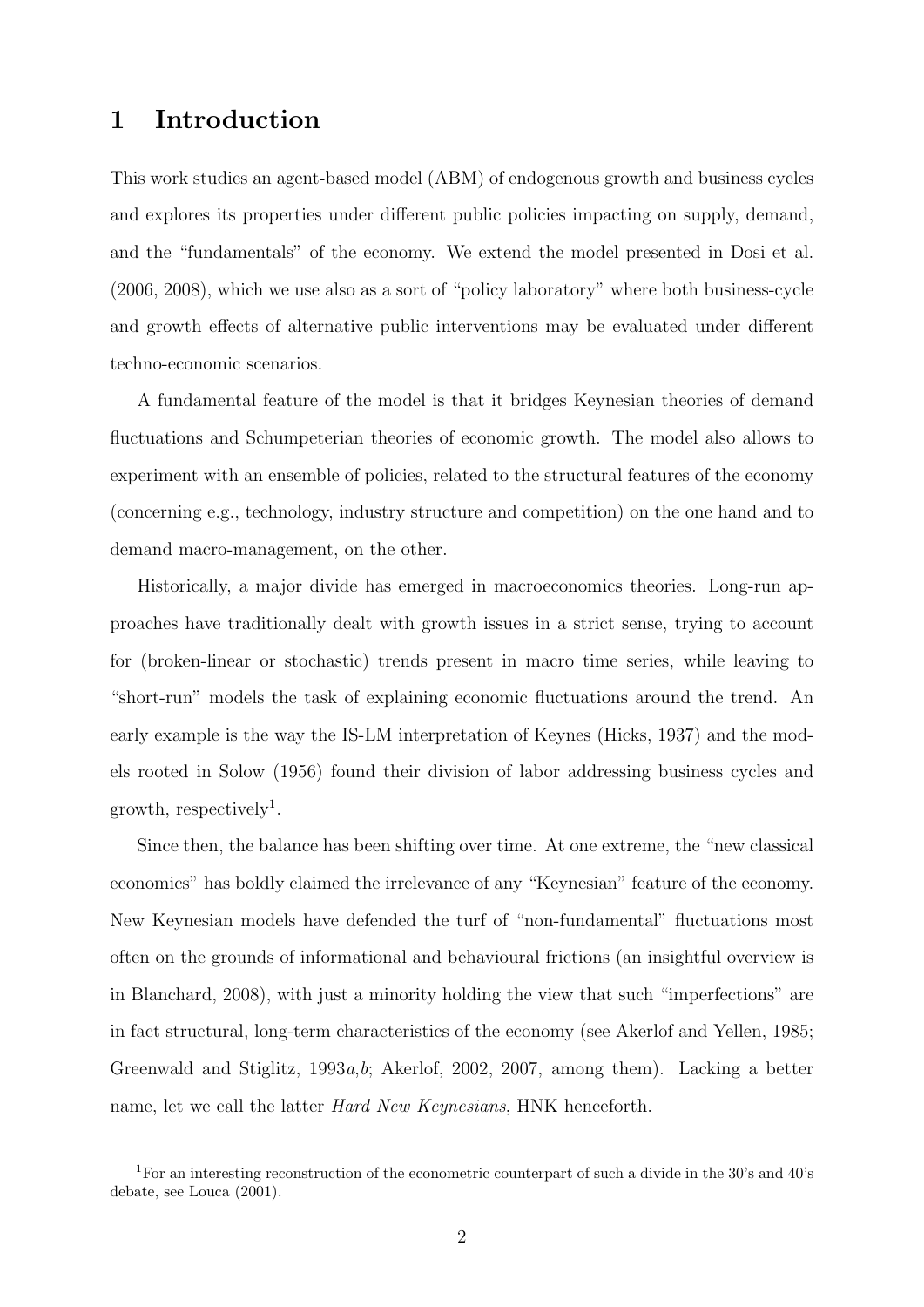More recently, the new neoclassical synthesis between real business cycle (RBC) and a major breed of New Keynesian models has refined the interactions and the territorial divisions between "fundamental dynamics" and higher frequency, "non-fundamental" shocks within the Dynamic Stochastic General-Equilibrium (DSGE) theoretical family (cf. the classic Woodford, 2003; Gal´ı and Gertler, 2007). In fact, DSGE models feature a core with an RBC engine to which one may easily add sticky prices, imperfect competition, monetary policy (Taylor-like) rules, and whatever can be imaginatively squeezed into the underlying "structural model"<sup>2</sup> . Indeed, there is hardly any Schumpeter in term of endogenous innovation in DSGE models.

From a quite different angle, endogenous growth models, notwithstanding very different features (from Romer, 1990 to Aghion and Howitt, 1992 and Dinopoulos and Segerstrom, 1999), possess an implicit or explicit Schumpeterian engine: innovation and thus the dynamics in the "technological fundamentals" of the economy is endogenous. At the same time, "non-fundamental" (e.g. demand-related) fluctuations do not appear in this family of models. Refinements, such as Aghion and Howitt  $(1998)^3$ , do entail equilibrium fluctuations wherein Keynesian features do not play any role<sup>4</sup>.

Somewhat similarly, evolutionary models, as pioneered by Nelson and Winter (1982), are driven by a Schumpeterian core with endogenous innovation, but do largely neglect too any demand-related driver of macroeconomic activity<sup>5</sup>.

The model which follows, shares evolutionary roots, but in tune with HNK insights (cf. for example Stiglitz, 1993) tries to explore the feedbacks between the factors influencing aggregate demand and those driving technological change. By doing that we begin to offer a unified framework jointly accounting for long-term dynamics and higher frequencies fluctuations.

<sup>2</sup>As Blanchard (2008) puts it, "To caricature only slightly: a macroeconomic article today follows strict, haiku-like, rules: it starts from a general equilibrium structure, in which individuals maximize the expected present value of utility, firms maximize their value, and markets clear. Then, it introduces a twist, be it an imperfection or the closing of a particular set of markets, and works out the general equilibrium implications. It then performs a numerical simulation, based on calibration, showing that the model performs well. It ends with a welfare assessment." (p. 26).

<sup>3</sup>See also Aghion et al. (2005); Aghion and Marinescu (2007); Aghion et al. (2008).

<sup>4</sup> Ironically, given the lack of stability of "new growth" trajectories, "Keynesianism" could show its full force: see also below.

<sup>5</sup>See however Dosi et al. (1994) and Fagiolo and Dosi (2003) for exceptions.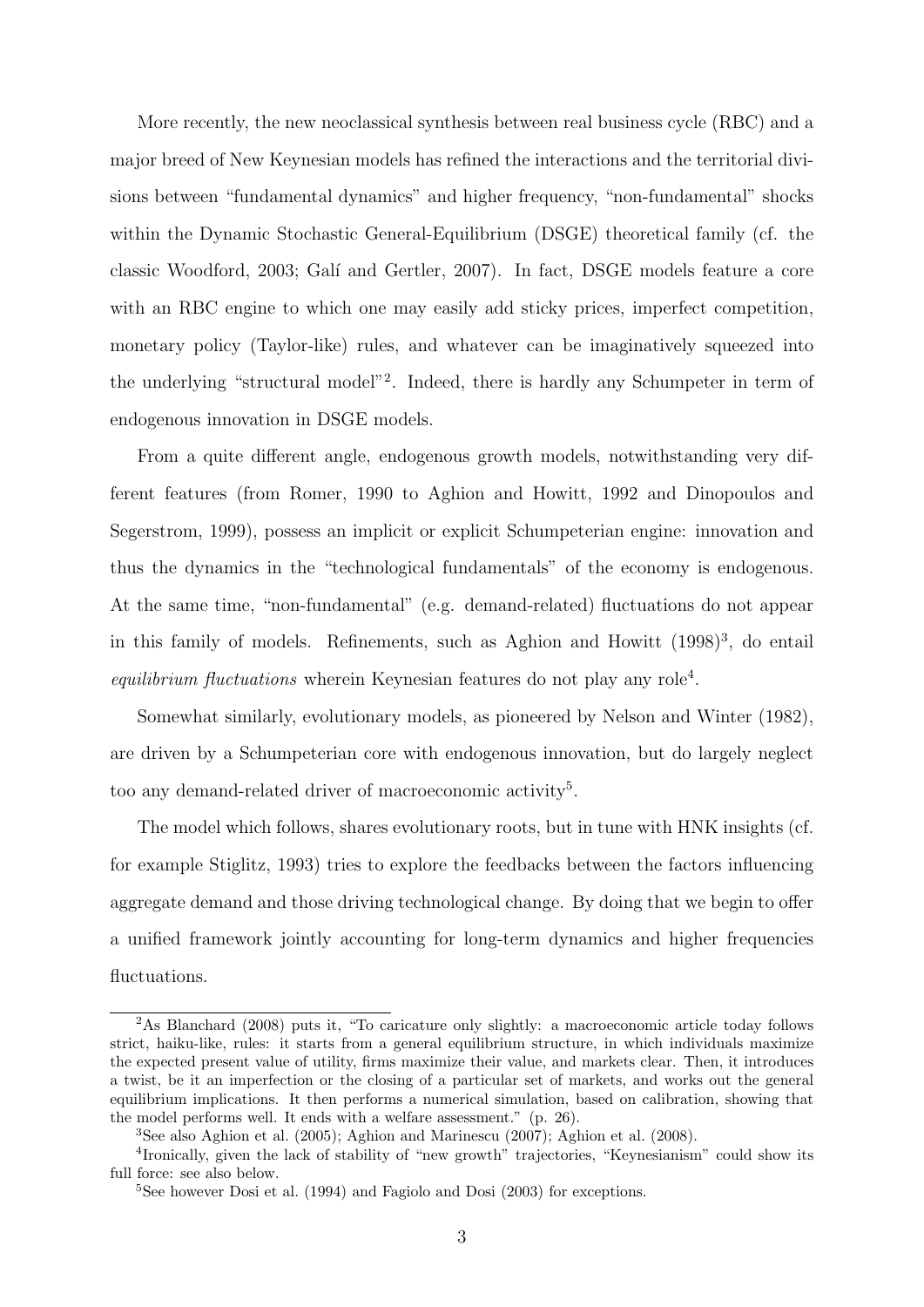The model is certainly post-Walrasian (Colander, 2006; Colander et al., 2008) meaning that it goes beyond the purported Walrasian foundations squeezed into the representative agent assumption nested in DSGE models and the general commitment to market clearing. In that, well in tune with the growing literature on agent-based computational economics (ACE; see Tesfatsion and Judd, 2006; LeBaron and Tesfatsion, 2008), the model meets Solow's plea for micro heterogeneity (Solow, 2008): a multiplicity of agents interact without any ex ante commitment to the reciprocal consistency of their actions<sup>6</sup>.

Furthermore, the model — alike most evolutionary ABMs — is "structural" in the sense that it explicitly builds on a representation of what agents do, how they adjust, etc. In that, it is as far as the DSGE perspective from "old Keynesian" models studying the relations amongst aggregate variables without any explicit microfoundation. At the same time, our commitment is to "phenomenologically" describe microbehaviours as close as one can get to available micro evidence. Akerlof's advocacy of a "behavioural microeconomics", we believe, builds on that notion (Akerlof, 2002). In fact, this is our first fundamental disciplining device. A second, complementary one involves the ability of the model to jointly account for an ensemble of stylized facts regarding both "micro/meso" aggregates such as indicators of industrial structures (e.g. firm size distributions, productivity dispersions, firm growth rates) together with macro statistical properties (including rates of output growth, output volatility, unemployment rates, etc.).

Our work shares many ingredients with (and in many ways is complementary to) the research project carried on within the European project EURACE (http://www.eurace.org), which features a large-scale ABM aiming at capturing the main characteristics of the European economy and addressing European-policy analyses (Deissenberg et al., 2008; Dawid et al., 2008). Unlike EURACE models, however, we keep the scale of the system relatively small, in line with traditional macroeconomic ABMs with little overall calibration exercises, albeit with attention to empirically sound micro rules and interaction mechanisms.

The model below describes an economy composed of firms, consumers/workers and

<sup>6</sup>For germane ABMs with both some Keynesian and Schumpeterian elements see Verspagen (2002), Ciarli et al. (2008), Saviotti and Pyka (2008), and the discussion in Silverberg and Verspagen (2005).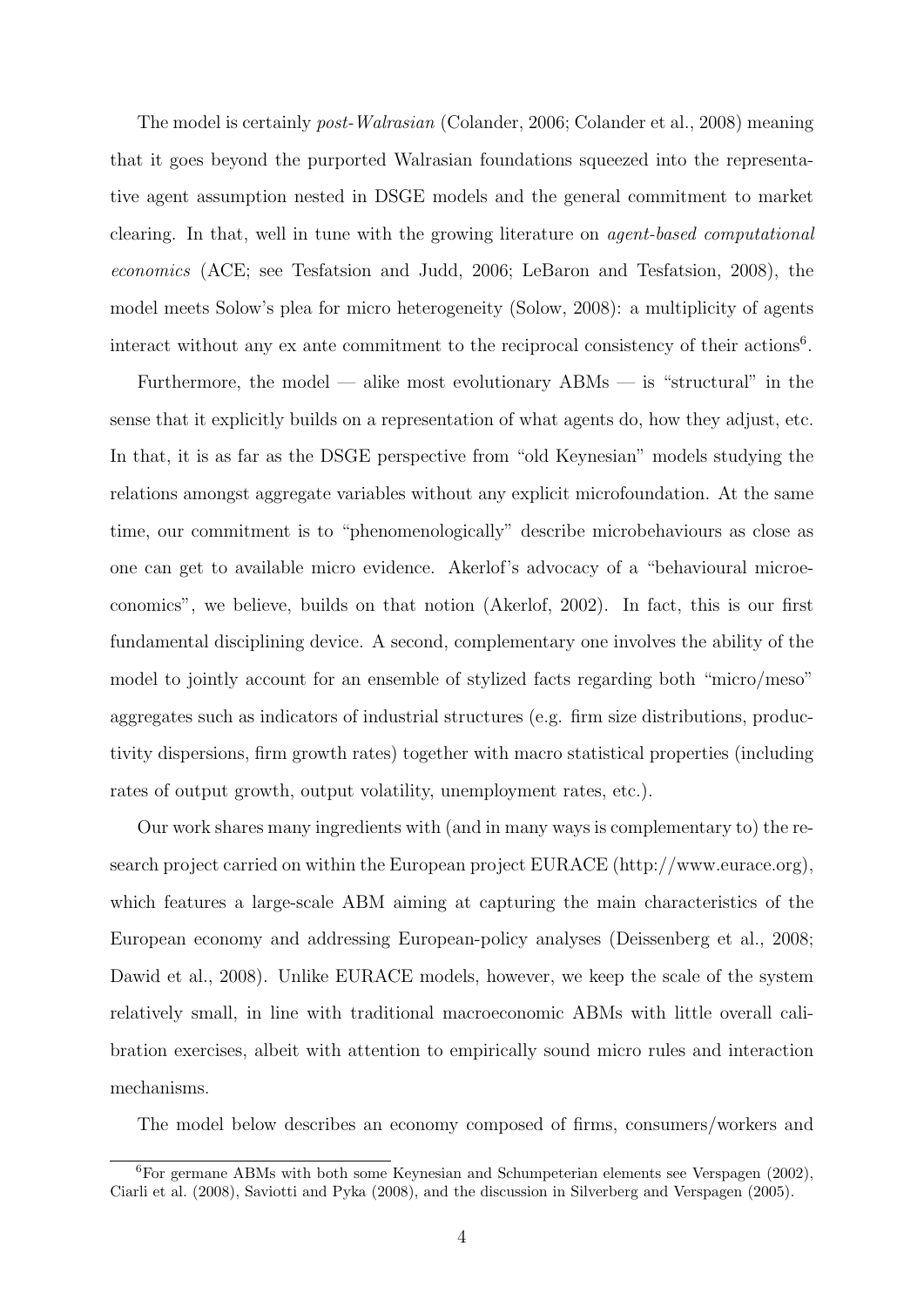a public sector. Firms belong to two industries. In the first one, firms perform R&D and produce heterogeneous machine tools. Firms in the second industry invest in new machines and produce a homogenous consumption good. Consumers sell their labor to firms in both sectors and fully consume the income they receive. The government levies taxes on workers' wages and firms' profits and it provides unemployed workers with a fraction of the market wage.

As customary in evolutionary/ $\angle$ ACE perspectives, the policy framework studied here is explored via computer simulations. To overcome the well-known problems related to sensitivity to the choice of parameters, possibly arising in ABMs<sup>7</sup>, we look for policy implications that: (i) are robust to reasonable changes in the parameters of the model; (ii) refer to model setups and parametrizations wherein the output of the model is empirically validated (i.e., simulated microeconomic and macroeconomic data possess statistical properties similar to those empirically observed in reality). We consider this as a value added of our study, as very often in the literature policy experiments are performed without imposing any ex-ante empirical-validation requirement on the model (Fukac and Pagan, 2006; Canova, 2008; Fagiolo and Roventini, 2008). Policy configurations are captured by different "control" parameters and different institutional, market or industry setups. The impact of different policies is then quantitatively assessed in terms of ensuing aggregates such as average output growth, output volatility, average unemployment, etc.

One of the main insights stemming from our extensive policy-simulation exercises is a vindication of a strong complementarity between Schumpeterian policies addressing innovative activities and Keynesian demand management policies. Both types of policies seem to be necessary to put the economy into a long-run sustained growth path. Schumpeterian policies potentially foster economic growth, but they do not appear to be able alone to yield sustained long-run growth. In a broad parameter region, "fundamental" (indeed, endogenously generated) changes in technology are unable to fully propagate in terms of demand generation and ultimately output growth. By the same token, demand

<sup>7</sup>See Fagiolo et al. (2007) for a discussion; more on that in Section 3. The potential for policy exercises in ABMs is discussed in the special issue on "Agent-Based Models for Economic Policy Design" of the Journal of Economic Behavior and Organization, 2008 (vol. 67, no. 2), edited by Herbert Dawid and Giorgio Fagiolo.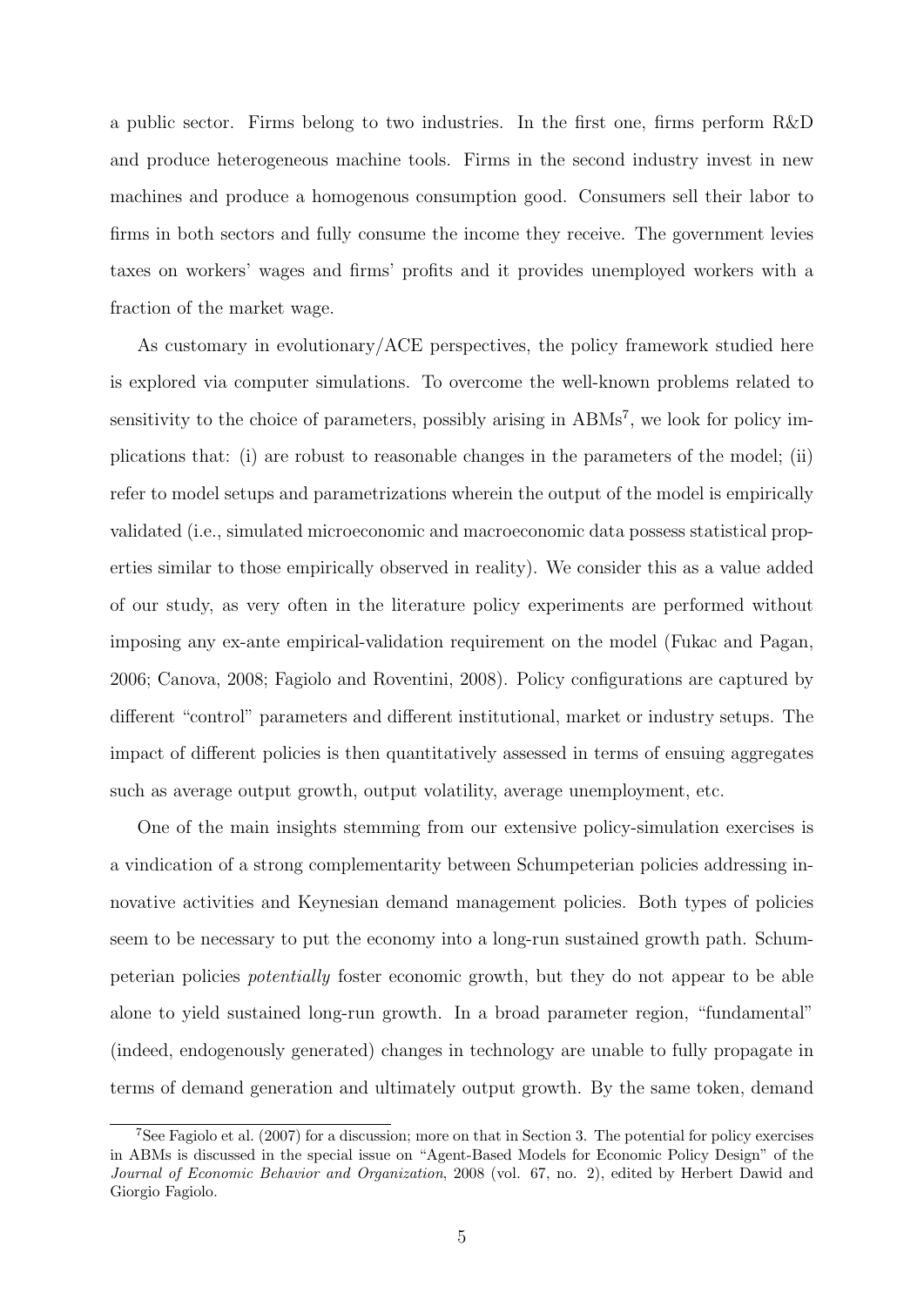shocks (in the simplest case, induced by government fiscal policies) bear persistent effects upon output levels, rates of growth, and rates of innovations. In that, Keynesian policies not only have a strong impact on output volatility and unemployment but seem to be also a necessary condition for long-run economic growth.

In fact, our results suggest that the matching or mismatching between innovative exploration of new technologies and the conditions of demand generation appear to yield two distinct "regimes" of growth (or absence thereof), also characterized by different short-run fluctuations and unemployment levels. Even when Keynesian policies allow for a sustained growth, their tuning affects the amplitude of fluctuations and the long-term levels of unemployment and output. Symmetrically, fluctuations and unemployment rates are also affected by "Schumpeterian policies", holding constant macro demand management rules.

The rest of the paper is organized as follows. Section 2 describes the model. In Section 3 we perform empirical validation checks and in Section 4 we present results on policy exercises. Finally, Section 5 concludes and discusses future extensions.

## 2 The Model

As already mentioned, our simple economy is composed of a machine-producing sector made of  $F_1$  firms (denoted by the subscript i), a consumption-good sector made of  $F_2$ firms (denoted by the subscript j),  $L^S$  consumers/workers, and a public sector. Capitalgood firms invest in R&D and produce heterogenous machines. Consumption-good firms combine machine tools bought by capital-good firms and labor in order to produce a final product for consumers. The public sector levies taxes on firms' profits and pay unemployment benefits. Innovations is clearly endogenous to our economy. It is the uncertain outcome of the search efforts of the producers of capital equipment and exerts its impact throughout the economy via both the lowering of the production costs of such equipment and its diffusion in the "downstream" consumption-good sector. Before accurately describing the model, we briefly provide the timeline of events occurring in each time step.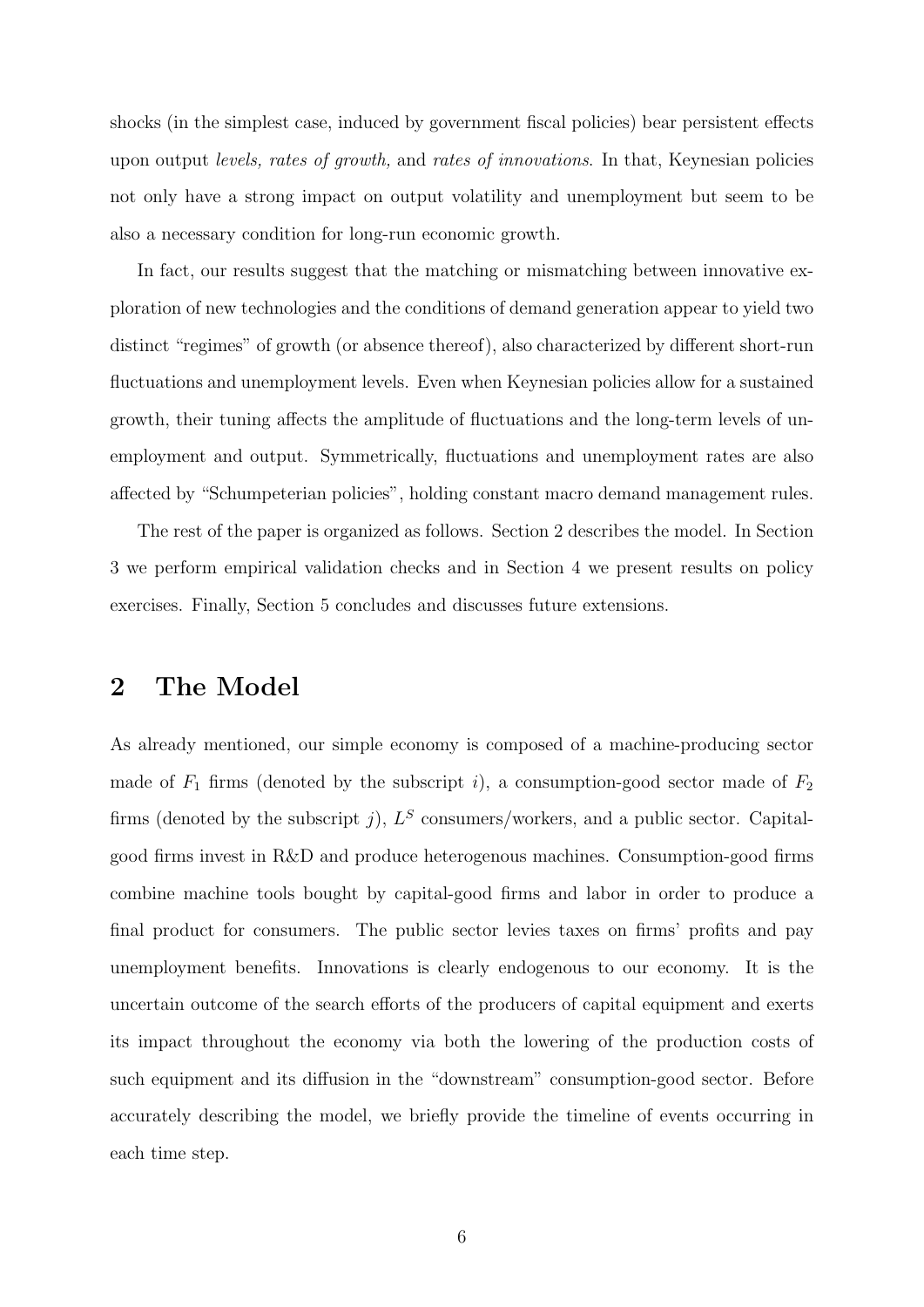#### 2.1 The Timeline of Events

In any given time period  $(t)$ , the following microeconomic decisions take place in sequential order:

- 1. Machine-tool firms perform R&D trying to discover new products and more efficient production techniques and to imitate the technology and the products of their competitors.
- 2. Capital-good firms advertise their machines with consumption-good producers.
- 3. Consumption-good firms decide how much to produce and invest. If investment is positive, consumption-good firms choose their supplier and send their orders.
- 4. In both industries firms hire workers according to their production plans and start producing.
- 5. Imperfectly competitive consumption-good market opens. The market shares of firms evolve according to their price competitiveness.
- 6. Entry and exit take places. In both sectors firms with near zero market shares and negative net liquid assets are eschewed from the two industries and replaced by new firms.
- 7. Machines ordered at the beginning of the period are delivered and become part of the capital stock at time  $t + 1$ .

At the end of each time step, aggregate variables (e.g. GDP, investment, employment) are computed, summing over the corresponding microeconomic variables.

Let us now turn to a more detailed description of the model and of the agents' behaviours, which — to repeat — we try to keep as close as we can to what we know they actually do as distinct from what they ought to do under more perfect informational circumstances.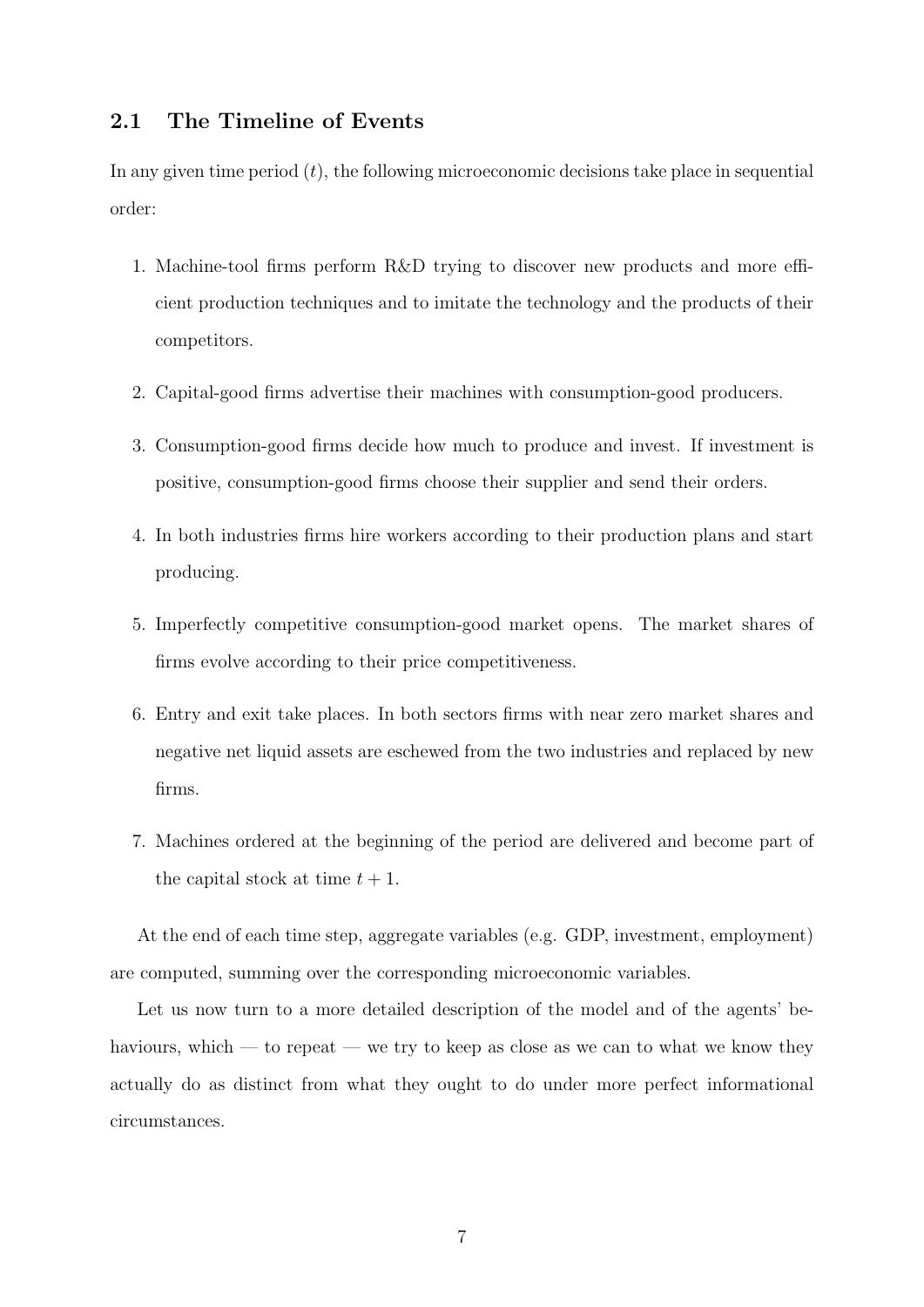#### 2.2 The Capital-Good Industry

The technology of a capital-good firms is  $(A_i^{\tau}, B_i^{\tau})$ , where the former coefficient stands for the labor productivity of the machine-tool manufactured by  $i$  for the consumption-good industry (a rough measure of producer quality), while the latter coefficient is the labor productivity of the production technique employed by firm  $i$  itself. The positive integer  $\tau$  denotes the current technology vintage. Given the monetary wage w, the unit cost of production of capital-good firms is:

$$
c_i(t) = \frac{w(t)}{B_i^{\tau}}.\tag{1}
$$

With a fixed mark-up  $(\mu_1 > 0)$  pricing rule<sup>8</sup>, prices  $(p_i)$  are defined as:

$$
p_i(t) = (1 + \mu_1)c_i(t). \tag{2}
$$

The unit labor cost of production in the consumption-good sector associated with each machine of vintage  $\tau$ , produced by firm *i* is:

$$
c(A_i^{\tau}, t) = \frac{w(t)}{A_i^{\tau}}.
$$

Firms in the capital-good industry "adaptively" strive to increase their market shares and their profits trying to improve their technology both via innovation and imitation. Both are costly processes: firms invest in R&D a fraction of their past sales  $(S_i)$ :

$$
RD_i(t) = \nu S_i(t-1),\tag{3}
$$

with  $0 < \nu < 1$ . R&D expenditures are employed to hire researchers paying the market wage  $w(t)^9$ . Firms split their R&D efforts between innovation  $(IN)$  and imitation  $(IM)$ 

<sup>8</sup>Survey data evidence summarized in Fabiani et al. (2006) show that European firms mostly set prices according to mark-up rules .

<sup>&</sup>lt;sup>9</sup>In the following, we assume all capital-producing firms to be identical in their R&D propensity. This is not too far from reality: R&D intensities are largely sector specific and associated with the sector-wide nature of innovative opportunities and modes of innovative search (more in Pavitt, 1984; Dosi, 1988; Klevorick et al., 1995).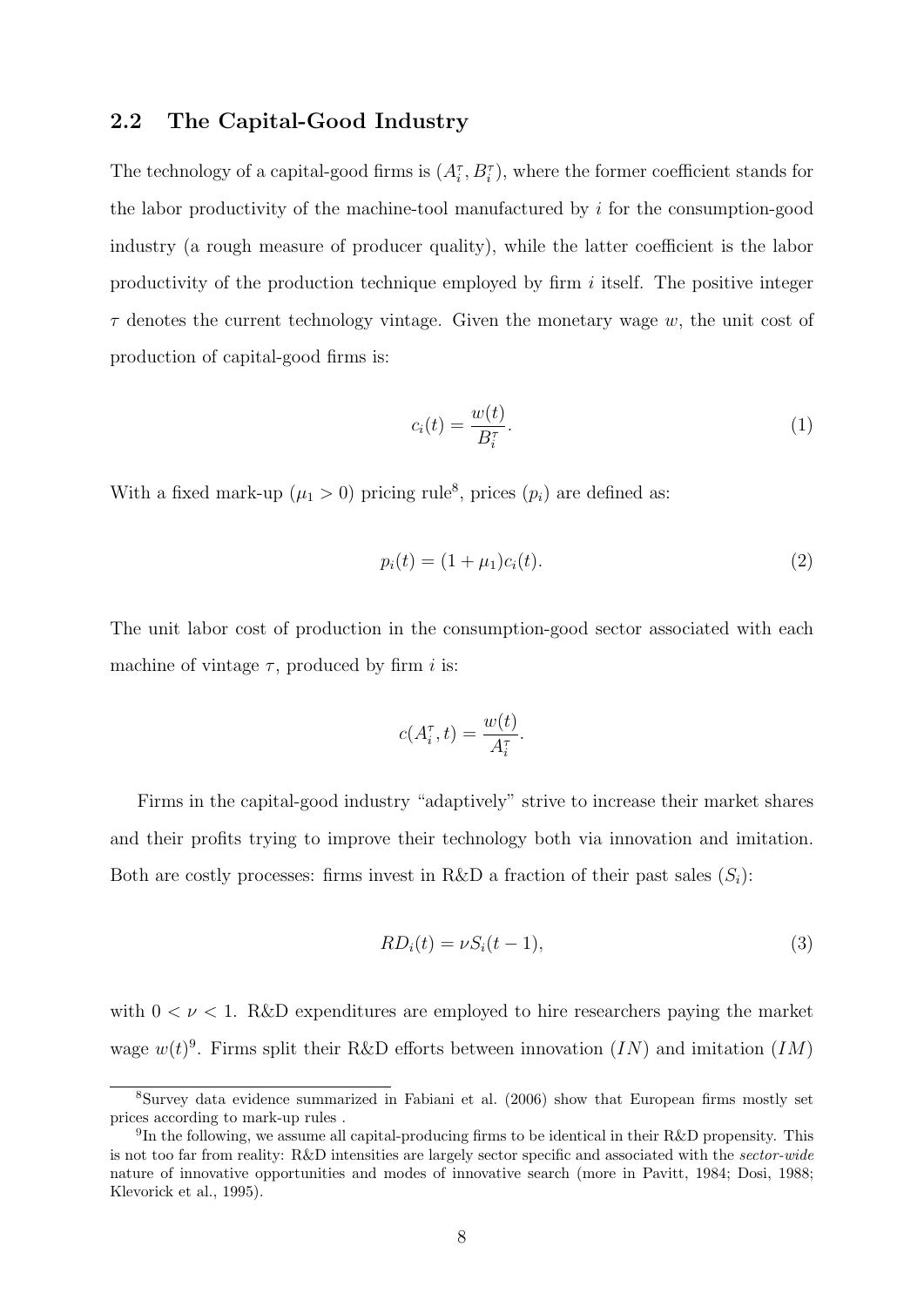according to the parameter  $\xi \in [0, 1]^{10}$ :

$$
IN_i(t) = \xi R D_i(t)
$$
  

$$
IM_i(t) = (1 - \xi) R D_i(t).
$$

We model innovation as a two steps process. The first one determines whether a firm obtains or not an access to innovation — irrespectively of whether it is ultimately a success or a failure — through a draw from a Bernoulli distribution, whose parameter  $\theta_i^{in}(t)$  is given by:

$$
\theta_i^{in}(t) = 1 - e^{-\zeta_1 IN_i(t)},\tag{4}
$$

with  $0 < \zeta_1 \leq 1$ . Note that according to 4, there are some scale-related returns to R&D investment: access to innovative discoveries is more likely if a firm puts more resources into R&D. If a firm innovates, it may draw a new machine embodying technology  $(A_i^{in}, B_i^{in})$ according to:

$$
A_i^{in}(t) = A_i(t)(1 + x_i^{A}(t))
$$
  

$$
B_i^{in}(t) = B_i(t)(1 + x_i^{B}(t)),
$$

where  $x_i^A$  and  $x_i^B$  are two independent draws from a Beta $(\alpha_1, \beta_1)$  distribution over the support  $[\underline{x}_1, \overline{x}_1]$  with  $\underline{x}_1$  belonging to the interval  $[-1, 0]$  and  $\overline{x}_1$  to  $[0, 1]$ . Note that the notional possibilities of technological advance  $-$  i.e. technological opportunities  $-$  are captured by the support of the Beta distribution and by its shape. So, for example, with low opportunities the largest probability density falls over "failed" innovations that is potential capital goods which are "worse" in terms of costs and performances than those already produced by the searching firm. Conversely, under a condition of rich opportunities, innovations which dominate incumbent technologies will be drawn with high probability. As we shall show below, a crucial role of "Schumpeterian" technology policies is precisely that of influencing opportunities and micro capabilities.

 $10$ Firms on the technological frontier, lacking anyone to imitate, obviously invest all their R&D budget in the search for innovations.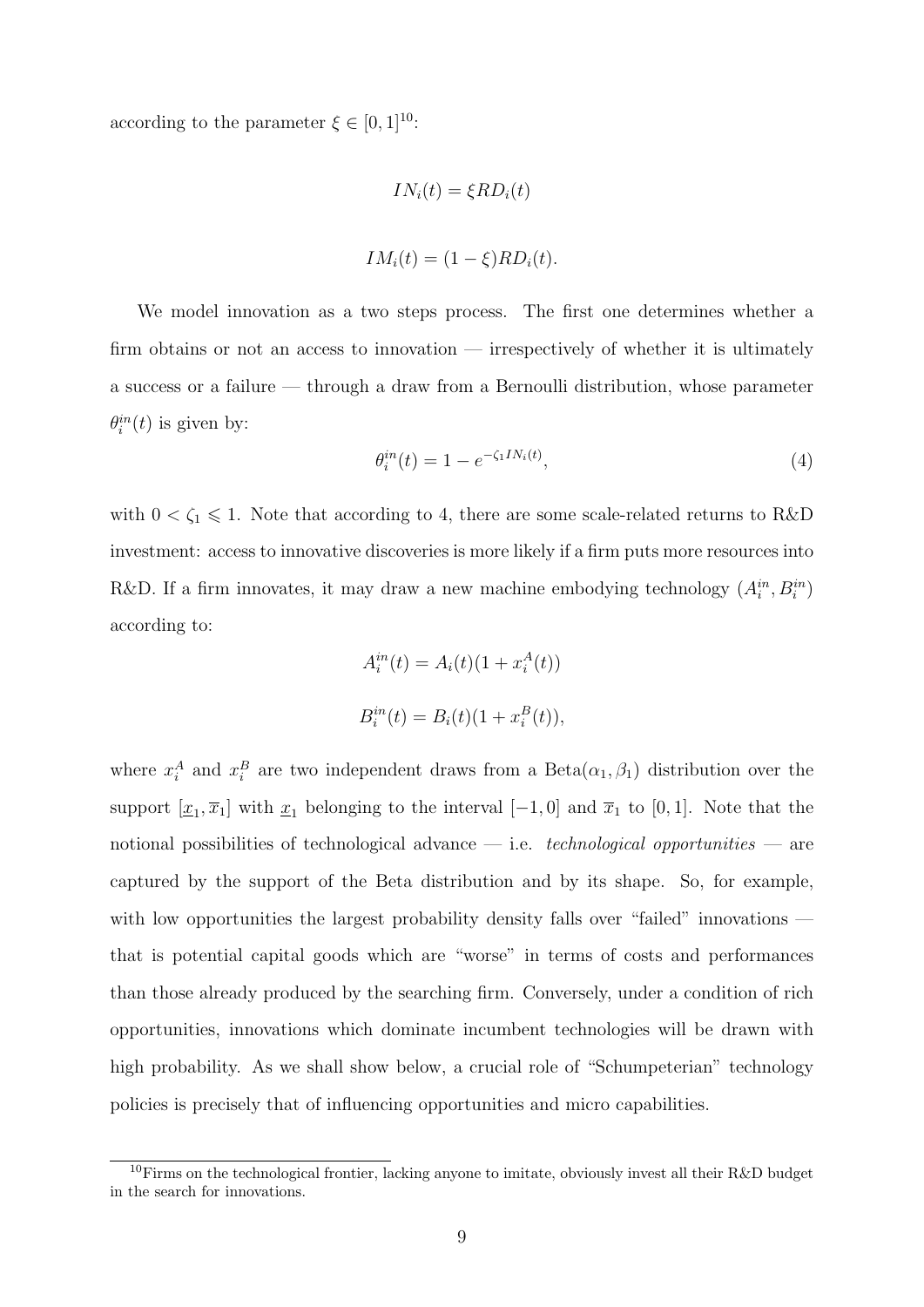Alike innovation search, imitation follows a two steps procedure. The possibilities of accessing imitation come from sampling a Bernoulli $(\theta_i^{im}(t))$ :

$$
\theta_i^{im}(t) = 1 - e^{-\zeta_2 I M_i(t)},\tag{5}
$$

with  $0 < \zeta_2 \leq 1$ . Firms accessing the second stage are able to copy the technology of one of the competitors  $(A_i^{im}, B_i^{im})$ . We assume that firms are more likely to imitate competitors with similar technologies and we use a Euclidean metrics to compute the technological distance between every pair of firms to weight imitation probabilities.

All firms which draw a potential innovation or imitation have to put it on production or keep producing the incumbent generation of machines. Comparing the technology competing for adoption, firms choose to manufacture the machine characterized by the best tradeoff between price and efficiency. More specifically, knowing that consumptiongood firms invest following a payback period routine (see Section 2.3), capital-good firms select the machine to produce according to the following rule:

$$
\min\left[p_i^h(t) + bc^h(A_i^h, t)\right], \quad h = \tau, in, im,
$$
\n(6)

where  $b$  is a positive payback period parameter (see Eq. 10 below). Once the type of machine is chosen, we capture the imperfect information pervading the market assuming that each firm sends a "brochure" with the price and the productivity of its offered machines to both its historical  $(HC_i)$  clients and to a random sample of potential new customers (NC<sub>i</sub>), whose size is proportional to  $HC_i$  (i.e.,  $NC_i(t) = \gamma HC_i(t)$ , with 0 <  $\gamma$  < 1).

#### 2.3 The Consumption-Good Industry

Consumption-good firms produce a homogenous goods using capital (i.e. their stock of machines) and labor under constant returns to scale. Firms plan their production  $(Q_i)$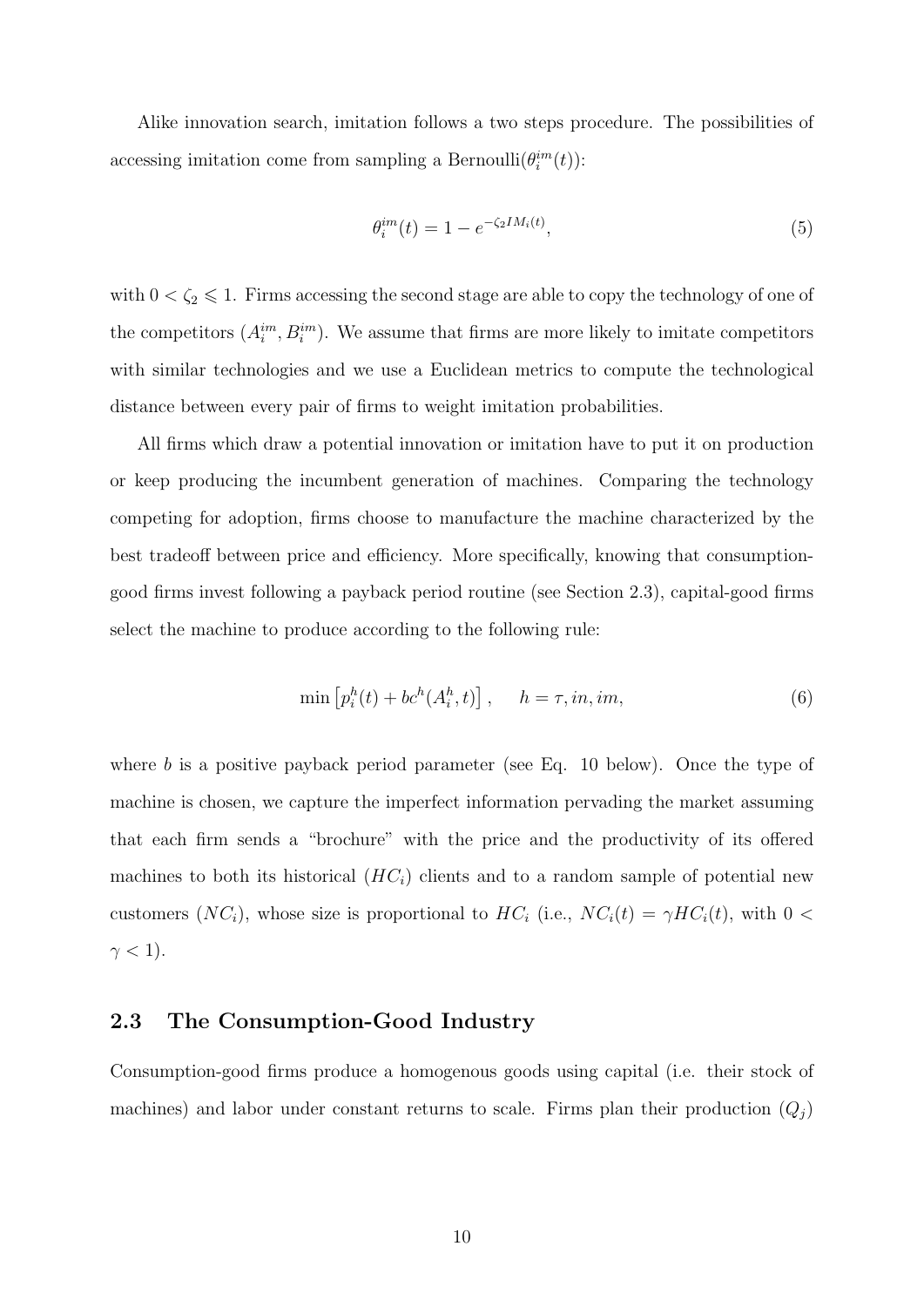according to adaptive demand expectations  $(D_j^e)$ :

$$
D_j^e(t) = f(D_j(t-1), D_j(t-2), \dots, D_j(t-h)),
$$
\n(7)

where  $D_j(t-1)$  is the demand actually faced by firm j at time  $t-1$  (h positive integer)<sup>11</sup>. The desired level of production  $(Q_j^d)$  depends on the expected demand as well as on the desired inventories  $(N_j^d)$  and the actual stock of inventories  $(N_j)$ :

$$
Q_j^d(t) = D_j^e(t) + N_j^d(t) - N_j(t-1),
$$
\n(8)

with  $N_j^d(t) = \iota D_j^e(t), \iota \in [0,1].$  The output of consumption-good firms is constrained by their capital stock  $(K_j)$ . If the desired capital stock  $(K_j^d)$  — computed as a function of the desired level of production — is higher than the current capital stock, firms invest  $(EI_j^d)$  in order to expand their production capacity<sup>12</sup>:

$$
EI_j^d(t) = K_j^d(t) - K_j(t).
$$
\n(9)

The capital stock of each firm is obviously composed of heterogenous vintages of machines with different productivity. We define  $\Xi_i(t)$  as the set of all vintages of machinetools belonging to firm  $i$  at time  $t$ . Firms scrap machines following a payback period routine. Through that, technical change and equipment prices influence the replacement decisions of consumption-good firms<sup>13</sup>. More specifically, firm j replaces machine  $A_i^{\tau} \in$  $\Xi_i(t)$  according to its technology obsolescence as well as the price of new machines:

$$
RS_j(t) = \left\{ A_i^{\tau} \in \Xi_j(t) : \frac{p^*(t)}{c(A_{i,\tau}, t) - c^*(t)} \le b \right\},\tag{10}
$$

<sup>&</sup>lt;sup>11</sup>For maximum simplicity, here we use the rule  $D_j^e(t) = D_j(t-1)$ . In Dosi et al. (2006) we check the robustness of the simulation results employing more sophisticated expectation-formation rules. We found that increasing the computational capabilities of firms does not significantly change either the average growth rates or the stability of the economy. These properties still hold in the model presented here.

<sup>12</sup>We assume that in any give period firm capital growth rates cannot exceed a fixed maximum threshold consistent with the maximum capital growth rates found in the empirical literature on firm investment patterns (e.g. Doms and Dunne, 1998).

<sup>&</sup>lt;sup>13</sup>This in line with a large body of empirical analyses (e.g., Feldstein and Foot, 1971; Eisner, 1972; Goolsbee, 1998) showing that replacement investment is typically not proportional to the capital stock.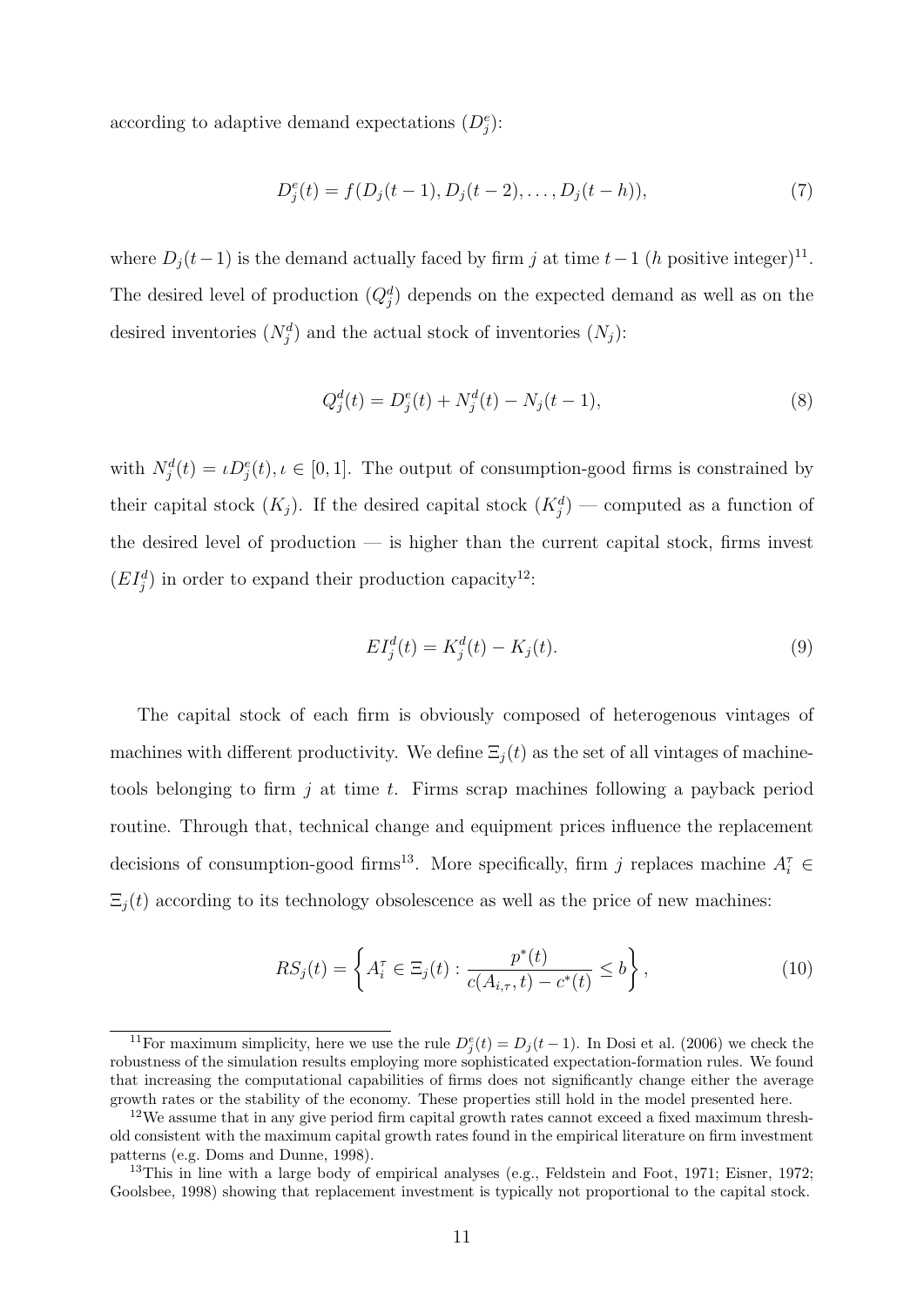where  $p^*$  and  $c^*$  are the price of and unit cost of production upon the new machines. Firms compute their replacement investment summing up the number of old machinetools satisfying Equation  $10^{14}$ .

Consumption-good firms choose their capital-good supplier comparing the price and productivity of the currently manufactured machine-tools they are aware of. As we mentioned above (cf. Section 2.2) the capital-good market is systematically characterized by imperfect information. This implies that consumption-good firms compare "brochures" describing the characteristics of machines only from a subset of equipment suppliers. Firms then choose the machines with the lowest price and unit cost of production (i.e.,  $p_i(t) + bc(A_i^{\tau}, t)$  and send their orders to the correspondingly machine manufacturer. Machine production is a time-consuming process: capital-good firms deliver the ordered machine-tools at the end of the period<sup>15</sup>. Gross investment of each firm  $(I_j)$  is the sum of expansion and replacement investment. Pooling the investment of all consumption-good firms one gets aggregate investment  $(I)$ .

Consumption-good firms have to finance their investments as well as their production, as they advance worker wages. In line with a growing number of theoretical and empirical papers (e.g. Stiglitz and Weiss, 1992; Greenwald and Stiglitz, 1993a; Hubbard, 1998) we assume imperfect capital markets. This implies that the financial structure of firms matters (external funds are more expensive than internal ones) and firms may be credit rationed. More specifically, consumption-good firms finance production using their stock of liquid assets  $(NW_i)$ . If liquid assets do not fully cover production costs, firms borrow the remaining part paying an interest rate r up to a maximum debt/sales ratio of  $\Lambda$ . Only firms that are not production-rationed can try to fulfill their investment plans employing their residual stock of liquid assets first and then their residual borrowing capacity<sup>16</sup>.

Given their current stock of machines, consumption-good firms compute average productivity  $(\pi_i)$  and unit cost of production  $(c_i)$ . Prices are set applying a variable markup

<sup>&</sup>lt;sup>14</sup>Moreover, they also scrap the machines older than  $\eta$  periods (with  $\eta$  being a positive integer).

<sup>15</sup>Among the empirical literature investigating the presence of gestation-lag effects in firm investment expenditures see e.g. Del Boca et al. (2008).

<sup>&</sup>lt;sup>16</sup>If investment plans cannot be fully realized, firms give priority to capital stock expansion, as compared to the substitution of old machines.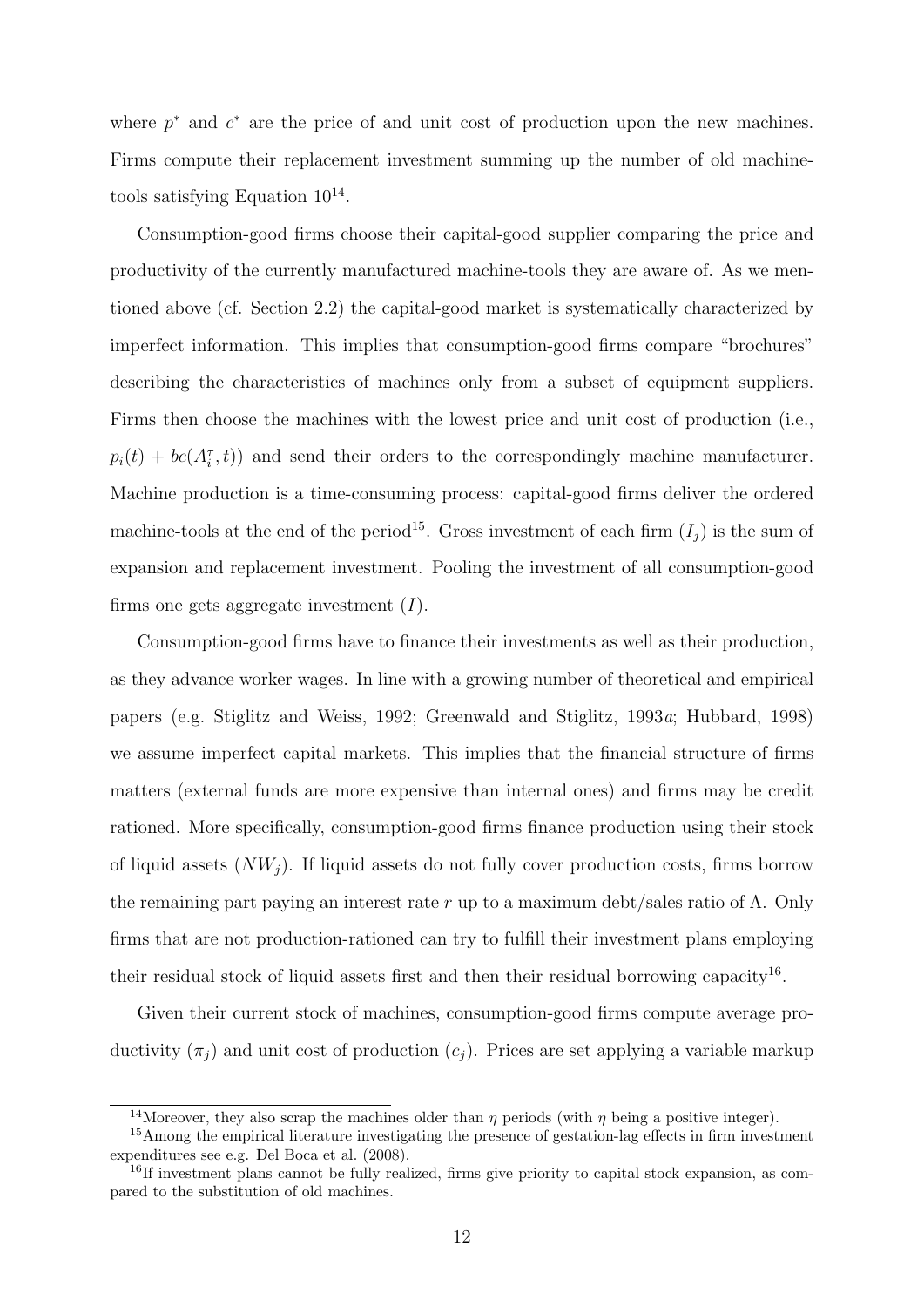$(\mu_i)$  on unit costs of production:

$$
p_j(t) = (1 + \mu_j(t))c_j(t). \tag{11}
$$

Markup variations are regulated by the evolution of firm market shares  $(f_j)^{17}$ :

$$
\mu_j(t) = \mu_j(t-1) \left( 1 + v \frac{f_j(t-1) - f_j(t-2)}{f_j(t-2)} \right),
$$

with  $0 \le v \le 1$ .

The consumption-good market too is characterized by imperfect information (antecedents in the same spirits are Phelps and Winter, 1970; Klemperer, 1987; Farrel and Shapiro, 1988; see also the empirical literature on consumers' imperfect price knowledge surveyed in Rotemberg, 2008). This implies that consumers do not instantaneously switch to products made by more competitive firms. However, prices are clearly one of the key determinants of firms' competitiveness  $(E_i)$ . The other component is the level of unfilled demand  $(l_i)$  inherited from the previous period:

$$
E_j(t) = -\omega_1 p_j(t) - \omega_2 l_j(t),\tag{12}
$$

where  $\omega_{1,2}$  are positive parameter <sup>18</sup>. Weighting the competitiveness of each consumptiongood firms by its past market share  $(f_j)$ , one can compute the *average competitiveness* of the consumption-good sector:

$$
\overline{E}(t) = \sum_{j=1}^{F_2} E_j(t) f_j(t-1).
$$

Such variable represents also a moving selection criterion driving, other things being equal, expansion, contraction and extinction within the population of firms. We parsimo-

<sup>&</sup>lt;sup>17</sup>This is close to the spirit of "customer market" models originated by the seminal work of Phelps and Winter (1970). See also Klemperer (1995) for a survey and the exploration of some important macro implications by Greenwald and Stiglitz (2003).

<sup>&</sup>lt;sup>18</sup>Recall that consumption-good firms fix production according to their demand expectations, which may differ from actual demand. If the firm produced too much, the inventories pile up, whereas if its production is lower than demand plus inventories, its competitiveness is accordingly reduced.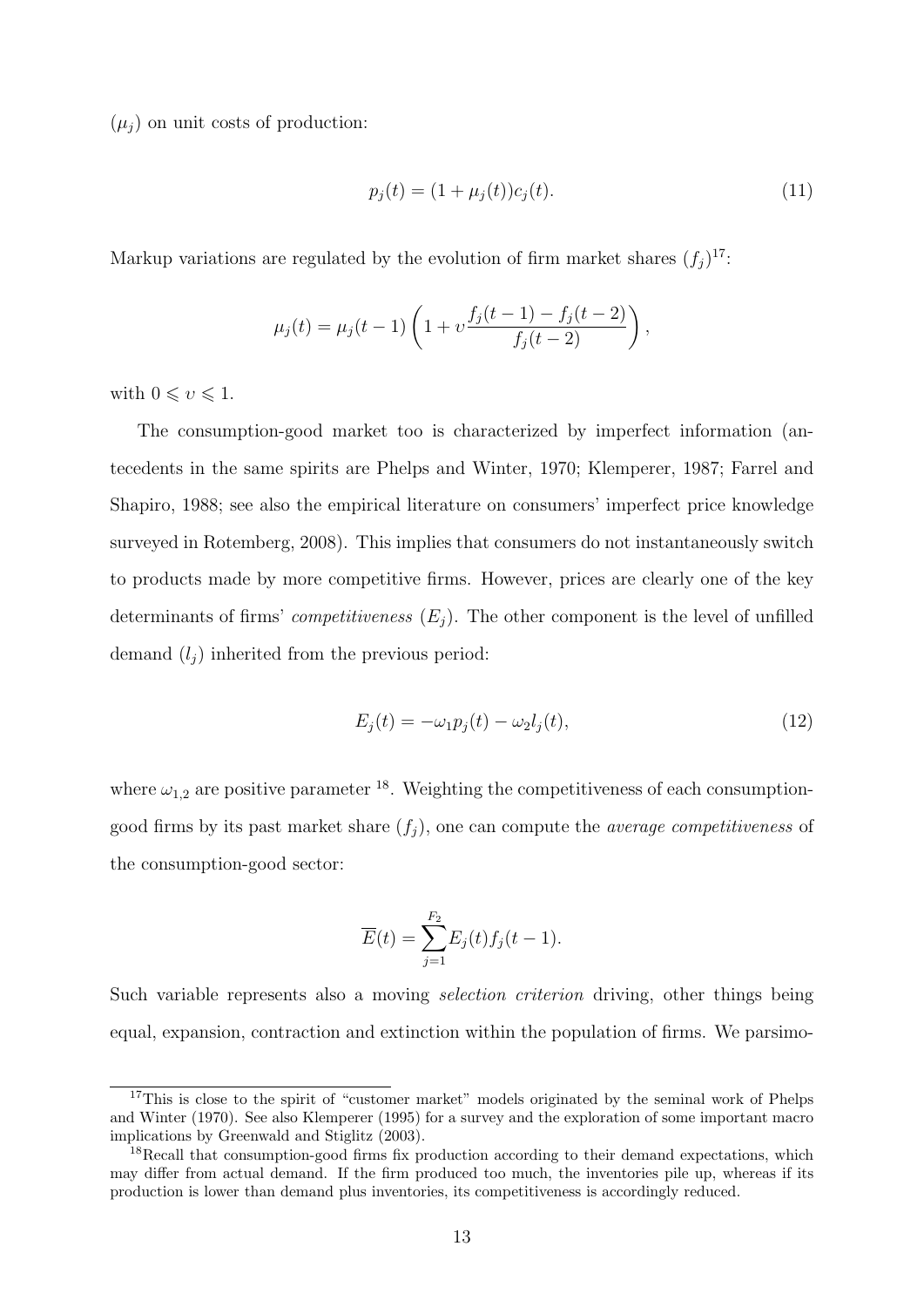niously model this market setup letting firm market shares evolve according to a "quasi" replicator dynamics (for antecedents in the evolutionary camp cf. Silverberg et al., 1988; Metcalfe,  $1994a$ :

$$
f_j(t) = f_j(t-1) \left( 1 + \chi \frac{E_j(t) - \overline{E}(t)}{\overline{E}(t)} \right), \tag{13}
$$

with  $\chi > 0^{19}$ .

The profits  $(\Pi_i)$  of each consumption-good firm reads:

$$
\Pi_j(t) = S_j(t) - c_j(t)Q_j(t) - rDeb_j(t),
$$

where  $S_j(t) = p_j(t)D_j(t)$  and Deb denotes the stock of debt. The investment choices of each firm and its profits determine the evolution of its stock of liquid assets  $(NW_i)$ :

$$
NW_j(t) = NW_j(t-1) + \Pi_j(t) - cI_j(t),
$$

where  $cI_j$  is the amount of internal funds employed by firm j to finance investment.

#### 2.4 Schumpeterian Exit and Entry Dynamics

At the end of each period we let firms with (quasi) zero market shares or negative net assets die and we allow a new brood of firms to enter the markets. We keep the number of firms fixed, hence any dead firm is replaced by a new one.

In line with the empirical literature on firm entry (Caves, 1998; Bartelsman et al., 2005), we assume that entrants are on average smaller than incumbents, with the stock of capital of new consumption-good firms and the stock of liquid assets of entrants in both sectors being a fraction of the average stocks of the incumbents<sup>20</sup>. Concerning the

<sup>19</sup>Strictly speaking, a canonic replicator dynamics evolves on the unit simplex with all entities having positive shares. Equation 13 allows shares to become virtually negative. In that case, the firm is declared dead and market shares are accordingly re-calculated. This is what we mean by a "quasi-replicator" dynamics. Note that an advantage of such formulation is that it determines at the same time changes in market shares and extinction events.

<sup>&</sup>lt;sup>20</sup>The stock of capital of a new consumption-good firm is obtained multiplying the average stock of capital of the incumbents by a random draw from a Uniform distribution with support  $[\phi_1, \phi_2], 0 < \phi_1,$  $\phi_2 \leq 1$ . In the same manner, the stock of liquid assets of an entrant is computed multiplying the average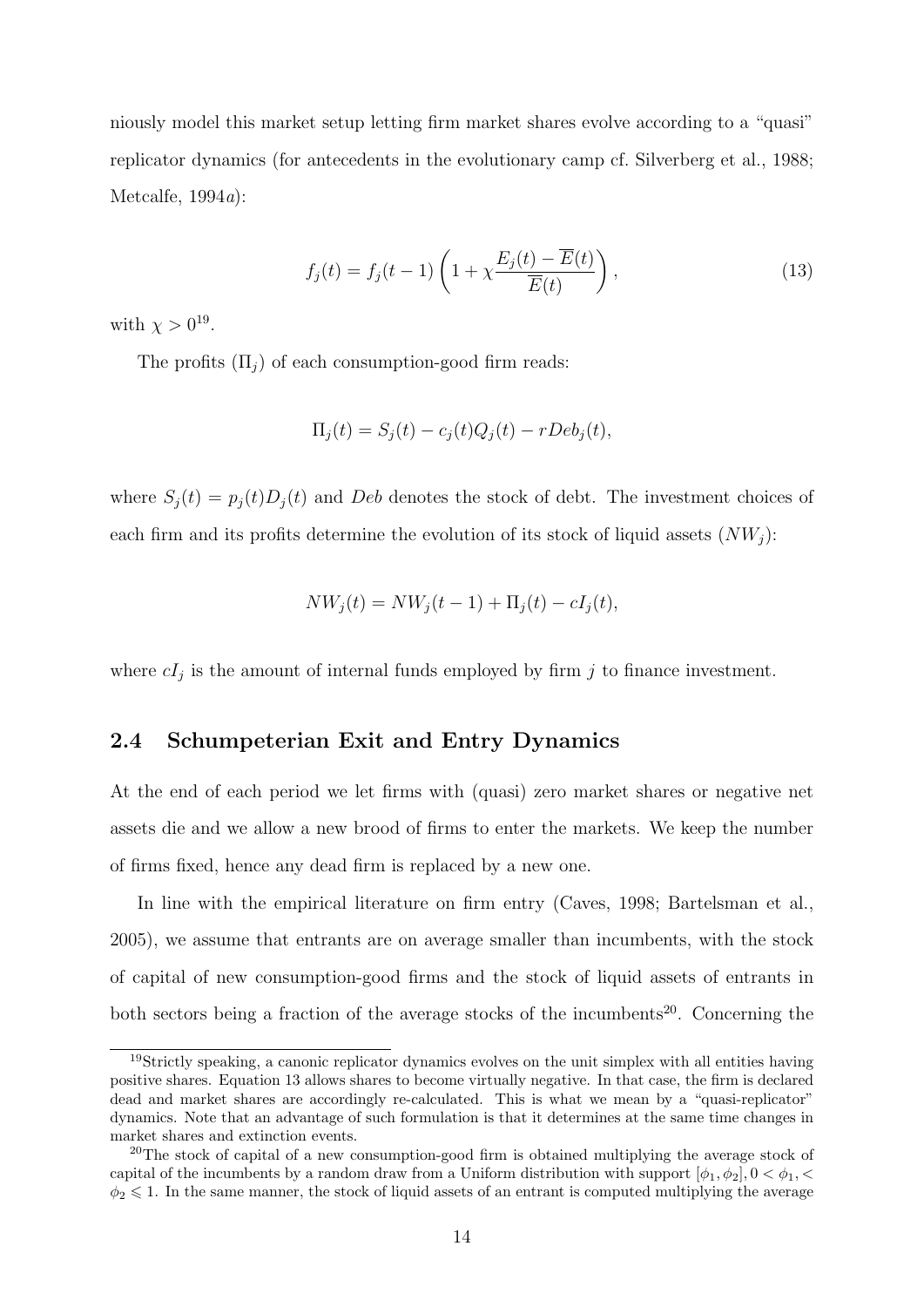technology of entrants, new consumption-good firms select amongst the newest vintages of machines, according to the "brochure mechanism" described above. The process- and product-related knowledge of new capital-good firms is drawn from a Beta distribution, whose shape and support is shifted and "twisted' according to whether entrants enjoy an advantage or a disadvantage vis- $\hat{a}$ -vis incumbents<sup>21</sup>. In fact, the distribution of opportunities fro entrants vs. incumbents is a crucial characteristics of different sectoral technological regimes and plays a role somewhat akin to the distance from the technological frontier of entrants discussed in Aghion and Howitt (2007).

#### 2.5 The Labor Market

The labor market is certainly not Walrasian: real-wage does not clear the market and involuntary unemployment as well as labor rationing are the rules rather than the exceptions. The aggregate labor demand  $(L^D)$  is computed summing up the labor demand of capital- and consumption-good firms. The aggregate supply  $(L^S)$  is exogenous and inelastic. Hence aggregate employment  $(L)$  is the minimum between  $L^D$  and  $L^S$ .

The wage rate is determined by institutional and market factors, with both indexation mechanisms upon consumption prices and average productivity, on the one hand, and, adjustments to unemployment rates, on the others:

$$
\frac{\Delta w(t)}{w(t-1)} = g\left(\frac{\Delta cpi(t)}{cpi(t-1)}, \frac{\Delta \overline{AB}(t)}{\overline{AB}(t-1)}, \frac{\Delta U(t)}{U(t-1)}\right),\tag{14}
$$

where *cpi* is the consumer price index,  $\overline{AB}$  is the average labor productivity, and U is the unemployment rate<sup>22</sup>.

stock of liquid assets of the incumbents of the sector by a random variable distributed according to a Uniform with support  $[\phi_3, \phi_4]$ ,  $0 < \phi_3$ ,  $\lt \phi_4 \leq 1$ .

<sup>&</sup>lt;sup>21</sup>More precisely, the technology of capital-good firms is obtained applying a coefficient extracted from a Beta $(\alpha_2, \beta_2)$  distribution to the endogenously evolving technology frontier  $(A^{max}(t), B^{max}(t))$ , where  $A^{max}(t)$  and  $B^{max}(t)$  are the best technology available to incumbents.

<sup>&</sup>lt;sup>22</sup>For simplicity, we assume in the following that  $\frac{\Delta w(t)}{w(t-1)} = \frac{\Delta AB(t)}{AB(t-1)}$ . Simulation results are robust to wage dynamics involving adjustment to inflation and unemployment. For more detailed modelizations of the labor market in a evolutionary/ACE framework see e.g. Tesfatsion (2000); Fagiolo et al. (2004); Neugart (2008).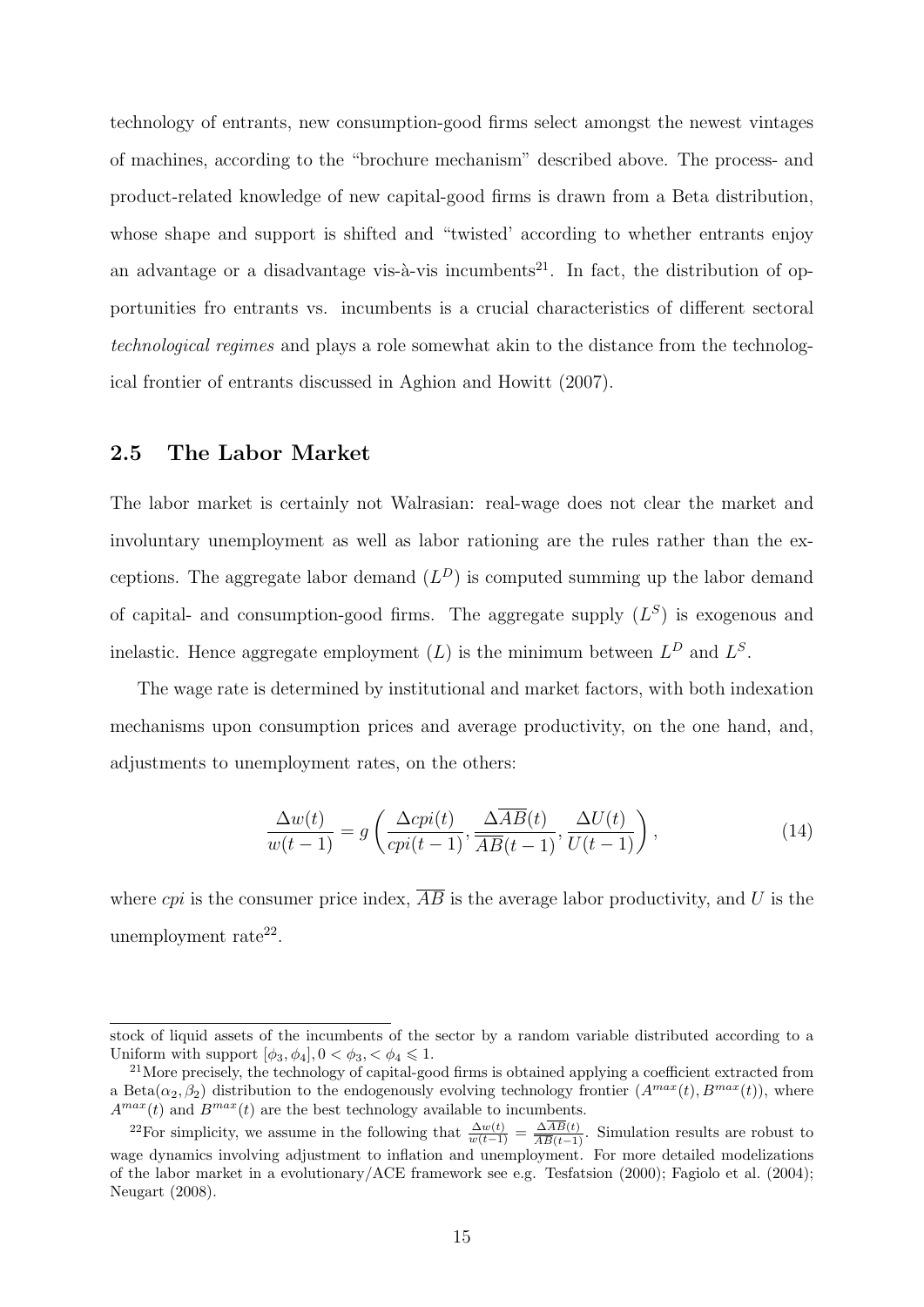#### 2.6 Consumption, Taxes, and Public Expenditures

An otherwise black boxed public sector levies taxes on firm profits and worker wages or on profits only and pays to unemployed workers a subsidy  $(w<sup>u</sup>)$ , that is a fraction of the current market wage (i.e.,  $w^u(t) = \varphi w(t)$ , with  $\varphi \in (0, 1)$ ). In fact, taxes and subsidies are the fiscal leverages that contribute to the aggregate demand management regimes (we shall explore this issue in more detail below). Note that a "zero tax, zero subsidy" scenario is our benchmark for a *pure Schumpeterian regime* of institutional governance.

Aggregate consumption  $(C)$  is computed by summing up over the income of both employed and unemployed workers:

$$
C(t) = w(t)L^{D}(t) + w^{u}(L^{S} - L^{D}(t)).
$$
\n(15)

The model satisfies the standard national account identities: the sum of value added of capital- and consumption goods firms  $(Y)$  equals their aggregate production since in our simplified economy there are no intermediate goods, and that in turn coincides with the sum of aggregate consumption, investment and change in inventories  $(\Delta N)$ :

$$
\sum_{i=1}^{F_1} Q_i(t) + \sum_{j=1}^{F_2} Q_j(t) = Y(t) \equiv C(t) + I(t) + \Delta N(t).
$$

The dynamics generated at the micro-level by decisions of a multiplicity of heterogenous, adaptive agents and by their interaction mechanisms is the explicit microfoundation of the dynamics for all aggregate variables of interest (e.g. output, investment, employment, etc.). However, as the model amply demonstrates, the aggregate properties of the economy do not bears any apparent isomorphism with those micro adjustment rules outlined above. And a fundamental consequence is also that any "representative agent" compression of micro heterogeneity is likely to offer a distorted account of both what agents do and of the collective outcomes of their actions — indeed, well in tune with the arguments of Kirman (1992) and Solow (2008).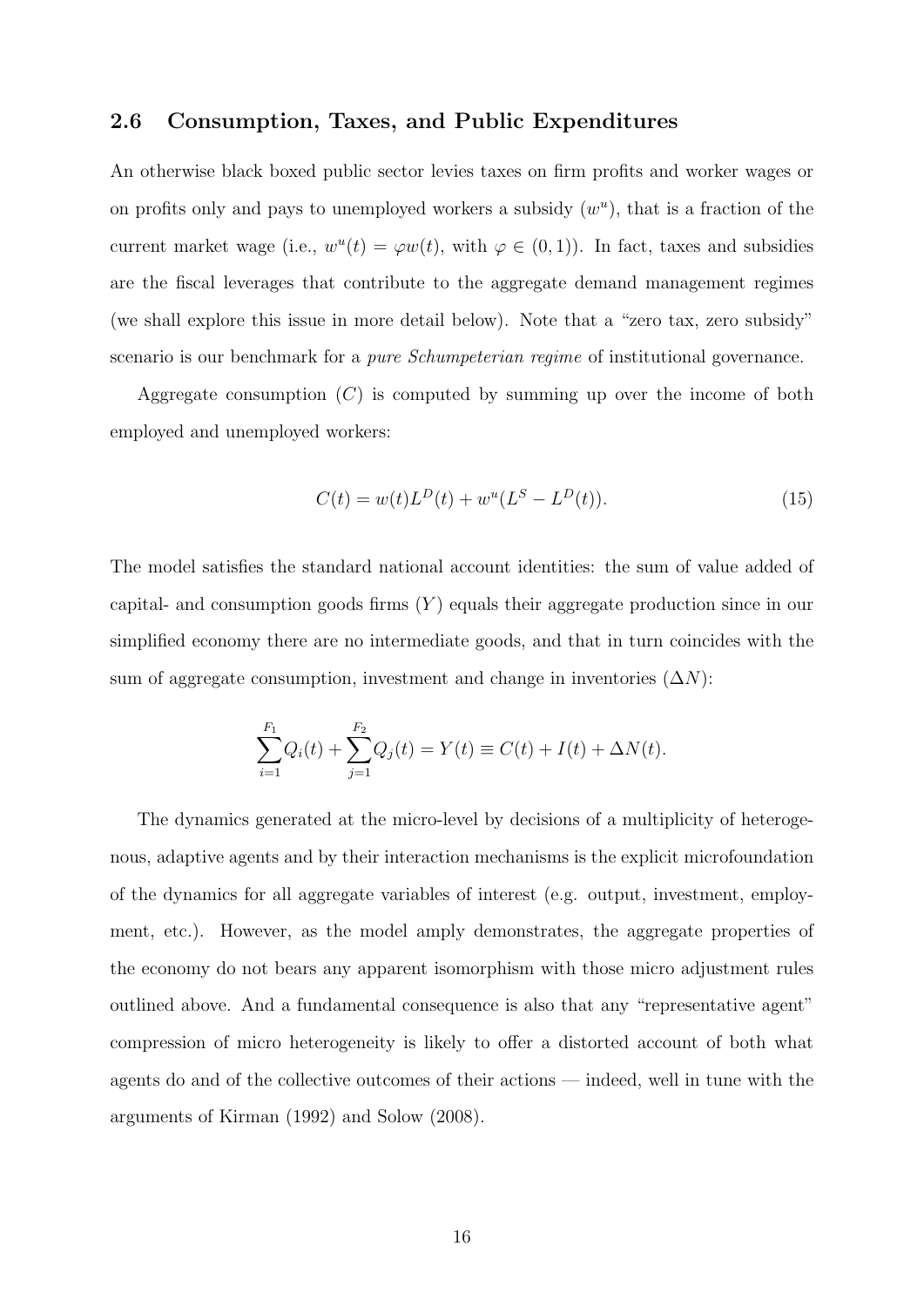## 3 Empirical Validation

The foregoing model does not allow for analytical, closed-form solutions. This general ABM distinctive feature stems from the non-linearities present in agent decision rules and their interaction patterns, and it forces us to run computer simulations to analyze the properties of the stochastic processes governing the coevolution of micro and macro variables<sup>23</sup>. In what follows, we therefore perform extensive Monte-Carlo analyses to wash away across-simulation variability. Consequently, all results below refer to acrossrun averages over one hundred replications and their standard-error bands<sup>24</sup>.

Let we start from a sort of "benchmark" setup for which the model is empirically validated, i.e. it is studied in its ability to replicate a wide spectrum of microeconomic and macroeconomic stylized facts. Initial conditions and parameters of the benchmark setup are presented in Table 1.

As it should be clear from the forgoing presentation of the model, it embodies both a Schumpeterian engine and a Keynesian one. The former rests in the generation of innovations by an ensemble of equipment producers which expensively search and endogenously differentiate in the technology they are able to master. The Keynesian engine has two parts: a direct one — through fiscal policies — and an indirect one — via investment decisions and workers' consumption. Hence, the benchmark model appropriately embodies all such Schumpeterian and Keynesian features.

Next we tune so to speak "up" and "down" the key policy variables (e.g. tax rates and unemployment benefits) and we experiment with different conditions affecting the access to and exploitation of new technological opportunities (e.g. the patent regime, anti-trust policies).

Let us explore the ability of the model to reproduce the major stylized facts regarding both the properties of macroeconomic aggregates and the underlying distribution of micro

<sup>&</sup>lt;sup>23</sup>Some methodological issues concerning the exploration of the properties of evolutionary/ACE models are discussed in e.g. Lane (1993); Pyka and Fagiolo (2007); Fagiolo et al. (2007); Fagiolo and Roventini (2008).

<sup>24</sup>Preliminary exercises confirm that, for the majority of statistics under study, Monte-Carlo distributions are sufficiently symmetric and unimodal to justify the use of across-run averages as meaningful synthetic indicators.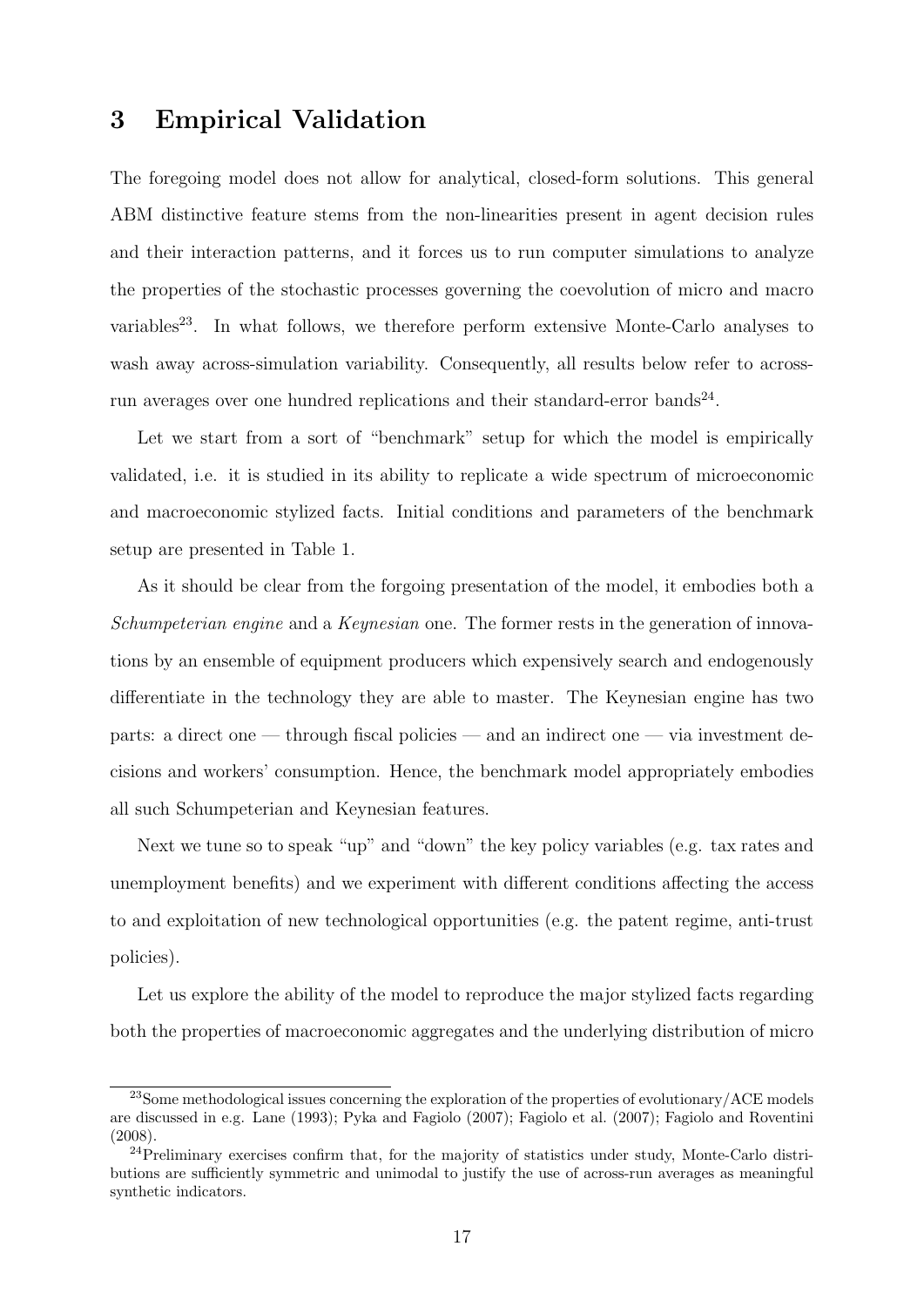characteristics (more on both in the direct antecedents to this model: [cf. Dosi et al., 2006, 2008).

Growth and Fluctuations. The model robustly generates endogenous self-sustained growth patterns characterized by the presence of persistent fluctuations (cf. Figure 1). At business cycle frequencies, bandpass-filtered output, investment and consumption series (Bpf, cf. Baxter and King, 1999) display the familiar "roller-coaster" dynamics (see Figure 2) observed in real data (e.g. Stock and Watson, 1999; Napoletano et al., 2006). Moreover, in tune with the empirical evidence, both consumption and investment appear to be procyclical variables with the latter series being also more volatile than GDP.

Output, consumption and investment display strictly-positive average growth rates<sup>25</sup> (cf. Table 2) and, according to Dickey-Fuller tests, they seem to exhibit a unit root. After detrending the series with a bandpass filter, we compute standard deviations and crosscorrelations between output and the other series. In line with the empirical literature on business cycles (cf. Stock and Watson, 1999), also in our model investment is more volatile than output, whereas consumption is less volatile; consumption, investment, change in inventories, and employment are procyclical; unemployment is countercyclical<sup>26</sup>.

The model is also able to match the business-cycle properties concerning productivity, price, inflation and markups: productivity is procyclical, prices are countercyclical and leading; inflation is procyclical and lagging; markups are countercyclical (for the empirics and discussion cf. Stock and Watson, 1999; Rotemberg and Woodford, 1999).

Finally, the aggregate growth rates of output display fat-tailed distributions well in tune with the empirical evidence (cf. Table 4; see Castaldi and Dosi, 2008; Fagiolo et al., 2008). Informally, that means that both in our model and in reality relatively big "spurs

$$
\overline{GR}_X = \frac{\log X(T) - \log X(0)}{T + 1},
$$

<sup>&</sup>lt;sup>25</sup>The average growth rate of variable X (e.g. GDP) is simply defined as:

where  $T = 600$  is the econometric sample size. This value for T is a quite conservative choice, as the first iterative moments of growth statistics converge to a stable behavior well before such a time horizon. This means that the model reaches a relatively (meta) stable behavior quite soon after simulations start. Our experiment show that choosing larger values for T does not alter the main economic implications of the paper.

<sup>&</sup>lt;sup>26</sup>Consumption and net investment are also coincident variables matching yet another empirical regularity on business cycles. Changes in inventories are instead slightly lagging.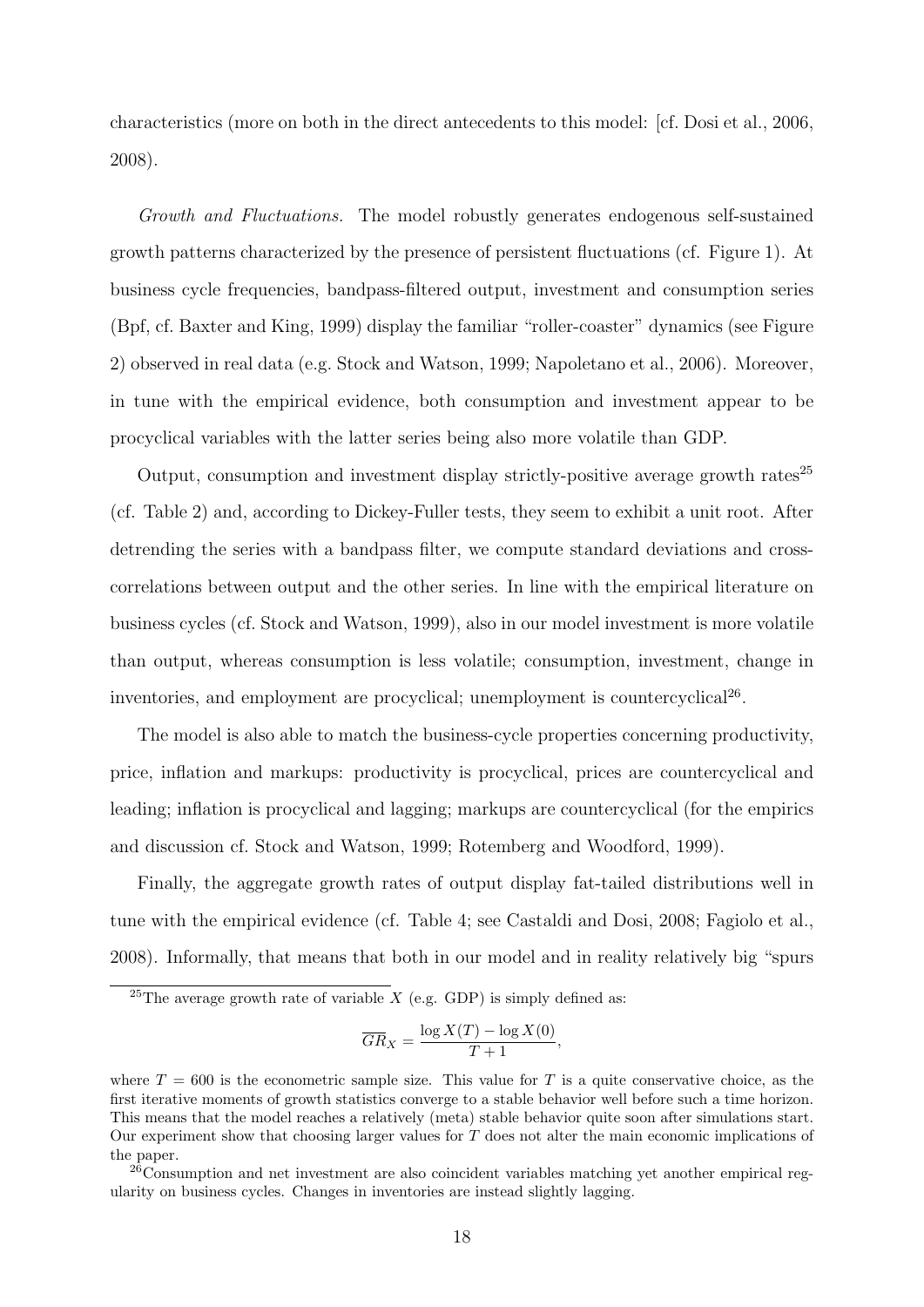of growth" and recessions occur much more frequently than it would be predicted on the grounds of normally distributed shocks (see also below on firm growth patterns).

Distributions of Microeconomics Characteristics. Together with the ability of the model to account for a rich ensemble of macro phenomena, how does it fare in its matching with the evidence on the ubiquitous micro heterogeneity? Let us consider the regularities concerning firm-size and growth-rate distributions, firm-productivity dynamics and firminvestment patterns which are generated by the model.

To begin with, well in tune with the empirical evidence (Dosi, 2007), rank-size plots and normality tests suggest that cross-section firm (log) size distributions are skewed and not log-normal (see Figures 3 and 4 and Table 5). Moreover, the estimation of the shape parameters of exponential-power (Subbotin) distributions<sup>27</sup> shows that pooled firm growth-rate distributions are "tent-shaped" with tails fatter than the Gaussian benchmark (see Table 4 and, for a comparison with the empirical evidence and some interpretation, see Bottazzi and Secchi, 2003, 2006).

Turning to firm productivity, again in line with the empirical evidence (cf. the surveys in Bartelsman and Doms, 2000; Dosi, 2007), firms strikingly differ in terms of labor productivity (cf. standard deviations of labor productivities across firms plotted in Figure 5) and productivity differentials persist over time (cf. firm productivity autocorrelations reported in Table  $6)^{28}$ .

Finally, we have analyzed firm investment patterns. The model is indeed able to generate as an emergent property investment lumpiness (Doms and Dunne, 1998; Caballero, 1999). Indeed, in each time step, consumption-good firms with "near" zero investment coexist with firms experiencing investment spikes (see Figure 6 and relate it to Gourio and Kashyap, 2007).

$$
f(x; b, a, m) = \frac{1}{2ab^{\frac{1}{b}}\Gamma(1+\frac{1}{b})}e^{-\frac{1}{b}|\frac{x-m}{a}|^{b}}.
$$

<sup>27</sup>We estimate a distribution of the form:

In a Subbotin distribution one parameter  $-b$ , in Table  $4$  — governs the fatness of the tails. The Normal distribution is recovered when  $b = 2$ , the fatter Laplace distribution when  $b = 1$ .

<sup>&</sup>lt;sup>28</sup>In the last 200 periods of the simulations, we consider the autocorrelation of firms that survived for at least 20 periods and we compute the industry average.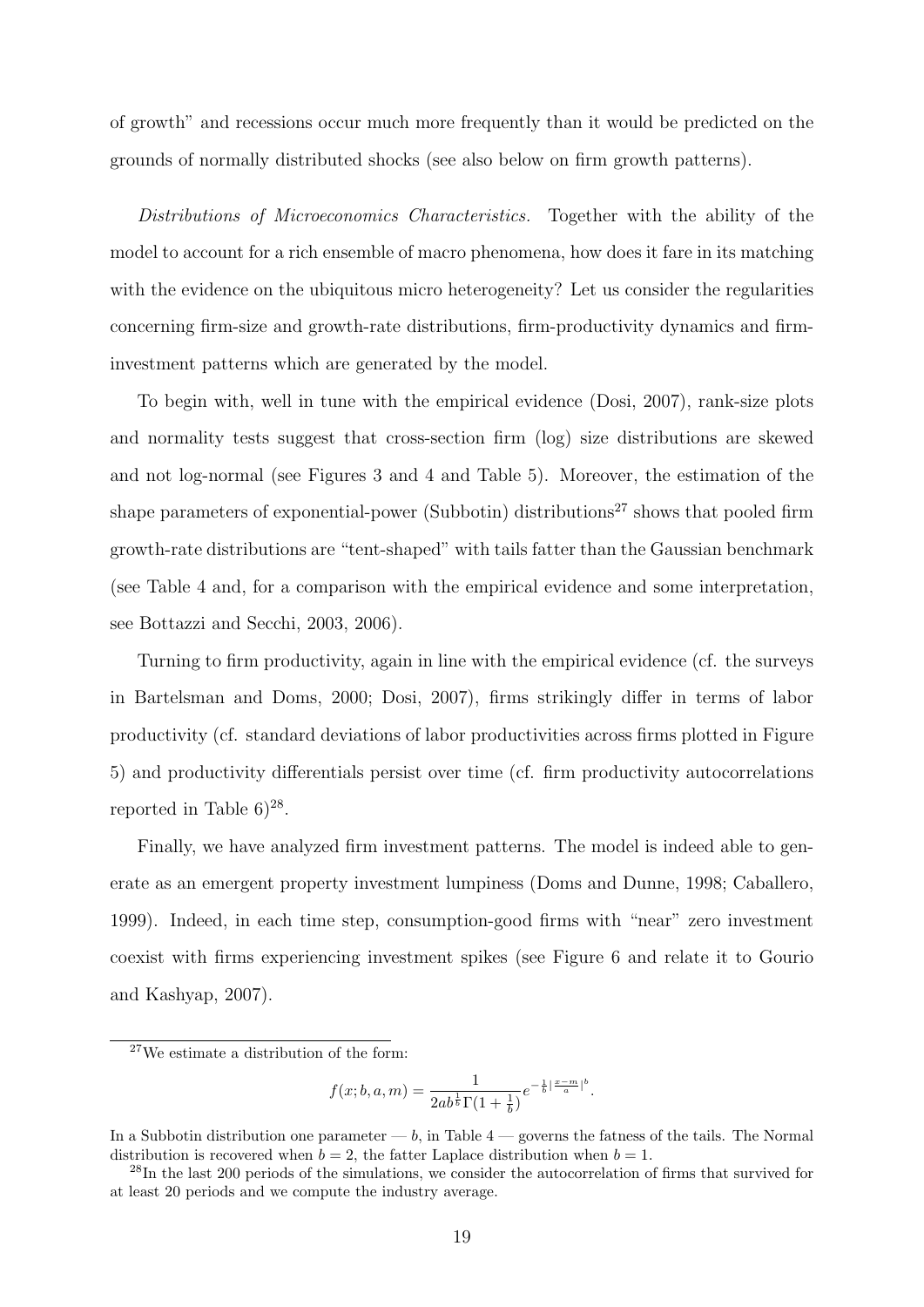# 4 Policy Experiments: Tuning Schumpeterian and Keynesian Regimes

The model, we have seen, is empirically quite robust in that it accounts, *together*, for a large number of empirical regularities. It certainly passes a much higher "testing hurdle", as Solow (2008) puts it, than simply reproducing "a few of the low moments of observed time series: ratios of variances or correlation coefficients, for instance" (p. 245) as most current models content themselves with. Encouraged by that empirical performance of the model, let we experiment with different structural conditions (e.g. concerning the nature of innovative opportunities) and policy regimes, and study their impact on output growth rates, volatility and rates of unemployment<sup>29</sup>.

#### 4.1 Alternative Innovation and Competition Regimes

Consider first the Schumpeterian side of the economy, holding the "Keynesian engine" constant as compared with the benchmark scenario<sup>30</sup>: Table 7 summarizes the results. Let us start by turning off endogenous technological opportunities. In this case, the model collapses onto a barebone 2-sector Solow (1956) model in steady state, with fixed coefficients and zero growth (absent demographic changes).

Opportunities and Search Capabilities. What happens if one changes the opportunities of technological innovation and the ability to search for them? Experiment 1 (Table 7) explores such a case. As compared to the benchmark, we shift rightward and leftward the mass of the Beta distribution governing new technological draws (i.e. the parameters  $\alpha_1$ and  $\beta_1$ , cf. Section 2.2). Note that the support of the distribution remains unchanged, so that one could informally states that the notional possibilities of drift in the technological frontier remain unchanged, too. However, the "pool" of opportunities agents actually face get either richer or more rarefied. We find that higher opportunities have a positive impact

<sup>&</sup>lt;sup>29</sup>Interestingly, most other statistical regularities concerning the structure of the economy (e.g. size distributions, fatness of firms growth rates, etc.) appear to hold across an ample parameter range, under positive technological progress, even when policies undergo the changes we study in the following.

<sup>&</sup>lt;sup>30</sup>The full list of parameters under different policy scenarios is available from the authors on request.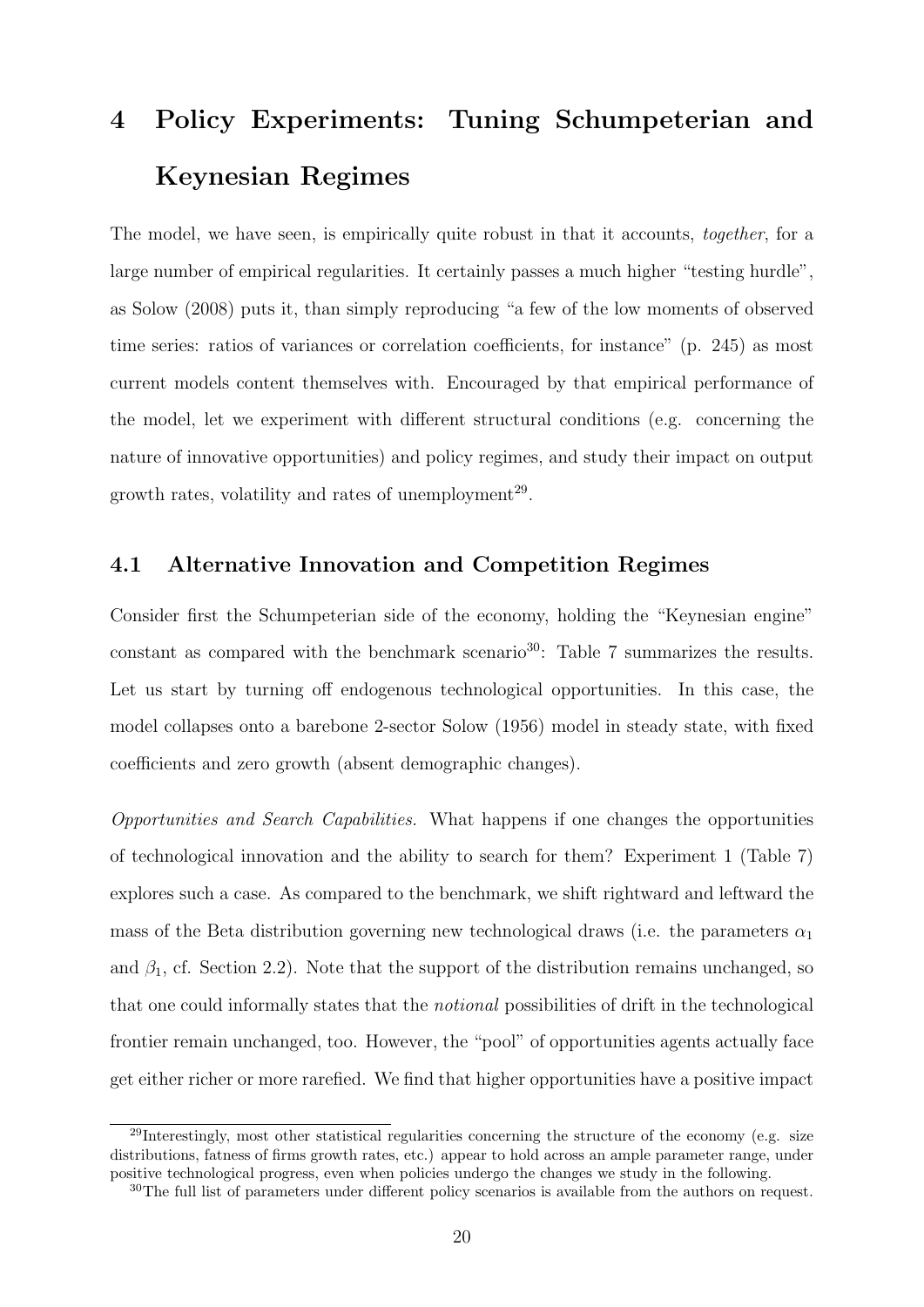on the long-term rate of growth, reduce average unemployment and slightly increase GDP volatility (a mark of Schumpeterian "gales of creative destruction"?).

Somewhat similarly, higher search capabilities approximated by the possibilities of accessing "innovations" — no matter if failed or successful ones — (cf. the  $\zeta_{1,2}$  parameters in Equations 4 and 5) positively influence the rates of growth and lower unemployment. Together, business cycle fluctuations are dampened possibly because a population of "more competent" firms entails lower degrees of technological asymmetries across them and indeed also lower degrees of "creative destruction". See experiment 2, Table 7.

Note that such role of innovative opportunities and search capabilities is in principle equivalent to that blackboxed into the more aggregate notions of "human capital" (Nelson and Phelps, 1966; Benhabib and Spiegel, 1994) and of "appropriate institutions"  $(Acemoglu et al., 2006)^{31}.$ 

Appropriability Conditions. In many current models with a (neo) Schumpeterian engine, appropriability conditions play a key role via their assumptions on the forward looking rationality of the agent(s) investing into uncertain innovative search: the degrees of monopoly appropriation of the economic benefits from successful search parametrize the equilibrium relation between investment in R&D and rates of innovation. In this model, we took a much more behavioural route and assumed a fixed propensity to invest in R&D — again, quite in tune with the evidence displaying relatively sticky and sectoral specific propensities. Granted that, how do changes in appropriability conditions affect aggregate dynamics?

We first studied an extreme condition (albeit rather common in the theoretical literature), turning off the possibility of imitation, and assuming that all R&D is invested in innovative search. Interestingly (and admittedly to the surprise of the authors) we basically find no differences vis-à-vis the benchmark scenario: compare experiment 3.1 with experiment 0, Table 7.

Let we then try to mimic the effect of a patent system. Under a "length only" patent scenario, the innovative technology cannot be imitated for a given number of periods

<sup>&</sup>lt;sup>31</sup>In fact, given the increasing availability of micro data one can start thinking of disaggregates empirical proxies for our variables. The issue is however well beyond the scope of this work.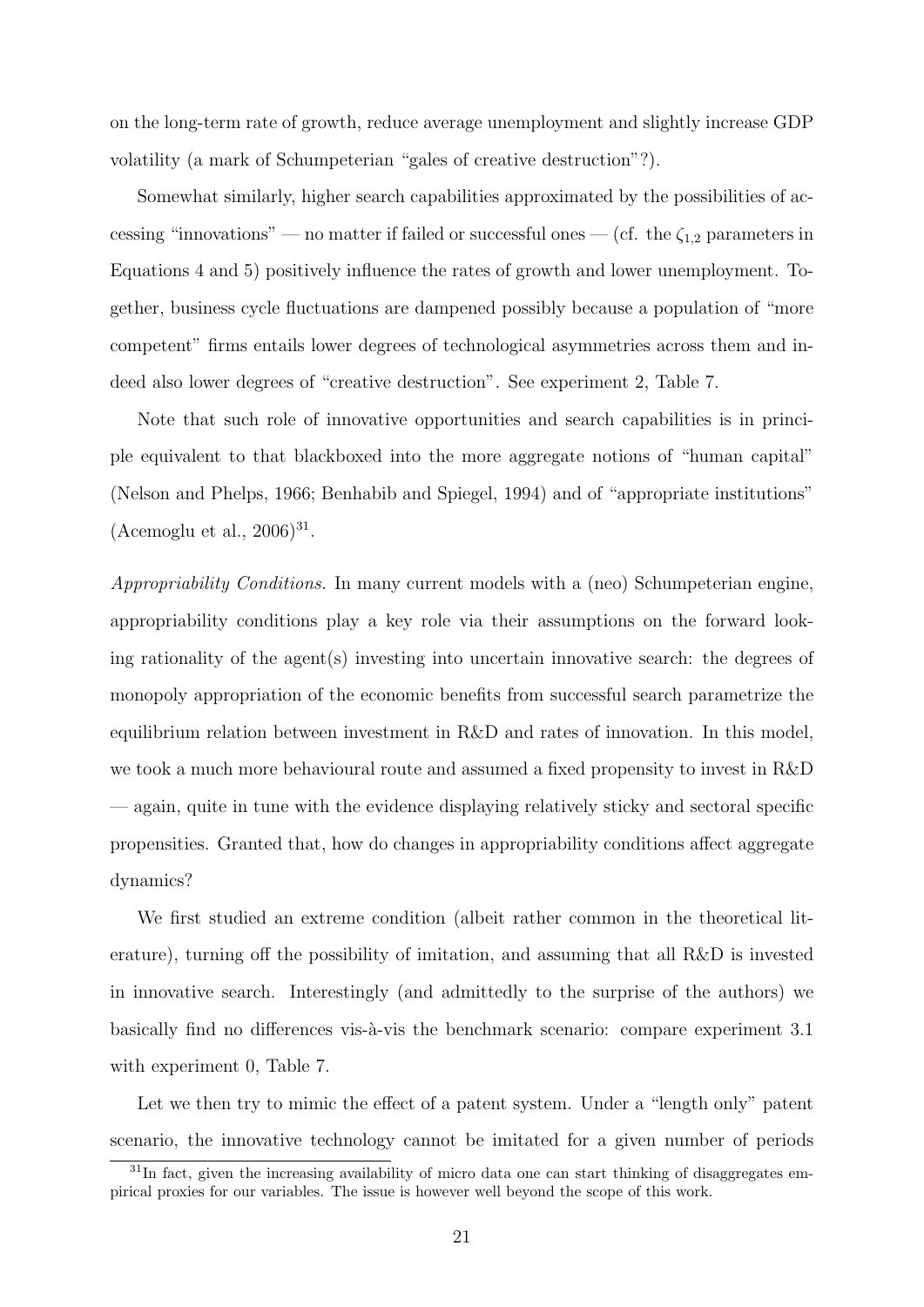determined by the patent length (cf. experiment 3.2, Table 7). Such patenting possibility is detrimental to long-run growth and also augments the average rate of unemployment. The negative aggregate impact of the patent system is reinforced if each firm cannot innovate in some neighborhood of the other firms' technologies  $-$  i.e. in presence of a patent breadth: see experiment 3.3, Table 7.

Entry and Competition Policies. Important dimensions of distinct Schumpeterian regimes of innovation regard, first, the advantages/disadvantages that entrants face vis- $\hat{a}$ -vis incumbents and, second, the market conditions placing economic rewards and punishments upon heterogenous competitors.

The first theme cuts across the evolutionary and neo-Schumpeterian literature and sometimes is dramatized as a "Schumpeterian Mark I" vs. a "Schumpeterian Mark II" scenarios, meaning systematic innovative advantages for entreprenurial entrants vs. cumulative advantages of incumbents (cf. Malerba and Orsenigo, 1995; Dosi et al., 1995). In our model, technological entry barriers (or advantages) are captured by the probability distribution over the "technological draws" of entrants. Again, we hold constant the support over which the economy (i.e. every firm thereof) may draw innovative advances, conditional on the technology at any  $t$ . In this case we do it for sake of consistency: results, even more so, apply if different regimes are also allowed to entail different probability supports. Let us first tune the Beta distribution parameters  $\alpha_2$  and  $\beta_2$  (cf. Section 2.4). Our results are broadly in line with the evidence discussed in Aghion and Howitt (2007): other things being equal, the easiness of entry and competence of entrants bears a positive impact upon long-term growth, mitigates business cycles fluctuations and reduces average unemployment. See experiments 4.1 and 4.2, Table 7. However, the ceteris paribus condition is equally important: the same aggregate growth patterns can be proved to be equally guaranteed by competent cumulative learning of incumbents (see, above, the exercises on search capabilities).

What about competitive conditions? An idea broadly shared across neoclassical and evolutionary tradition is that "more competition is generally good". In our model, that translates somewhat narrowly into a less imperfect access to information to prices by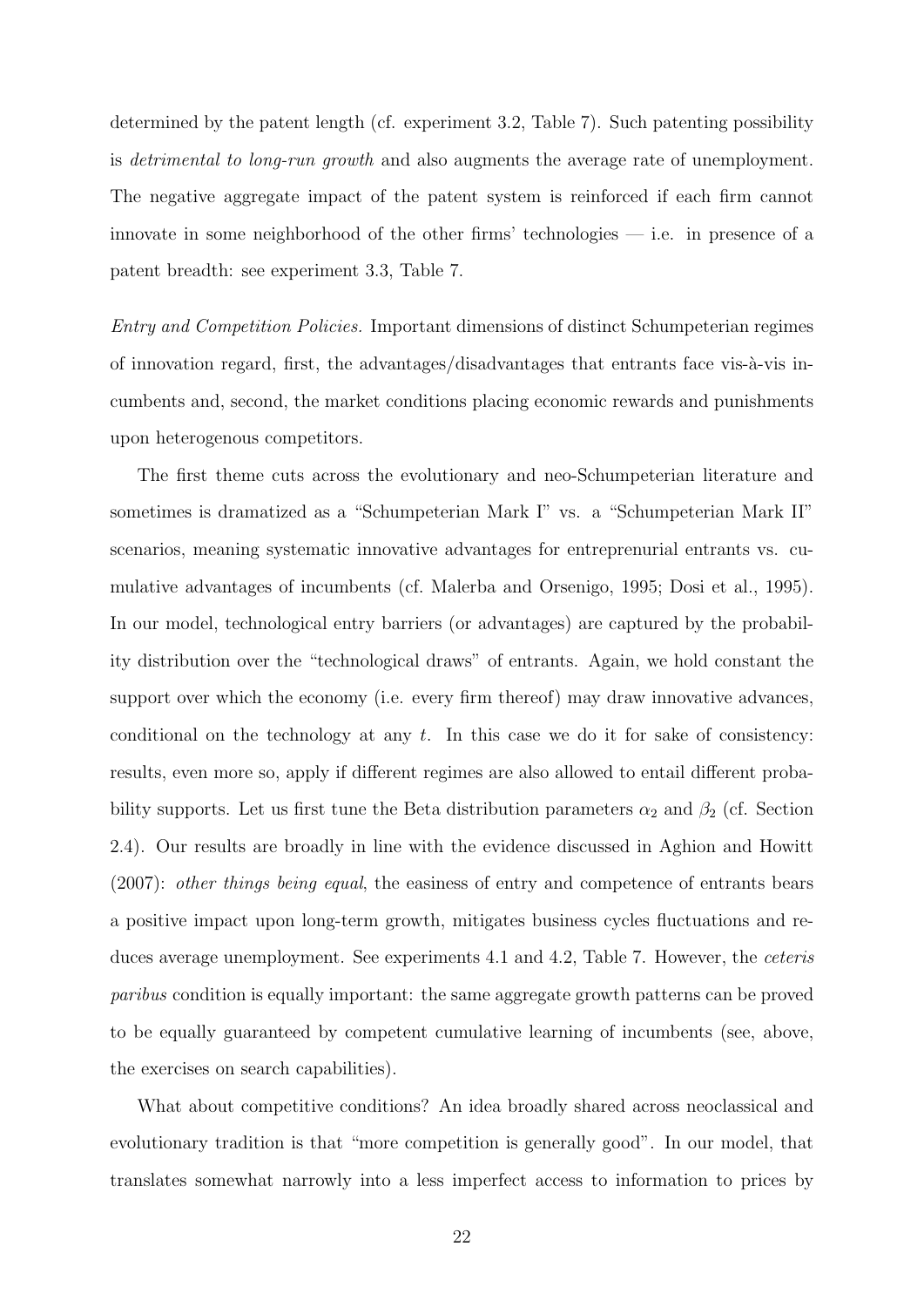multiple heterogenous customers. In this case, in principle quite similar to the formally slimmer Phelps and Winter (1970), higher competition is reflected by the higher replicator dynamics parameter  $\chi$  in Eq. 13. Simulation results suggest that a fiercer competition has negligible effects on growth but it appears to reduce output volatility and average unemployment (cf. exps. 5.1 and 5.2, Table 7).

Finally, we introduce antitrust policies by forbidding capital-good firms to exceed a given market share (75% in experiment 6.1 and 50% in experiment 6.2, Table 7): the outcome is a lower unemployment rate, smaller business cycle fluctuations and also higher GDP growth (on this point see also Fogel et al., 2008). Note that such a property have little to do with any static "welfare gains" — which our model does not explicitely contemplates — but rather with the multiplicity of producers, and thus of innovative search avenues, which antitrust policies safeguard<sup>32</sup>.

#### 4.2 The Keynesian Engine, or is Schumpeter Enough?

So far we have explored the effects of different means of "Schumpeterian" policies and organizational setups over the long term (i.e. over the rate of growth of the economy) and on unemployment rates and output volatilities. We did find significant effects both on the long and short terms. However, to repeat, such results are conditional on a "Keynesian machine" well in place. What happens if we switch that off? Remarkably, the system dramatically slows down in terms of rates of growth, unemployment shoots up to utterly unrealistic levels and volatility increases. Note that it does so even if we consider a regime with simultaneously "high opportunities" and "high search capabilities" (experiment 7, Table 7). So for example, for the *same richness of innovative opportunities*, the long-term rate of growth falls to around a third (compare experiments 7 and 1.2).

Let us further explore the role of fiscal policies over both the short- and long-term properties of the economy. Consider the experiments presented in Table 8. We begin with eschewing the public sector from the economy by setting both tax rate and unemployment benefits to zero while keeping the benchmark Schumpeterian characteristics in

<sup>&</sup>lt;sup>32</sup>The thrust of our results on policies affecting entry, competition, and variety preservation are indeed broadly in tune with the advocacy for "evolutionary technology policies" in Metcalfe (1994b).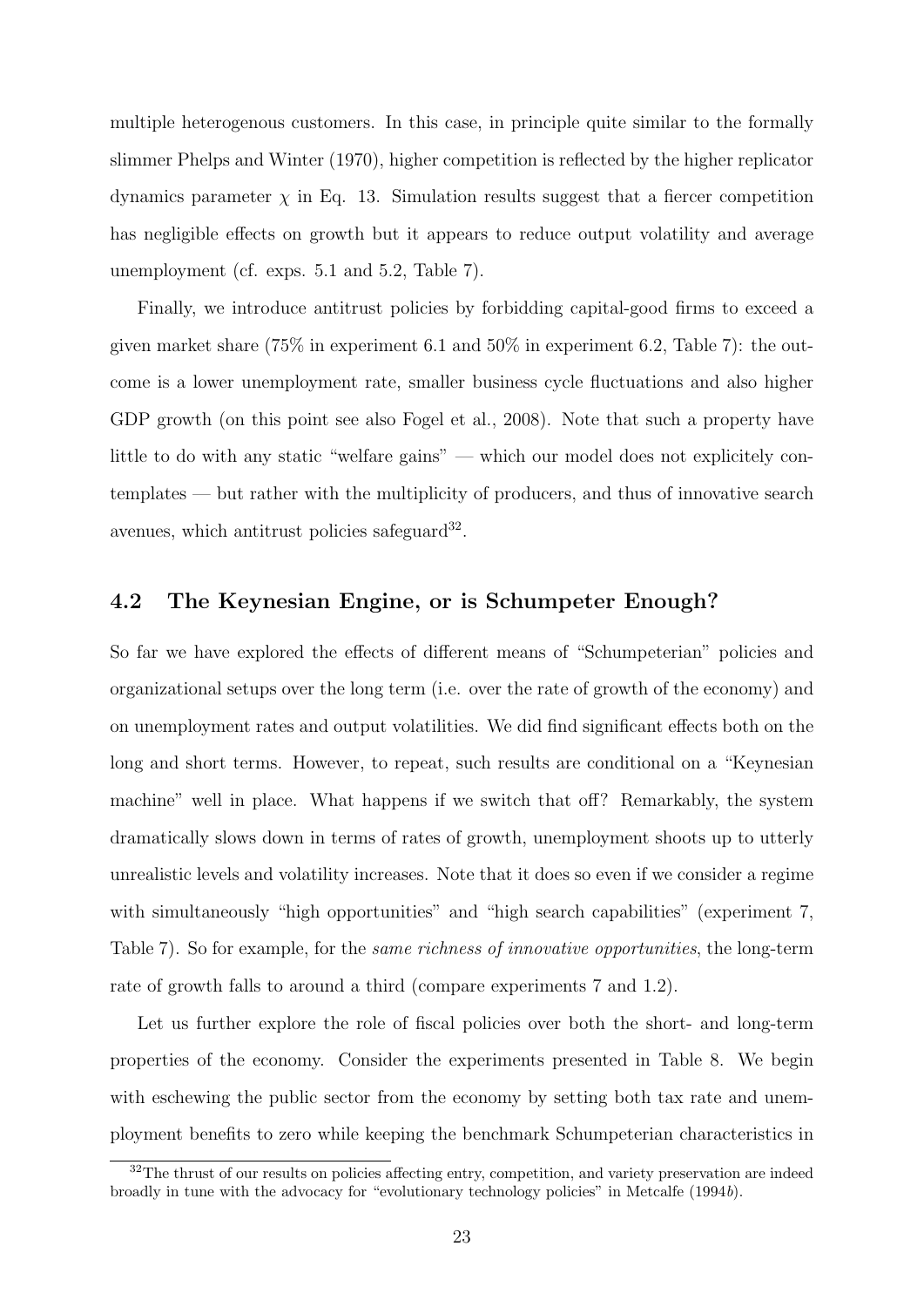place. In such a scenario, the economy experiments wilder fluctuations and higher unemployment rates in the short-run, but also an output growth in the long-run not far from nil. Countercyclical Keynesian policies, as in the common wisdom, act indeed like a parachute during recessions, sustaining consumption and, indirectly, investment on the demand side. However, they also bear long-term effects on the supply side: in particular on the rates of growth of productivity and output. Such a vicious feedback loop goes from low output to low investment in R&D, low rates of innovation (cf. Equation 3) similar to that pointed out by Stiglitz  $(1993)^{33}$ . In fact, in the latter as well as in our model, the system may be "trapped" into a low growth trajectories which cannot be unlocked from by a "Schumpeterian jumpstart". Indeed, as we have seen above (experiment 7, Table 7) Schumpeterian policies alone are not able to sustain high growth patterns and, even less so, mild business cycle fluctuations and low unemployment.

Let us then allow for Keynesian demand macro-management policies and repeatedly increase both the tax and the unemployment benefit rates. Tuning up fiscal demand management does delock the economy from the "bad" trajectory and brings it to the "good" (high growth) one, which also our benchmark scenario happens to belong (cf. Table 8 and Figure 7). If one further increases the size of fiscal measures, average output growth rates do not change as compared to the benchmark scenario, but output volatility and unemployment significantly fall, and the economy spends more time in full employment (cf. again Table 8 and Figure  $7)^{34}$ .

## 5 Concluding Remarks

In this work we have studied the properties of an agent-based model that robustly reproduces a wide ensemble of macro stylized facts and distributions of micro characteristics.

The model entails the explicit account of search and investment decisions by populations of firms that are heterogeneous in the technologies which they master and, possibly,

<sup>33</sup>On the negative links between macroeconomic volatility, R&D investment, and long-run economic growth in presence of financial market imperfections, see also Aghion et al. (2005, 2008).

<sup>&</sup>lt;sup>34</sup>On the long-run growth-enhancing effects of countercyclical macroeconomic policies, see the empirical evidence provided by Aghion and Marinescu (2007).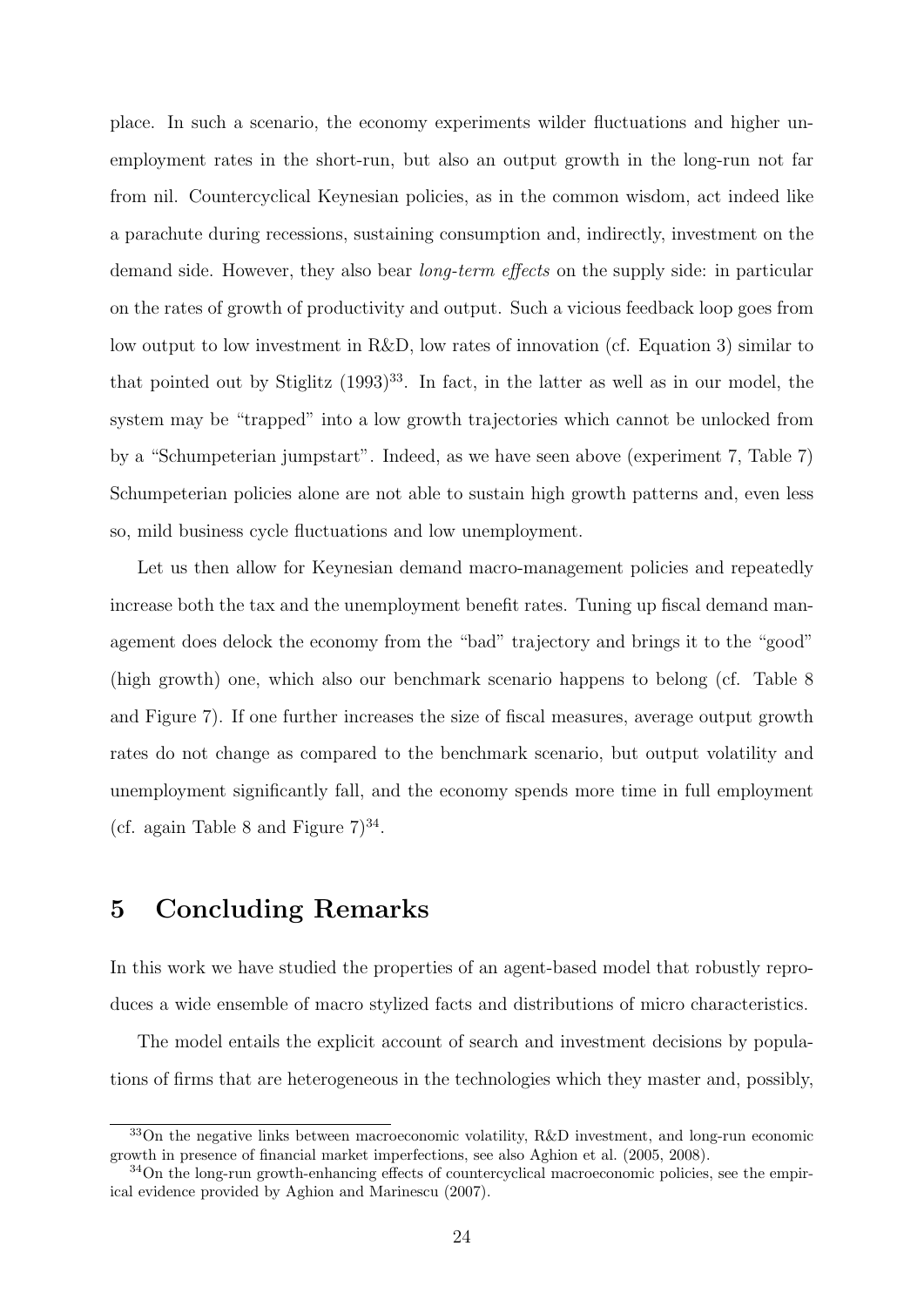in their decision rules. Aggregate macro properties are emergent from the thread of interactions among economic agents, without any ex-ante consistency requirements amongst their expectations and their actions. In that sense, the model may be considered an exercise in *general disequilibrium analysis*. Firms in the model endogenously generate new technologies — embodied in new types of "machines" — via expensive and mistake-ridden processes of search. Inventions then diffuse via the adoption decisions of machine users. Hence, in the current statistical jargon, agents generate micro technological shocks and, together, micro demand shocks which propagate through the economy.

In this respect, an important feature of the model is that it bridges Schumpeterian theories of technology-driven economic growth with Keynesian theories of demand generation.

A central question that we address in the work is whether the "Schumpeterian engine" by itself is able to maintain the economy on a high-growth / near full-employment path. Broadly speaking, the answer is negative. Such an endogenous innovation engine is able to do that only in presence of a "Keynesian" demand-generating engine, which in the present model takes the form of public fiscal policies.

Our results also throw deep doubts on the traditional dichotomy between variables impacting the long-run (typically, technology-related changes) and variables with a shortterm effect (traditional demand-related variables). On the contrary, technological innovations appear to exert their effects at all frequencies. Conversely, Keynesian demandmanagement policies do not only contribute to reduce output volatility and unemployment rates, but for a large parameter region, they affect also long-run growth rates insofar as they contribute to "delock" the economy from the stagnant growth trajectory which is indeed one of the possible emergent meta-stable states.

The model appears to be a quite broad and flexible platform apt to perform a long list of experiments, few of which have been presented above, studying the outcomes of different policies and different institutional setups. An obvious direction of development ought to address an explicit account of credit and financial markets (a somewhat germane attempt in this direction is in Delli Gatti et al. (2005), broadly along Stiglitzian lines).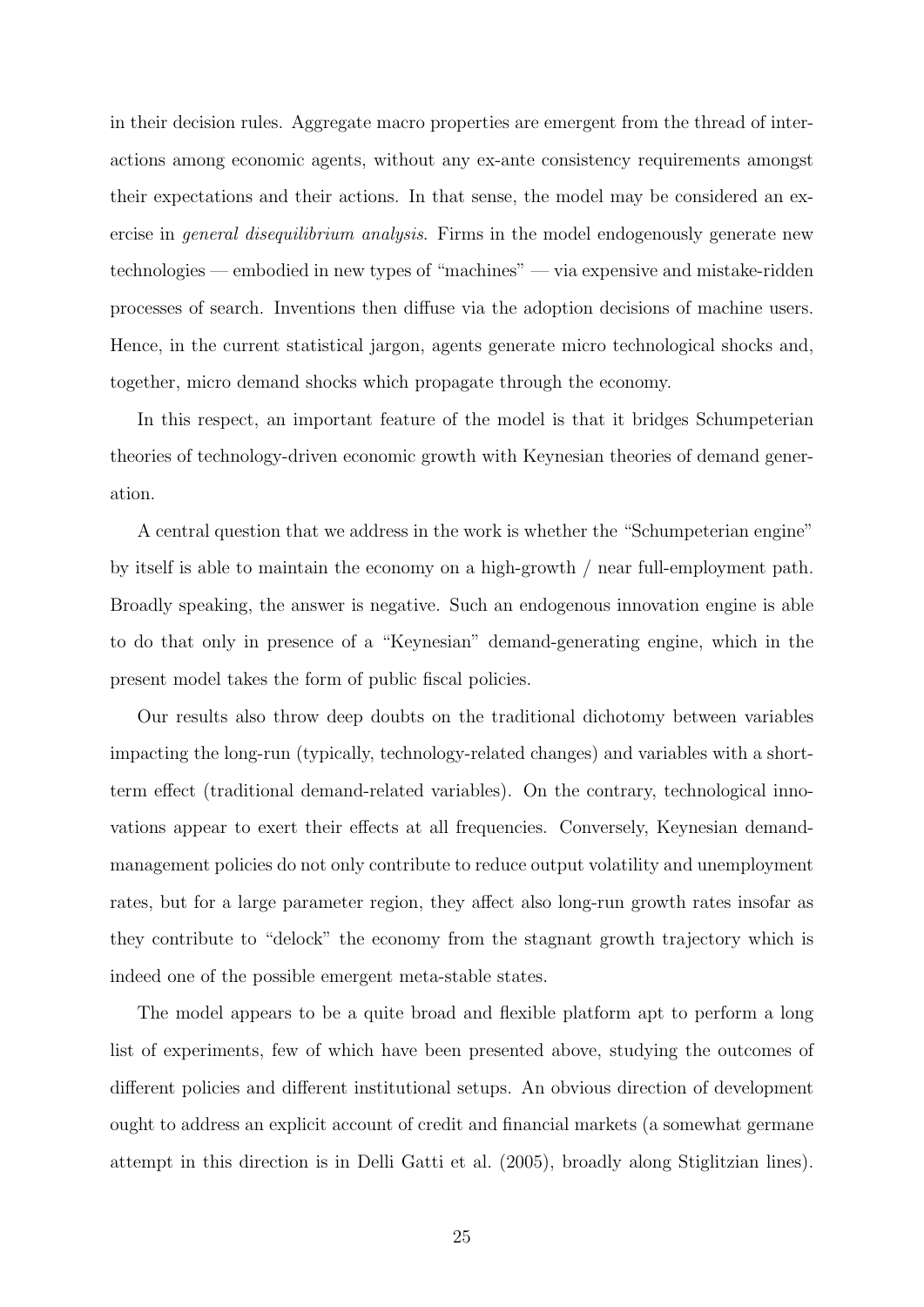This is also a natural step in order to also analyze the real impact of monetary policies.

Another line of inquiry involves the comparison between alternative institutional specifications of the ways technologies are accessed and the ways markets work, somewhat along the lines of the "variety of capitalism" approach (Soskice and Hall, 2001). More generally, we view this as an example of a broader research program whereby explicit behavioral microfoundations nest the exploration of the relations between innovative dynamics, demand generation, and policies affecting both.

## References

- Acemoglu, D., Aghion, P. and Zilibotti, F., 2006. Distance to Frontier, Selection, and Economic Growth. Journal of the European Economic Association. 4, 37–74.
- Aghion, P., Angeletos, M., Banerjee, A. and Manova, K., 2005. Volatility and Growth: Credit Constraints and Productivity-Enhancing Investment. Working Paper 11349. NBER.
- Aghion, P., Askenazy, P., Berman, N., Cette, G. and Eymard, L., 2008. Credit Constraints and the Cyclicality of R&D Investment: Evidence from France. Working Paper 2008-26. Paris School of Economics.
- Aghion, P. and Howitt, P., 1992. A Model of Growth through Creative Destruction. Econometrica. 60, 323–351.
- Aghion, P. and Howitt, P., 1998. Endogenous Growth. Cambridge, MIT Press.
- Aghion, P. and Howitt, P., 2007. Appropriate Growth Policy: A Unifying Framework. Journal of the European Economic Association. 4, 269–314.
- Aghion, P. and Marinescu, I., 2007. Cyclical Budgetary Policy and Economic Growth: What Do We Learn from OECD Panel Data?. In *NBER Macroeconomics Annual 2007*. Vol. 22. pp. 251–278.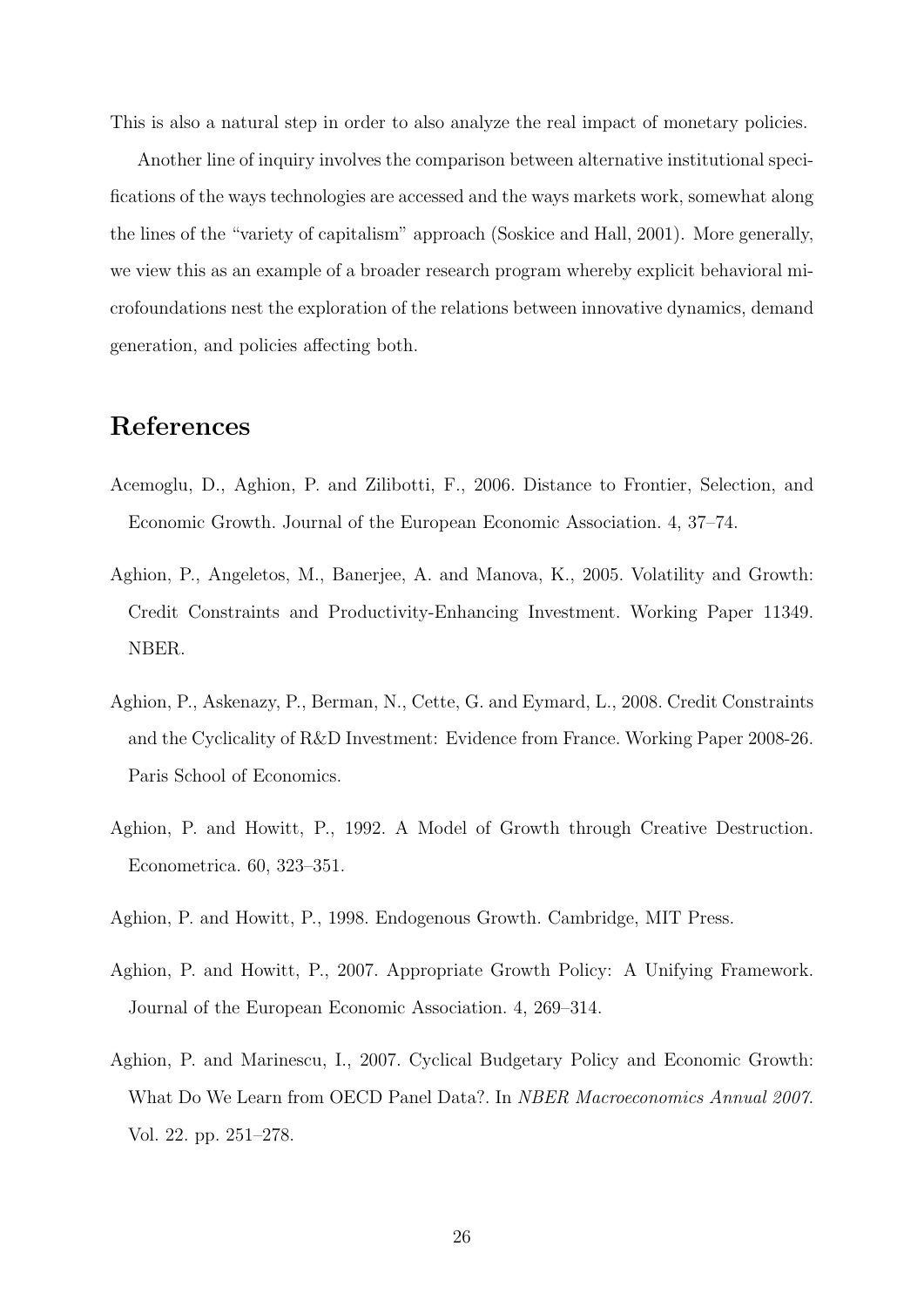- Akerlof, G. A., 2002. Behavioral Macroeconomics and Macroeconomic Behavior. American Economic Review. pp. 411–433.
- Akerlof, G. A., 2007. The Missing Motivation in Macroeconomics. American Economic Review. 97, 5–36.
- Akerlof, G. A. and Yellen, J. L., 1985. A Near-Rational Model of the Business Cycles, with Wage and Price Inertia. Quarterly Journal of Economics. 100, 823–838.
- Bartelsman, E. and Doms, M., 2000. Understanding Productivity: Lessons from Longitudinal Microdata. Journal of Economic Literature. 38, 569–94.
- Bartelsman, E., Scarpetta, S. and Schivardi, F., 2005. Comparative analysis of firm demographics and survival: evidence from micro-level sources in OECD countries. Industrial and Corporate Change. 14, 365–391.
- Baxter, M. and King, R., 1999. Measuring Business Cycle: Approximate Band-pass Filter for Economic Time Series. The Review of Economics and Statistics. 81, 575–593.
- Benhabib, J. and Spiegel, M., 1994. The Role of Human Capital in Economic Development: Evidence from Aggregate Cross-Country Data. Journal of Monetary Economics. 34, 143–173.
- Blanchard, O., 2008. The State of Macro. Working Paper 14259. NBER.
- Bottazzi, G. and Secchi, A., 2003. Common Properties and Sectoral Specificities in the Dynamics of U.S. Manufacturing Firms. Review of Industrial Organization. 23, 217–32.
- Bottazzi, G. and Secchi, A., 2006. Explaining the Distribution of Firm Growth Rates. RAND Journal of Economics. 37, 235–256.
- Caballero, R. J., 1999. Aggregate Investment. In Handbook of Macroeconomics, J. Taylor and M. Woodford (eds). Amsterdam, Elsevier Science.
- Canova, F., 2008. How Much Structure in Empirical Models?. In Palgrave Handbook of Econometrics, T. Mills and K. Patterson (eds). Vol. 2, Applied Econometrics. Palgrave Macmillan.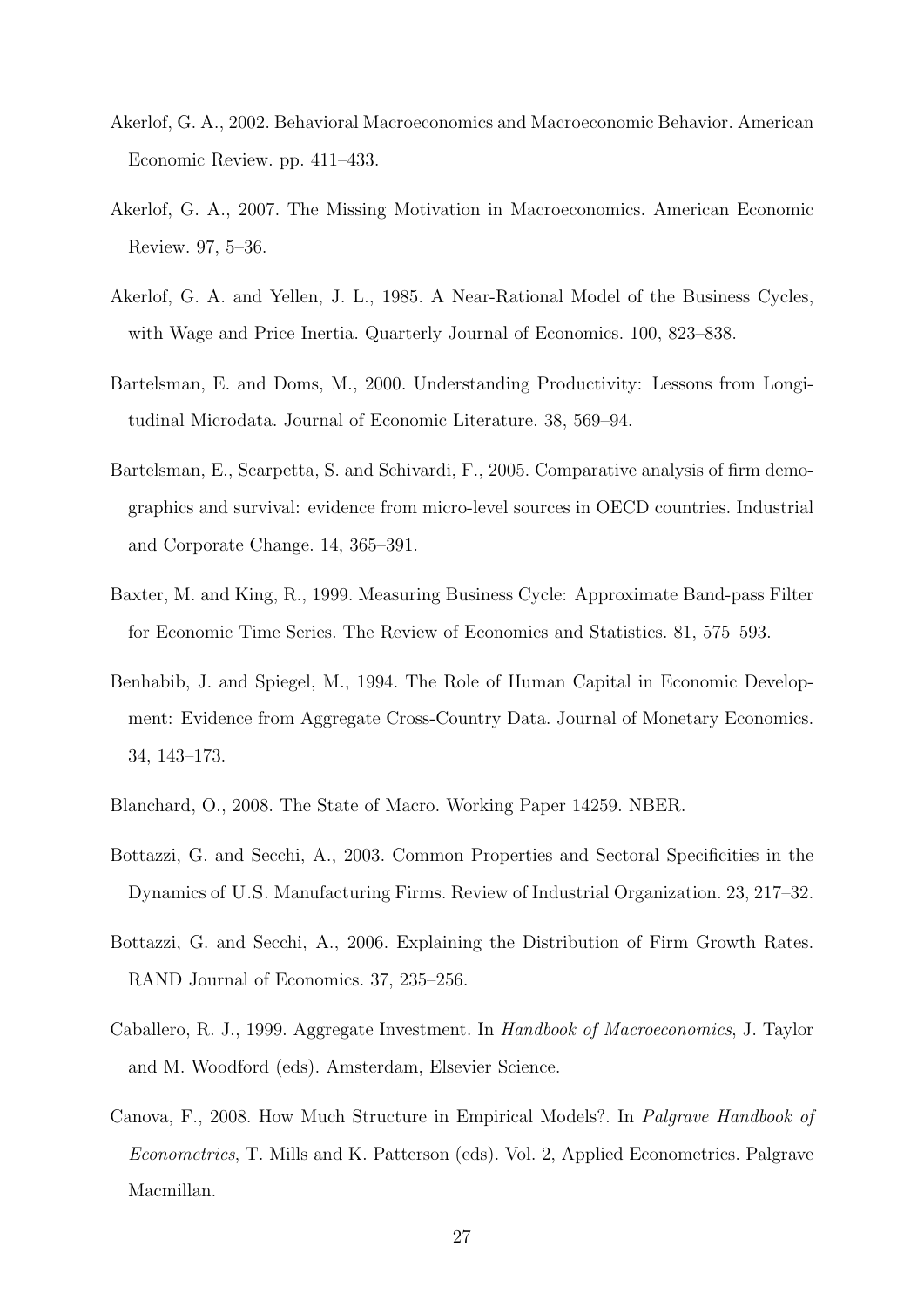- Castaldi, C. and Dosi, G., 2008. The Patterns of Output Growth of Firms and Countries: Scale Invariances and Scale Specificities. Empirical Economics. forthcoming.
- Caves, R., 1998. Industrial Organization and New findings on the Turnover and Mobility of Firms. Journal of Economic Literature. 36, 1947–1982.
- Ciarli, T., Lorentz, A., Savona, M. and Valente, M., 2008. Structural Change of Production and Consumption: A Micro to Macro Approach to Economic Growth and Income Distribution. LEM Papers Series 2008/08. Laboratory of Economics and Management (LEM), Sant'Anna School of Advanced Studies, Pisa, Italy.
- Colander, D. (ed), 2006. Post Walrasian Macroeconomics. Cambridge, Cambridge University Press.
- Colander, D., Howitt, P., Kirman, A. P., Leijonhufvud, A. and Mehrling, P., 2008. Beyond DSGE Models: Toward an Empirically Based Macroeconomics. American Economic Review. 98, 236–240.
- Dawid, H., Gemkow, S., Harting, P., Kabus, K., Neugart, M. and Wersching, K., 2008. Skills, Innovation, and Growth: An Agent-Based Policy Analysis. Journal of Economics and Statistics. forthcoming.
- Deissenberg, C., van der Hoog, S. and Dawid, H., 2008. EURACE: A Massively Parallel Agent-based Model of the European Economy. Applied Mathematics and Computation. forthcoming.
- Del Boca, A., Galeotti, M., Himmelberg, C. P. and Rota, P., 2008. Investment and Time to Plan and Build: A Comparison of Structures vs. Equipment in A Panel of Italian Firms. Journal of the European Economic Association. 6, 864–889.
- Delli Gatti, D., Di Guilmi, C., Gaffeo, E., Giulioni, G., Gallegati, M. and Palestrini, A., 2005. A New Approach to Business Fluctuations: Heterogeneous Interacting Agents, Scaling Laws and Financial Fragility. Journal of Economic Behavior and Organization. 56, 489–512.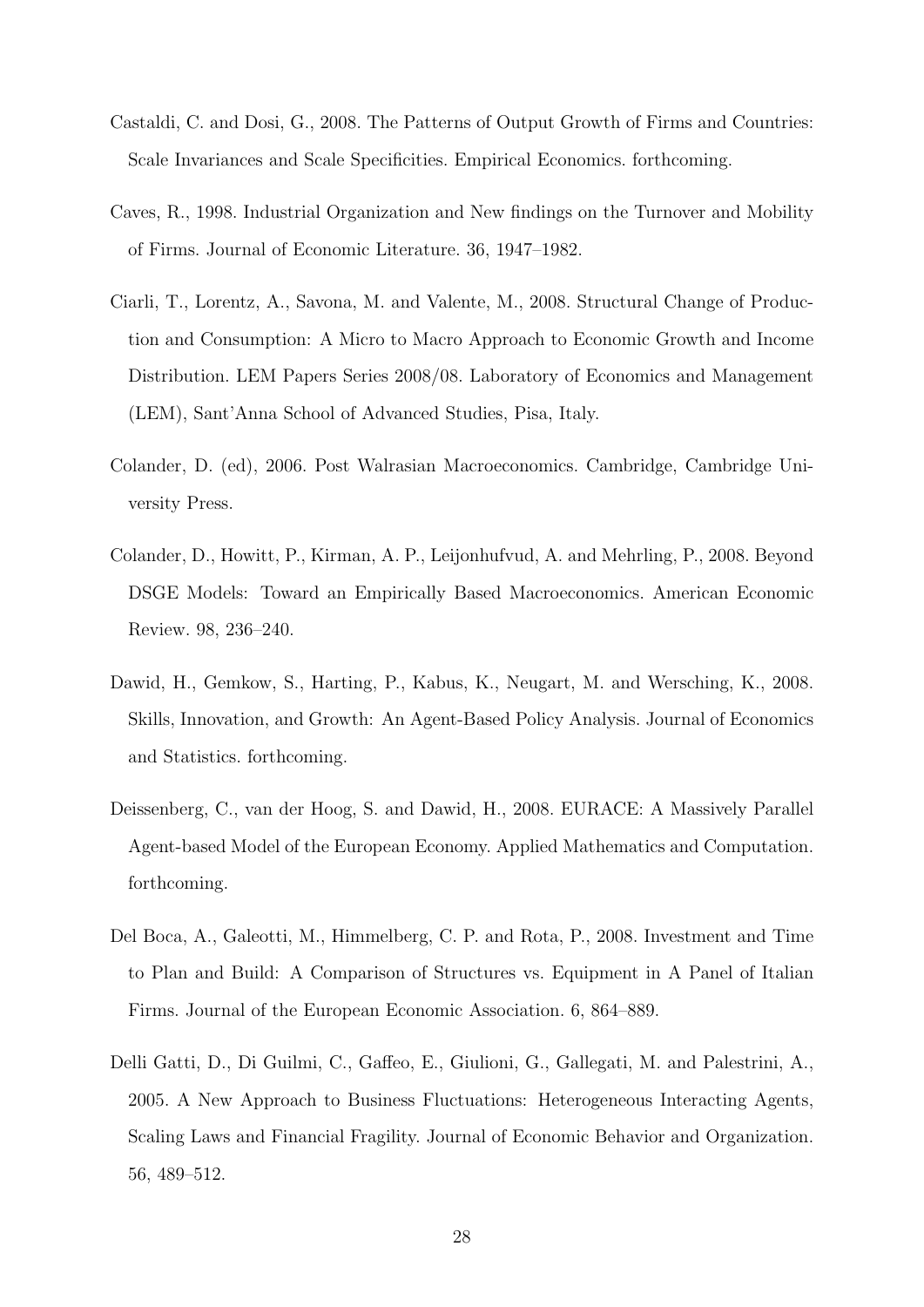- Dinopoulos, E. and Segerstrom, P., 1999. A Schumpeterian Model of Protection and Relative Wages. American Economic Review. 89, 450–472.
- Doms, M. and Dunne, T., 1998. Capital Adjustment Patterns in Manufacturing Plants. Review Economic Dynamics. 1, 409–29.
- Dosi, G., 1988. Sources, Procedures and Microeconomic Effects of Innovation. Journal of Economic Literature. 26, 126–71.
- Dosi, G., 2007. Statistical Regularities in the Evolution of Industries. A Guide through some Evidence and Challenges for the Theory. In Perspectives on Innovation, F. Malerba and S. Brusoni (eds). Cambridge MA, Cambridge University Press.
- Dosi, G., Fabiani, S., Aversi, R. and Meacci, M., 1994. The Dynamics of International Differentiation: a Multi-Country Evolutionary Model. Industrial and Corporate Change. 3, 225–242.
- Dosi, G., Fagiolo, G. and Roventini, A., 2006. An Evolutionary Model of Endogenous Business Cycles. Computational Economics. 27, 3–34.
- Dosi, G., Fagiolo, G. and Roventini, A., 2008. The Microfoundations of Business Cycles: an Evolutionary, Multi-Agent Model. Journal of Evolutionary Economics. 18, 413–432.
- Dosi, G., Marsili, O., Orsenigo, L. and Salvatore, R., 1995. Learning, Market Selection and the Evolution of Industrial Structures. Small Business Economics. 7, 411–36.
- Eisner, R., 1972. Components of Capital Expenditures: Replacement and Modernization versus Expansion. The Review of Economics and Statistics. 54, 297–305.
- Fabiani, S., Druant, M., Hernando, I., Kwapil, C., Landau, B., Loupias, C., Martins, F., Mathä, T., Sabbatini, R., Stahl, H. and Stokman, A., 2006. What Firms' Surveys Tell Us about Price-Setting Behavior in the Euro Area. International Journal of Central Banking. 2, 3–47.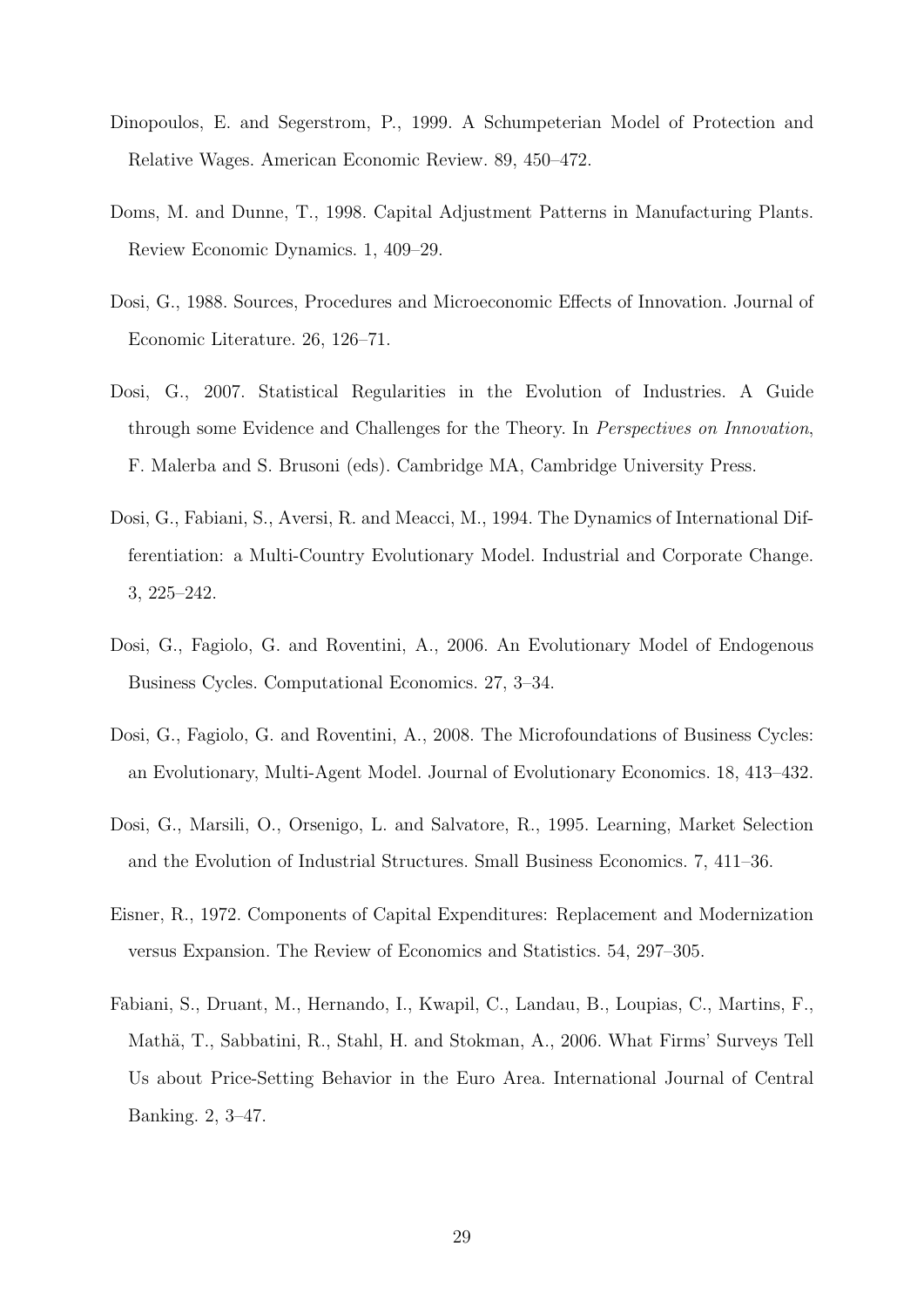- Fagiolo, G. and Dosi, G., 2003. Exploitation, Exploration and Innovation in a Model of Endogenous Growth with Locally Interacting Agents. Structural Change and Economic Dynamics. 14, 237–73.
- Fagiolo, G., Dosi, G. and Gabriele, R., 2004. Matching, Bargaining, and Wage Setting in an Evolutionary Model of Labor Market and Output Dynamics. Advances in Complex Systems. 14, 237–73.
- Fagiolo, G., Moneta, A. and Windrum, P., 2007. A Critical Guide to Empirical Validation of Agent-Based Models in Economics: Methodologies, Procedures, and Open Problems. Computational Economics. 30, 195–226.
- Fagiolo, G., Napoletano, M. and Roventini, A., 2008. Are Output Growth-Rate Distributions Fat-Tailed? Some Evidence from OECD Countries. Journal of Applied Econometrics. 23, 639–669.
- Fagiolo, G. and Roventini, A. (2008) On the Scientific Status of Economic Policy: A Tale of Alternative Paradigms. Forthcoming in Knowledge Engineering Review.
- Farrel, J. and Shapiro, C., 1988. Dynamic Competition with Switching Costs. RAND Journal of Economics. 19, 123–137.
- Feldstein, M. and Foot, D., 1971. The Other Half of Gross Investment: Replacement and Modernization Expenditures. The Review of Economics and Statistics. 53, 49–58.
- Fogel, K., Morck, R. and Yeung, B. (2008) Corporate Stability and Economic Growth: Is What's Good for General Motors Good for America? Forthcoming in Journal of Financial Economics.
- Fukac, M. and Pagan, A., 2006. Issues in Adopting DSGE Models for Use in the Policy Process. Working Paper 10/2006. CAMA.
- Galí, J. and Gertler, M., 2007. Macroeconomic Modelling for Monetary Policy Evaluation. Journal of Economic Perspectives. 21, 25–46.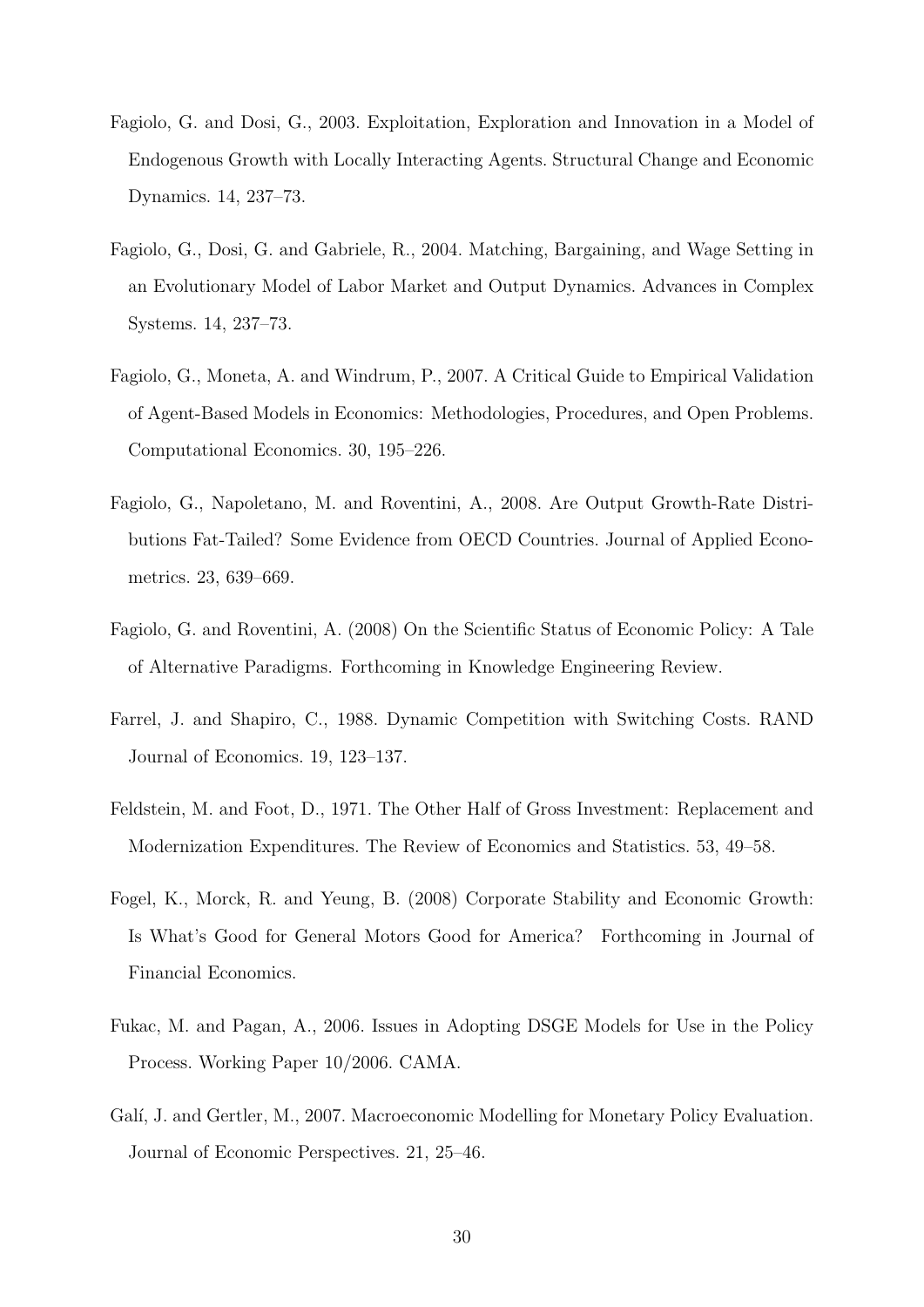- Goolsbee, A., 1998. The Business Cycle, Financial Performance, and the Retirement of Capital Goods. Working Paper 6392. NBER.
- Gourio, F. and Kashyap, A. K., 2007. Investment Spikes: New Facts and a General Equilibrium Exploration. Journal of Monetary Economics. 54, 1–22.
- Greenwald, B. and Stiglitz, J., 1993a. Financial Market Imperfections and Business Cycles. Quarterly Journal of Economics. 108, 77–114.
- Greenwald, B. and Stiglitz, J., 1993b. New and Old Keynesians. Journal of Economic Perspectives. 7, 23–44.
- Greenwald, B. and Stiglitz, J., 2003. Macroeconomic Fluctuations in an Economy of Phelps-Winter Markets. In Knowledge, Information, and Expectations in Modern Macroeconomics: In Honor of Edmund S. Phelps, P. Aghion, R. Frydman, J. Stiglitz and M. Woodford (eds). Princeton, NJ, Princeton University Press.
- Hicks, J. R., 1937. Mr. Keynes and the "Classics": A Suggested Interpretation. Econometrica. 5, 147–159.
- Hubbard, G. R., 1998. Capital-Market Imperfections and Investment. Journal of Economic Literature. 36, 193–225.
- Kirman, A. P., 1992. Whom or What Does the Representative Individual Represent?. Journal of Economic Perspectives. 6, 117–136.
- Klemperer, P. D., 1987. Markets with Customer Switching Costs. Quarterly Journal of Economics. 102, 375–394.
- Klemperer, P. D., 1995. Competition when Consumers have Switching Costs: An Overview with Applications to Industrial Organization, Macroeconomics and International Trade. Review of Economic Studies. 62, 515–539.
- Klevorick, A. K., Levin, R., Nelson, R. R. and Winter, S. G., 1995. On the Sources and Significance of Interindustry Differences in Technological Opportunities. Research Policy. 24, 185–205.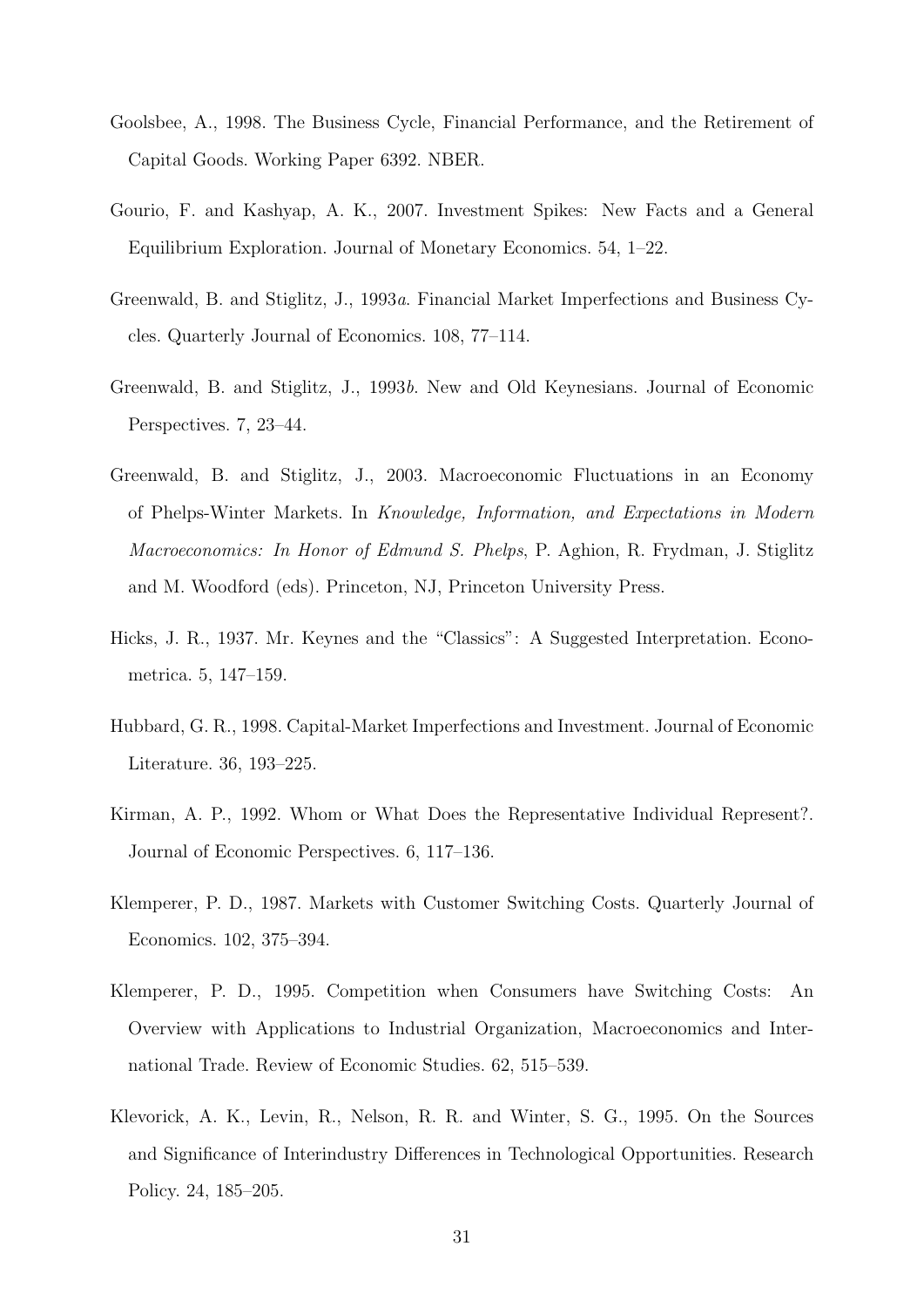- Lane, D. A., 1993. Artificial Worlds and Economics, Part I and II. Journal of Evolutionary Economics. 3, 89–107 and 177–197.
- LeBaron, B. and Tesfatsion, L., 2008. Modeling Macroeconomies as Open-Ended Dynamic Systems of Interacting Agents. American Economic Review. 98, 246–250.
- Louca, F., 2001. Intriguing Pendula: Founding Metaphors in the Analysis of Economic Fluctuations. Cambridge Journal of Economics. 25, 25–55.
- Malerba, F. and Orsenigo, L., 1995. Schumpeterian Patterns of Innovation. Cambridge Journal of Economics. 19, 47–65.
- Metcalfe, J. S., 1994a. Competition, Fisher's Principle and Increasing Returns to Selection. Journal of Evolutionary Economics. 4327-346.
- Metcalfe, J. S., 1994b. Evolutionary Economics and Technology Policy. The Economic Journal. 104, 932–944.
- Napoletano, M., Roventini, A. and Sapio, S., 2006. Are Business Cycles All Alike? A Bandpass Filter Analysis of the Italian and US Cycles. Rivista Italiana degli Economisti. 1, 87–118.
- Nelson, R. R. and Phelps, E. S., 1966. Investment in Humans, Technological Diffusion, and Economic Growth. American Economic Review. 61, 69–75.
- Nelson, R. R. and Winter, S. G., 1982. An Evolutionary Theory of Economic Change. Cambridge, The Belknap Press of Harvard University Press.
- Neugart, M., 2008. Labor Market Policy Evaluation with ACE. Journal of Economic Behavior and Organization. . Special Issue on "Agent-Based Models for Economic Policy Design", edited by Dawid, H. and Fagiolo, G., forthcoming.
- Pavitt, K., 1984. Sectoral Patterns of Technical Change: Towards a Taxonomy and a Theory. Research Policy. 13, 343–373.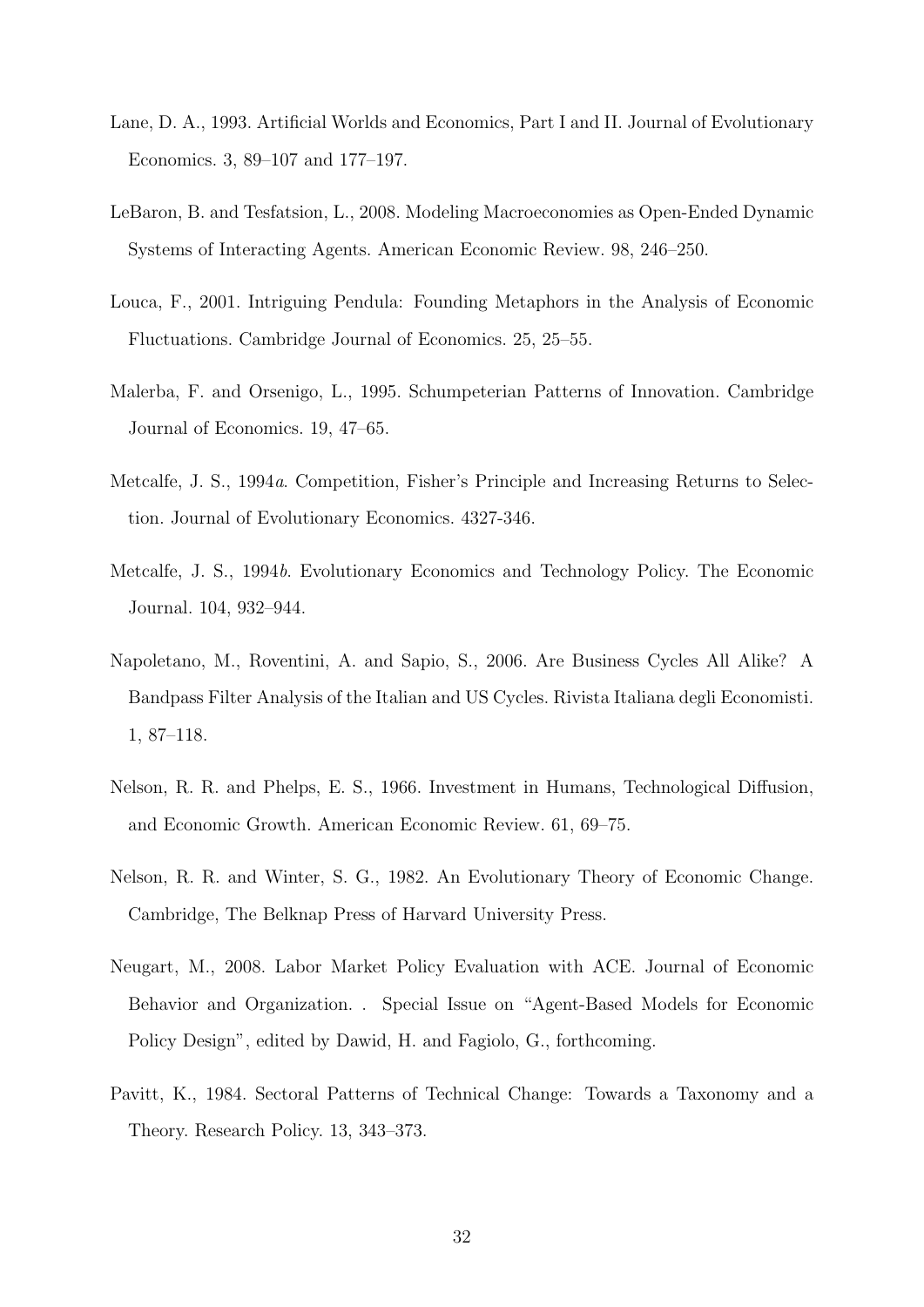- Phelps, E. S. and Winter, S. G., 1970. Optimal Price Policy under Atomistic Competition. In Microeconomic Foundations of Employment and Inflation Theory, E. S. Phelps (ed). New York, Norton.
- Pyka, A. and Fagiolo, G., 2007. Agent-Based Modelling: A Methodology for Neo-Schumpeterian Economics. In The Elgar Companion to Neo-Schumpeterian Economics, H. Hanusch and A. Pyka (eds). Cheltenham, Edward Elgar Publishers.
- Romer, P., 1990. Endogenous Technical Change. Journal of Political Economy. 98, 71–102.
- Rotemberg, J., 2008. Behavioral Aspects of Price Setting, and Their Policy Implications. Working Paper 13754. NBER.
- Rotemberg, J. and Woodford, M., 1999. The Cyclical Behavior of Prices and Costs. In Handbook of Macroeconomics, J. Taylor and M. Woodford (eds). Elsevier Science: Amsterdam.
- Saviotti, P. and Pyka, A., 2008. Product Variety, Competition and Economic Growth. Journal of Evolutionary Economics. 18, 323–347.
- Silverberg, G., Dosi, G. and Orsenigo, L., 1988. Innovation, Diversity and Diffusion: A Self-Organization Model. The Economic Journal. 98, 1032–54.
- Silverberg, G. and Verspagen, B., 2005. Evolutionary Theorizing on Economic Growth. In Evolutionary Principles of Economics, K. Dopfer (ed). Cambridge, Cambridge University Press.
- Solow, R. M., 1956. A Contribution to the Theory of Economic Growth. Quarterly Journal of Economics. 70, 65–94.
- Solow, R. M., 2008. The State of Macroeconomics. Journal of Economic Perspectives. 22, 243–246.
- Soskice, D. and Hall, P. (eds), 2001. Varieties of Capitalism: the Institutional Foundations of Comparative Advantage. Oxford, Oxford University Press.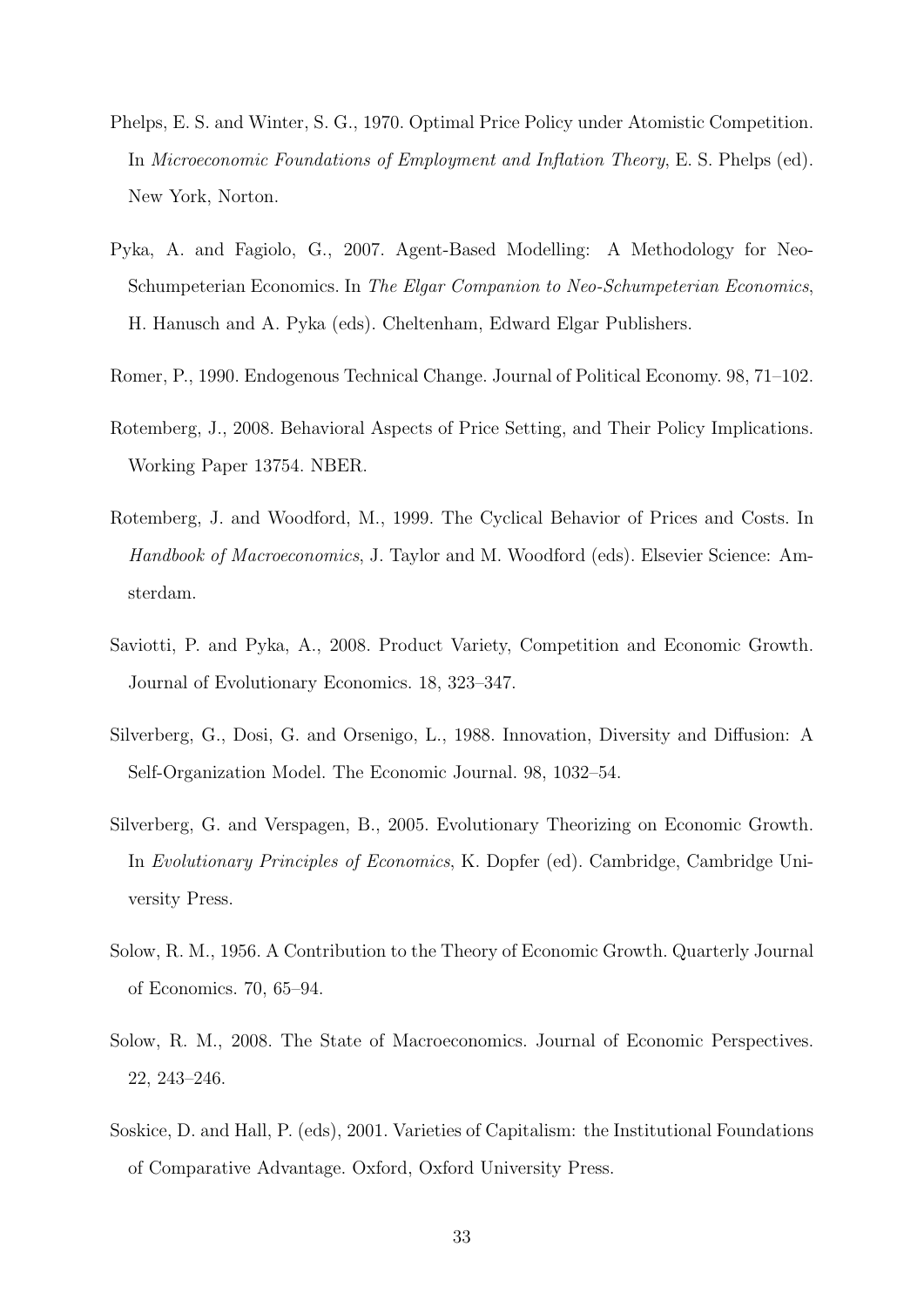Stiglitz, J., 1993. Endogenous Growth and Cycles. Working Paper 4286. NBER.

- Stiglitz, J. and Weiss, A., 1992. Credit Rationing in Markets with Imperfect Information. American Economic Review. 71, 393–410.
- Stock, J. and Watson, M., 1999. Business Cycle Fluctuations in U.S. Macroeconomic Time Series. In Handbook of Macroeconomics, J. Taylor and M. Woodford (eds). Amsterdam, Elsevier Science.
- Tesfatsion, L., 2000. Structure, Behavior, and Market Power in an Evolutionary Labor Market with Adaptive Search. Journal of Economic Dynamics & Control. 25, 419–457.
- Tesfatsion, L. and Judd, K. (eds), 2006. Handbook of Computational Economics II: Agent-Based Computational Economics. North Holland, Amsterdam.
- Verspagen, B., 2002. Evolutionary Macroeconomics: A Synthesis between Neo-Schumpeterian and Post-Keynesian Lines of Thought. The Electronic Journal of Evolutionary Modeling and Economic Dynamics. 1007, http://www.ejemed.org/1007/index.php.
- Woodford, M., 2003. Interest and Prices: Foundations of a Theory of Monetary Policy. Princeton, NJ, Princeton University Press.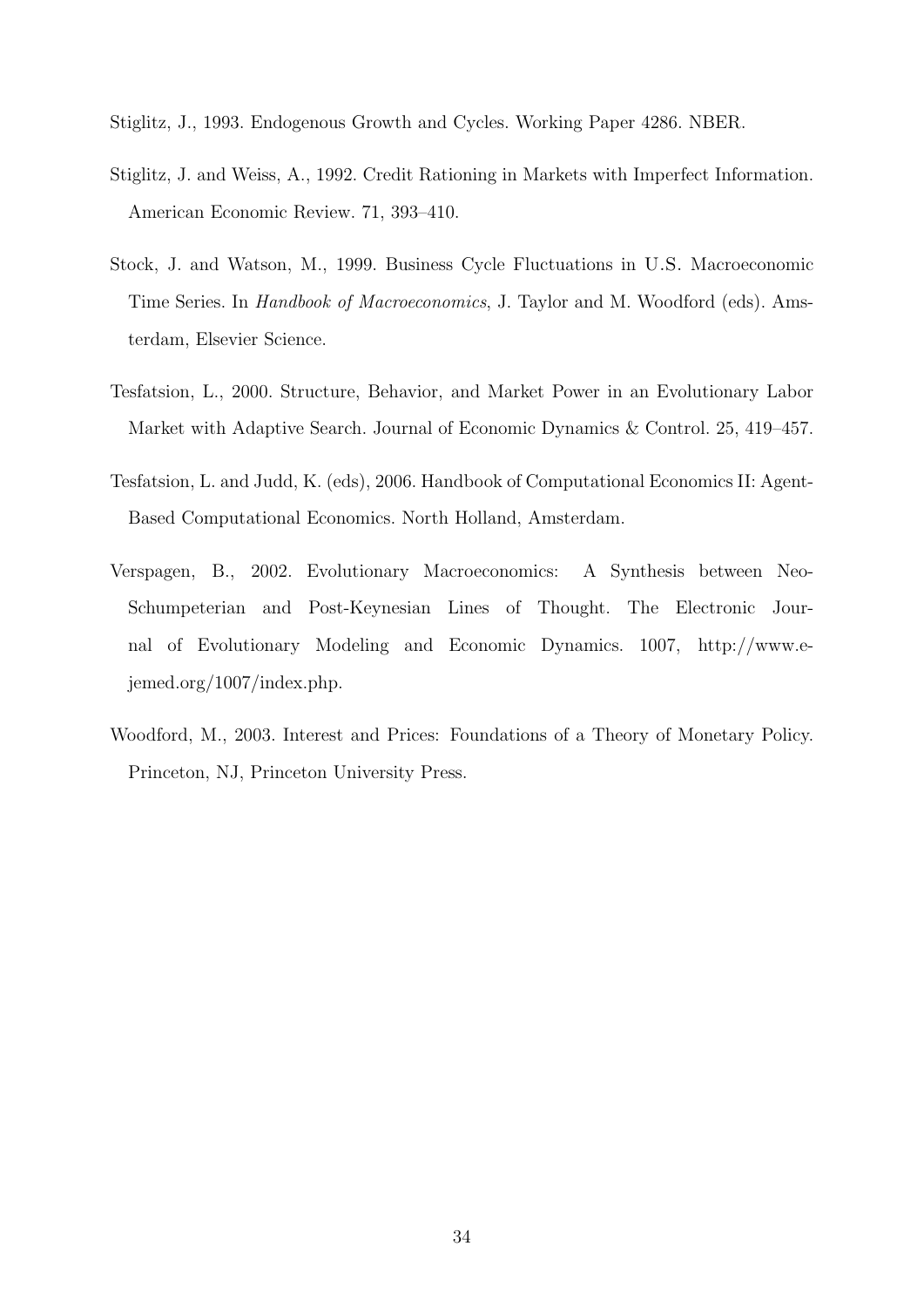| Description                                       | Symbol                             | Value           |
|---------------------------------------------------|------------------------------------|-----------------|
| Number of firms in capital-good industry          | $F_1$                              | 50              |
| Number of firms in consumption-good industry      | $F_2$                              | 200             |
| R&D investment propensity                         | $\nu$                              | 0.04            |
| R&D allocation to innovative search               | $\xi$                              | 0.50            |
| Firm search capabilities parameters               | $\zeta_{1,2}$                      | 0.30            |
| Beta distribution parameters (innovation process) | $(\alpha_1,\beta_1)$               | (3,3)           |
| Beta distribution support (innovation process)    | $[\underline{x}_1,\overline{x}_1]$ | $[-0.15, 0.15]$ |
| New-customer sample parameter                     | $\gamma$                           | 0.50            |
| Capital-good firm mark-up rule                    | $\mu_1$                            | 0.04            |
| Desired inventories                               | ı                                  | 0.10            |
| Payback period                                    | h                                  | 3               |
| "Physical" scrapping age                          | $\eta$                             | 20              |
| Mark-up coefficient                               | $\eta$                             | 0.04            |
| Competitiveness weights                           | $\omega_{1,2}$                     | 1               |
| Replicator dynamics coefficient                   | $\chi$                             | 1               |
| Maximum debt/sales ratio                          | A                                  | $\overline{2}$  |
| Interest Rate                                     | $\overline{r}$                     | 0.01            |
| Uniform distribution supports                     | $[\phi_1,\phi_2]$                  | [0.10, 0.90]    |
| (consumption-good entrant capital)                |                                    |                 |
| Uniform distribution supports                     | $[\phi_3, \phi_4]$                 | [0.10, 0.90]    |
| (entrant stock of liquid assets)                  |                                    |                 |
| Beta distribution parameters                      | $(\alpha_2,\beta_2)$               | (2,4)           |
| (capital-good entrants technology)                |                                    |                 |
| Tax rate                                          | tr                                 | 0.10            |
| Unemployment subsidy rate                         | $\varphi$                          | 0.40            |

Table 1: Benchmark Parameters

|                           | Output     | Consumption | Investment |
|---------------------------|------------|-------------|------------|
| Avg. growth rate          | 0.0254     | 0.0252      | 0.0275     |
|                           | (0.0002)   | (0.0002)    | (0.0004)   |
|                           |            |             |            |
| Dickey-Fuller test (logs) | 6.7714     | 9.4807      | 0.2106     |
|                           | (0.0684)   | (0.0957)    | (0.0633)   |
| Dickey-Fuller test (Bpf)  | $-6.2564*$ | $-5.8910*$  | $-6.8640*$ |
|                           | (0.0409)   | (0.0447)    | (0.0905)   |
| Std. Dev. (Bpf)           | 0.0809     | 0.0679      | 0.4685     |
|                           |            |             |            |
|                           | (0.0007)   | (0.0005)    | (0.0266)   |
| Rel. Std. Dev. (output)   |            | 0.8389      | 5.7880     |

Table 2: Output, Investment, and Consumption Statistics. Bpf: bandpass-filtered (6,32,12) series. Monte-Carlo simulation standard errors in parentheses. (∗): Significant at 5%.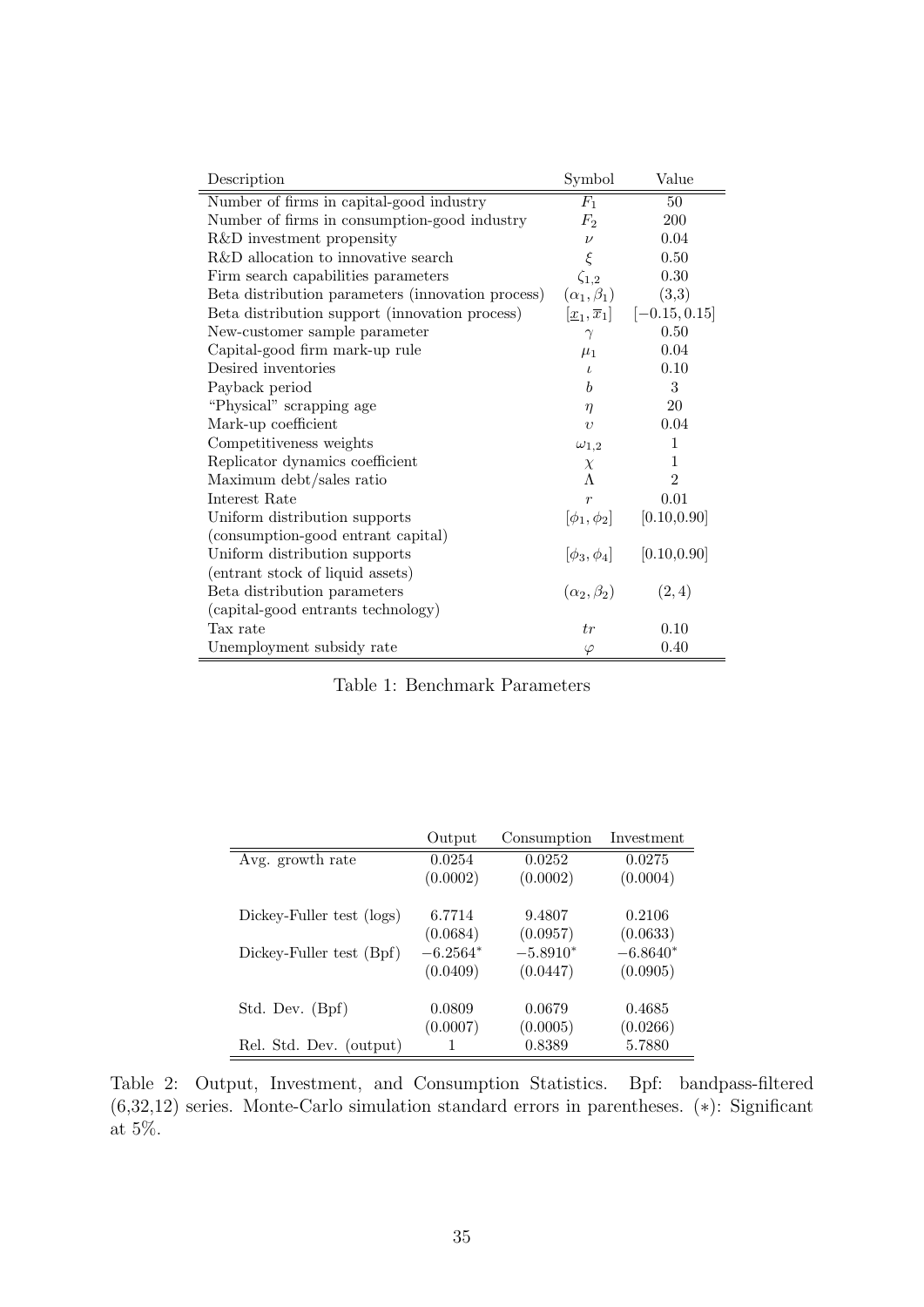| Series                              |                                                                                                                                                                                                                                                                                                                           |                                                                                                                                                                                                                                                                                                                           |                                                                                                                                                                                                                                                                                                                             |                                                                                                                                                                                                                                                                                                                                  | utput (Bpf |                                                                                                                                                                                                                                                                                             |                                                                                                                                                                                                                                                                                                                 |                                                                                                                                                                                                                                                                                             |                                                                                                                                                                                                                                                                                             |
|-------------------------------------|---------------------------------------------------------------------------------------------------------------------------------------------------------------------------------------------------------------------------------------------------------------------------------------------------------------------------|---------------------------------------------------------------------------------------------------------------------------------------------------------------------------------------------------------------------------------------------------------------------------------------------------------------------------|-----------------------------------------------------------------------------------------------------------------------------------------------------------------------------------------------------------------------------------------------------------------------------------------------------------------------------|----------------------------------------------------------------------------------------------------------------------------------------------------------------------------------------------------------------------------------------------------------------------------------------------------------------------------------|------------|---------------------------------------------------------------------------------------------------------------------------------------------------------------------------------------------------------------------------------------------------------------------------------------------|-----------------------------------------------------------------------------------------------------------------------------------------------------------------------------------------------------------------------------------------------------------------------------------------------------------------|---------------------------------------------------------------------------------------------------------------------------------------------------------------------------------------------------------------------------------------------------------------------------------------------|---------------------------------------------------------------------------------------------------------------------------------------------------------------------------------------------------------------------------------------------------------------------------------------------|
| $\frac{(\text{Bpf})}{(\text{Bpf})}$ |                                                                                                                                                                                                                                                                                                                           |                                                                                                                                                                                                                                                                                                                           |                                                                                                                                                                                                                                                                                                                             |                                                                                                                                                                                                                                                                                                                                  |            | $t+1$                                                                                                                                                                                                                                                                                       | $t+2$                                                                                                                                                                                                                                                                                                           | $t+3$                                                                                                                                                                                                                                                                                       | $t+4$                                                                                                                                                                                                                                                                                       |
| $\frac{d}{dt}$ output               | $\begin{array}{r} +4 \\ -101022 \\ -01206 \\ -0.1206 \\ -0.2638 \\ -0.0030 \\ -0.0033 \\ -0.0033 \\ -0.0033 \\ -0.0033 \\ -0.0031 \\ -0.0031 \\ -0.0037 \\ -0.0037 \\ -0.0037 \\ -0.0033 \\ -0.0033 \\ -0.0037 \\ -0.0033 \\ -0.0033 \\ -0.0037 \\ -0.0033 \\ -0.0033 \\ -0.0033 \\ -0.0033 \\ -0.0033 \\ -0.0033 \\ -0.$ | $\begin{array}{r} +3 \\ -1769 \\ -1769 \\ -0.0080 \\ -0.0129 \\ -0.0137 \\ -0.0137 \\ -0.0030 \\ -0.0039 \\ -0.0000 \\ -0.0000 \\ -0.0000 \\ -0.0000 \\ -0.0000 \\ -0.0000 \\ -0.0000 \\ -0.0000 \\ -0.0000 \\ -0.0000 \\ -0.0000 \\ -0.0000 \\ -0.0000 \\ -0.0000 \\ -0.0000 \\ -0.0000 \\ -0.0000 \\ -0.0000 \\ -0.000$ | $\begin{array}{r} +2 \\ +2 \\ \hline 0.5478 \\ -0.0048 \\ 0.0106 \\ -0.2646 \\ -0.2349 \\ -0.0182 \\ -0.0182 \\ -0.0182 \\ -0.0060 \\ -0.0151 \\ -0.0096 \\ -0.0000 \\ -0.0000 \\ -0.0000 \\ -0.0000 \\ -0.0000 \\ -0.0000 \\ -0.0000 \\ -0.0000 \\ -0.0000 \\ -0.0000 \\ -0.0017 \\ -0.0000 \\ -0.0000 \\ -0.0017 \\ -0.0$ | $\begin{array}{r} +1 \\ \hline +1 \\ \hline 0.8704 \\ -0.0014 \\ -0.0062 \\ -0.0003 \\ -0.0003 \\ -0.0003 \\ -0.0003 \\ -0.0003 \\ -0.0007 \\ -0.0003 \\ -0.0003 \\ -0.0003 \\ -0.0003 \\ -0.0003 \\ -0.0003 \\ -0.0003 \\ -0.0003 \\ -0.0004 \\ -0.0003 \\ -0.0004 \\ -0.0004 \\ -0.0004 \\ -0.0004 \\ -0.0004 \\ -0.0004 \\ -$ |            |                                                                                                                                                                                                                                                                                             | $\begin{array}{l} \hline 0.5478 \\[-4pt] 0.048) \\[-4pt] 0.0048 \\[-4pt] 0.0038) \\[-4pt] 0.0038) \\[-4pt] 0.0039 \\[-4pt] 0.0103 \\[-4pt] 0.0037 \\[-4pt] 0.0037 \\[-4pt] 0.0047 \\[-4pt] 0.0047 \\[-4pt] 0.0047 \\[-4pt] 0.0037 \\[-4pt] 0.0037 \\[-4pt] 0.0037 \\[-4pt] 0.0037 \\[-4pt] 0.0037 \\[-4pt] 0.0$ | $\begin{array}{l} \hline 0.1769 \\ 0.0080) \\ 0.0058) \\ 0.0058) \\ 0.0123 \\ 0.0112) \\ 0.0112) \\ 0.0085) \\ 0.0069) \\ 0.0069 \\ 0.0069) \\ 0.0069 \\ 0.0069) \\ 0.0069 \\ 0.0069 \\ 0.0070) \\ 0.0088 \\ 0.0126 \\ 0.0140) \\ 0.01400 \\ 0.0140) \\ 0.01400 \\ 0.00140) \\ 0.01400 \\ $ | $\begin{array}{l} 1.1022 \\ 0.0090 \\ 0.0072 \\ 0.0125 \\ 0.0129 \\ 0.0139 \\ 0.0138 \\ 0.0000 \\ 0.0000 \\ 0.0000 \\ 0.0000 \\ 0.0000 \\ 0.0000 \\ 0.0000 \\ 0.0000 \\ 0.0000 \\ 0.0000 \\ 0.0000 \\ 0.0000 \\ 0.0000 \\ 0.0000 \\ 0.0000 \\ 0.0000 \\ 0.0000 \\ 0.0000 \\ 0.0000 \\ 0.00$ |
|                                     |                                                                                                                                                                                                                                                                                                                           |                                                                                                                                                                                                                                                                                                                           |                                                                                                                                                                                                                                                                                                                             |                                                                                                                                                                                                                                                                                                                                  |            |                                                                                                                                                                                                                                                                                             |                                                                                                                                                                                                                                                                                                                 |                                                                                                                                                                                                                                                                                             |                                                                                                                                                                                                                                                                                             |
| Jonsumption                         |                                                                                                                                                                                                                                                                                                                           |                                                                                                                                                                                                                                                                                                                           |                                                                                                                                                                                                                                                                                                                             |                                                                                                                                                                                                                                                                                                                                  |            |                                                                                                                                                                                                                                                                                             |                                                                                                                                                                                                                                                                                                                 |                                                                                                                                                                                                                                                                                             |                                                                                                                                                                                                                                                                                             |
|                                     |                                                                                                                                                                                                                                                                                                                           |                                                                                                                                                                                                                                                                                                                           |                                                                                                                                                                                                                                                                                                                             |                                                                                                                                                                                                                                                                                                                                  |            |                                                                                                                                                                                                                                                                                             |                                                                                                                                                                                                                                                                                                                 |                                                                                                                                                                                                                                                                                             |                                                                                                                                                                                                                                                                                             |
| nvestment                           |                                                                                                                                                                                                                                                                                                                           |                                                                                                                                                                                                                                                                                                                           |                                                                                                                                                                                                                                                                                                                             |                                                                                                                                                                                                                                                                                                                                  |            |                                                                                                                                                                                                                                                                                             |                                                                                                                                                                                                                                                                                                                 |                                                                                                                                                                                                                                                                                             |                                                                                                                                                                                                                                                                                             |
|                                     |                                                                                                                                                                                                                                                                                                                           |                                                                                                                                                                                                                                                                                                                           |                                                                                                                                                                                                                                                                                                                             |                                                                                                                                                                                                                                                                                                                                  |            |                                                                                                                                                                                                                                                                                             |                                                                                                                                                                                                                                                                                                                 |                                                                                                                                                                                                                                                                                             |                                                                                                                                                                                                                                                                                             |
| Net Investmen                       |                                                                                                                                                                                                                                                                                                                           |                                                                                                                                                                                                                                                                                                                           |                                                                                                                                                                                                                                                                                                                             |                                                                                                                                                                                                                                                                                                                                  |            |                                                                                                                                                                                                                                                                                             |                                                                                                                                                                                                                                                                                                                 |                                                                                                                                                                                                                                                                                             |                                                                                                                                                                                                                                                                                             |
|                                     |                                                                                                                                                                                                                                                                                                                           |                                                                                                                                                                                                                                                                                                                           |                                                                                                                                                                                                                                                                                                                             |                                                                                                                                                                                                                                                                                                                                  |            | $\begin{array}{l} \hline 0.8704 \\ 0.0014) \\ 0.0018 \\ 0.0018 \\ 0.0018 \\ 0.0018 \\ 0.0175 \\ 0.01331 \\ 0.0088 \\ 0.01331 \\ 0.0088 \\ 0.0120 \\ 0.0067 \\ 0.0067 \\ 0.0067 \\ 0.0007 \\ 0.00007 \\ 0.00007 \\ 0.00007 \\ 0.00007 \\ 0.00007 \\ 0.00000 \\ 0.00000 \\ 0.00000 \\ 0.0000$ |                                                                                                                                                                                                                                                                                                                 |                                                                                                                                                                                                                                                                                             |                                                                                                                                                                                                                                                                                             |
| in Invent<br>ू<br>ह                 |                                                                                                                                                                                                                                                                                                                           |                                                                                                                                                                                                                                                                                                                           |                                                                                                                                                                                                                                                                                                                             |                                                                                                                                                                                                                                                                                                                                  |            |                                                                                                                                                                                                                                                                                             |                                                                                                                                                                                                                                                                                                                 |                                                                                                                                                                                                                                                                                             |                                                                                                                                                                                                                                                                                             |
|                                     |                                                                                                                                                                                                                                                                                                                           |                                                                                                                                                                                                                                                                                                                           |                                                                                                                                                                                                                                                                                                                             |                                                                                                                                                                                                                                                                                                                                  |            |                                                                                                                                                                                                                                                                                             |                                                                                                                                                                                                                                                                                                                 |                                                                                                                                                                                                                                                                                             |                                                                                                                                                                                                                                                                                             |
| Employment                          |                                                                                                                                                                                                                                                                                                                           |                                                                                                                                                                                                                                                                                                                           |                                                                                                                                                                                                                                                                                                                             |                                                                                                                                                                                                                                                                                                                                  |            |                                                                                                                                                                                                                                                                                             |                                                                                                                                                                                                                                                                                                                 |                                                                                                                                                                                                                                                                                             |                                                                                                                                                                                                                                                                                             |
|                                     |                                                                                                                                                                                                                                                                                                                           |                                                                                                                                                                                                                                                                                                                           |                                                                                                                                                                                                                                                                                                                             |                                                                                                                                                                                                                                                                                                                                  |            |                                                                                                                                                                                                                                                                                             |                                                                                                                                                                                                                                                                                                                 |                                                                                                                                                                                                                                                                                             |                                                                                                                                                                                                                                                                                             |
| Jnempl. Rate                        |                                                                                                                                                                                                                                                                                                                           |                                                                                                                                                                                                                                                                                                                           |                                                                                                                                                                                                                                                                                                                             |                                                                                                                                                                                                                                                                                                                                  |            |                                                                                                                                                                                                                                                                                             |                                                                                                                                                                                                                                                                                                                 |                                                                                                                                                                                                                                                                                             |                                                                                                                                                                                                                                                                                             |
|                                     |                                                                                                                                                                                                                                                                                                                           |                                                                                                                                                                                                                                                                                                                           |                                                                                                                                                                                                                                                                                                                             |                                                                                                                                                                                                                                                                                                                                  |            |                                                                                                                                                                                                                                                                                             |                                                                                                                                                                                                                                                                                                                 |                                                                                                                                                                                                                                                                                             |                                                                                                                                                                                                                                                                                             |
| Productivity                        |                                                                                                                                                                                                                                                                                                                           |                                                                                                                                                                                                                                                                                                                           |                                                                                                                                                                                                                                                                                                                             |                                                                                                                                                                                                                                                                                                                                  |            |                                                                                                                                                                                                                                                                                             |                                                                                                                                                                                                                                                                                                                 |                                                                                                                                                                                                                                                                                             |                                                                                                                                                                                                                                                                                             |
|                                     |                                                                                                                                                                                                                                                                                                                           |                                                                                                                                                                                                                                                                                                                           |                                                                                                                                                                                                                                                                                                                             |                                                                                                                                                                                                                                                                                                                                  |            |                                                                                                                                                                                                                                                                                             |                                                                                                                                                                                                                                                                                                                 |                                                                                                                                                                                                                                                                                             |                                                                                                                                                                                                                                                                                             |
| Price                               |                                                                                                                                                                                                                                                                                                                           |                                                                                                                                                                                                                                                                                                                           |                                                                                                                                                                                                                                                                                                                             |                                                                                                                                                                                                                                                                                                                                  |            |                                                                                                                                                                                                                                                                                             |                                                                                                                                                                                                                                                                                                                 |                                                                                                                                                                                                                                                                                             |                                                                                                                                                                                                                                                                                             |
|                                     |                                                                                                                                                                                                                                                                                                                           |                                                                                                                                                                                                                                                                                                                           |                                                                                                                                                                                                                                                                                                                             |                                                                                                                                                                                                                                                                                                                                  |            |                                                                                                                                                                                                                                                                                             |                                                                                                                                                                                                                                                                                                                 |                                                                                                                                                                                                                                                                                             |                                                                                                                                                                                                                                                                                             |
| Inflation                           |                                                                                                                                                                                                                                                                                                                           |                                                                                                                                                                                                                                                                                                                           |                                                                                                                                                                                                                                                                                                                             |                                                                                                                                                                                                                                                                                                                                  |            |                                                                                                                                                                                                                                                                                             |                                                                                                                                                                                                                                                                                                                 |                                                                                                                                                                                                                                                                                             |                                                                                                                                                                                                                                                                                             |
|                                     |                                                                                                                                                                                                                                                                                                                           |                                                                                                                                                                                                                                                                                                                           |                                                                                                                                                                                                                                                                                                                             |                                                                                                                                                                                                                                                                                                                                  |            |                                                                                                                                                                                                                                                                                             |                                                                                                                                                                                                                                                                                                                 |                                                                                                                                                                                                                                                                                             |                                                                                                                                                                                                                                                                                             |
| Mark-uj                             |                                                                                                                                                                                                                                                                                                                           |                                                                                                                                                                                                                                                                                                                           |                                                                                                                                                                                                                                                                                                                             |                                                                                                                                                                                                                                                                                                                                  |            |                                                                                                                                                                                                                                                                                             |                                                                                                                                                                                                                                                                                                                 |                                                                                                                                                                                                                                                                                             |                                                                                                                                                                                                                                                                                             |
|                                     |                                                                                                                                                                                                                                                                                                                           |                                                                                                                                                                                                                                                                                                                           |                                                                                                                                                                                                                                                                                                                             |                                                                                                                                                                                                                                                                                                                                  |            |                                                                                                                                                                                                                                                                                             |                                                                                                                                                                                                                                                                                                                 |                                                                                                                                                                                                                                                                                             |                                                                                                                                                                                                                                                                                             |
|                                     |                                                                                                                                                                                                                                                                                                                           |                                                                                                                                                                                                                                                                                                                           |                                                                                                                                                                                                                                                                                                                             |                                                                                                                                                                                                                                                                                                                                  |            |                                                                                                                                                                                                                                                                                             |                                                                                                                                                                                                                                                                                                                 |                                                                                                                                                                                                                                                                                             |                                                                                                                                                                                                                                                                                             |

Table 3: Correlation Structure. Bpf: bandpass- filtered (6,32,12) series. Monte-Carlo simulation standard errors in parentheses. Table 3: Correlation Structure. Bpf: bandpass- filtered (6,32,12) series. Monte-Carlo simulation standard errors in parentheses.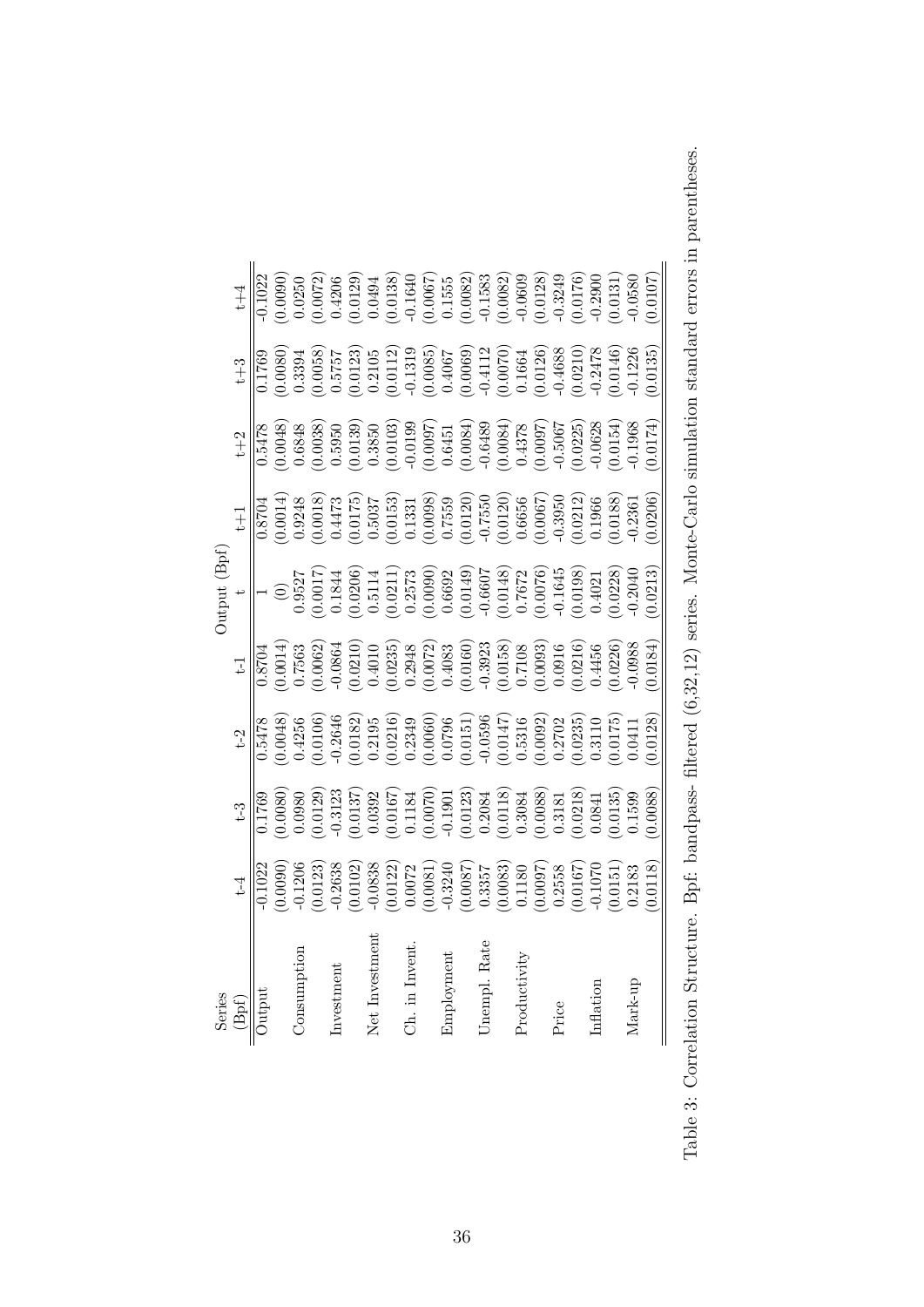| <b>Series</b>    |        | Std Dev. | a.     | Std.Dev. | m         | Std.Dev. |
|------------------|--------|----------|--------|----------|-----------|----------|
| Capital-good     | 0.5285 | 0.0024   | 0.4410 | 0.0189   | $-0.0089$ | 0.0002   |
| Consumption-good | 0.4249 | 0.0051   | 0.0289 | 0.0037   | 0.0225    | 0.0001   |
| Output           | 1.4673 | 0.0122   | 0.0775 | 0.0004   | $-0.0027$ | 0.0003   |

Table 4: Growth-Rate Distributions, Estimation of Exponential-Power Parameters.

| Industry         | Jarque-Bera |               | Lilliefors |               | Anderson-Darling |               |
|------------------|-------------|---------------|------------|---------------|------------------|---------------|
|                  |             | stat. p-value |            | stat. p-value |                  | stat. p-value |
| Capital-good     | 20.7982     |               | - 0.0464   |               | 4.4282           |               |
| Consumption-good | 3129.7817   |               | 0.0670     |               | 191.0805         |               |

Table 5: Log-Size Distributions, Normality Tests

| Industry         | $t-1$    | $t - 2$  |
|------------------|----------|----------|
| Capital-good     | 0.5433   | 0.3700   |
|                  | (0.1821) | (0.2140) |
| Consumption-good | 0.5974   | 0.3465   |
|                  | (0.2407) | (0.2535) |

Table 6: Average Autocorrelation of Productivity. Standard deviations in parentheses.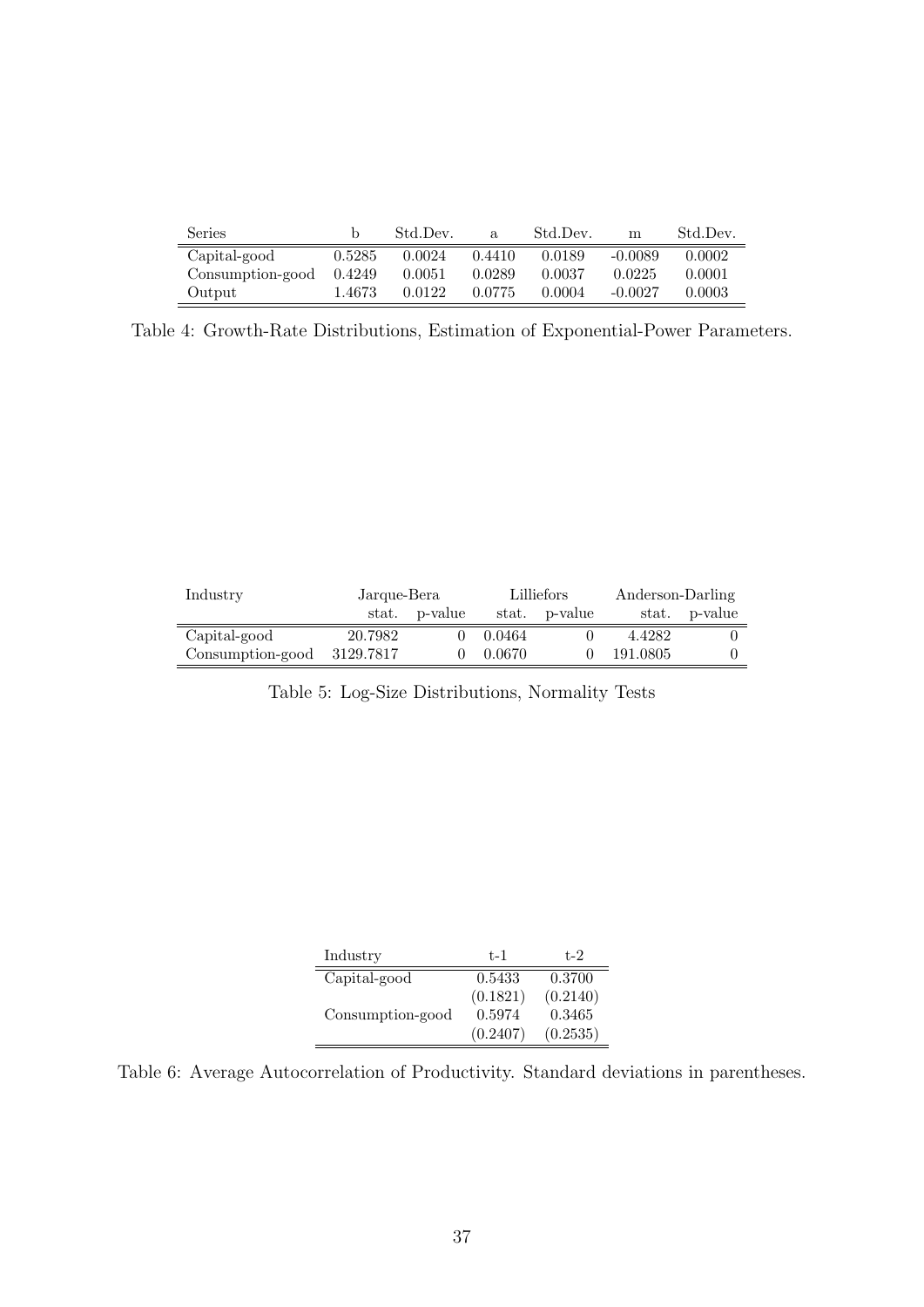| Exp.             | Description                          | Avg. GDP    | GDP Std.   | Avg.         |
|------------------|--------------------------------------|-------------|------------|--------------|
|                  |                                      | Growth Rate | Dev. (Bpf) | Unemployment |
| $\theta$         | benchmark scenario                   | 0.0252      | 0.0809     | 0.1072       |
|                  |                                      | (0.0002)    | (0.0007)   | (0.0050)     |
| $\overline{1.1}$ | low technological opportunities      | 0.0195      | 0.0794     | 0.1357       |
|                  |                                      | (0.0001)    | (0.0008)   | (0.0050)     |
| $1.2\,$          | high technological opportunities     | 0.0315      | 0.0828     | 0.1025       |
|                  |                                      | (0.0002)    | (0.0007)   | (0.0051)     |
| 2.1              | low search capabilities              | 0.0231      | 0.0825     | 0.1176       |
|                  |                                      | (0.0002)    | (0.0008)   | (0.0059)     |
| $2.2\,$          | high search capabilities             | 0.0268      | 0.0775     | 0.1031       |
|                  |                                      | (0.0002)    | (0.0008)   | (0.0048)     |
| $\overline{3.1}$ | no imitation                         | 0.0254      | 0.0693     | 0.1049       |
|                  |                                      | (0.0002)    | (0.0008)   | (0.0059)     |
| 3.2              | patent (length only)                 | 0.0242      | 0.0761     | 0.1132       |
|                  |                                      | (0.0002)    | (0.0008)   | (0.0060)     |
| $3.3\,$          | patent (breadth, too)                | 0.0163      | 0.0631     | 0.1329       |
|                  |                                      | (0.0001)    | (0.0007)   | (0.0067)     |
| 4.1              | low entrant expected productivity    | 0.0183      | 0.0798     | 0.1402       |
|                  |                                      | (0.0003)    | (0.0012)   | (0.0084)     |
| 4.2              | higher entrant expected productivity | 0.0376      | 0.0697     | 0.0853       |
|                  |                                      | (0.0002)    | (0.0006)   | (0.0047)     |
| $\overline{5.1}$ | weak market selection                | 0.0252      | 0.0840     | 0.1253       |
|                  |                                      | (0.0002)    | (0.0008)   | (0.0058)     |
| 5.2              | strong market selection              | 0.0250      | 0.0755     | 0.1024       |
|                  |                                      | (0.0002)    | (0.0006)   | (0.0053)     |
| 6.1              | weak antitrust                       | 0.0265      | 0.0698     | 0.1036       |
|                  |                                      | (0.0002)    | (0.0006)   | (0.0043)     |
| 6.2              | strong antitrust                     | 0.0273      | 0.0508     | 0.0837       |
|                  |                                      | (0.0001)    | (0.0005)   | (0.0036)     |
| $\overline{7}$   | Schumpeter-only, no fiscal policy    | 0.0110      | 1.5511     | 0.7855       |
|                  |                                      | (0.0018)    | (0.0427)   | (0.0274)     |

Table 7: Schumpeterian Regime Technological and Industrial Policy Experiments. Bpf: bandpass-filtered (6,32,12) series. Monte-Carlo simulations standard errors in parentheses.

| Tax Rate | Unemployment              | Avg. GDP    | GDP Std.     | Avg.         |
|----------|---------------------------|-------------|--------------|--------------|
|          | Subsidy (in $%$ of wages) | Growth Rate | Dev. $(Bpf)$ | Unemployment |
| $\Omega$ | $\overline{0}$            | 0.0035      | 1.5865       | 0.8868       |
|          |                           | (0.0012)    | (0.0319)     | (0.0201)     |
| 0.05     | 0.20                      | 0.0254      | 0.1539       | 0.1952       |
|          |                           | (0.0002)    | (0.0025)     | (0.0086)     |
| 0.10     | 0.40                      | 0.0252      | 0.0809       | 0.1072       |
|          |                           | (0.0002)    | (0.0007)     | (0.0050)     |
| 0.15     | 0.60                      | 0.0251      | 0.0630       | 0.0846       |
|          |                           | (0.0002)    | (0.0005)     | (0.0034)     |
| 0.20     | 0.80                      | 0.0254      | 0.0584       | 0.0602       |
|          |                           | (0.0002)    | (0.0006)     | (0.0027)     |
| 0.25     | 1                         | 0.0252      | 0.0564       | 0.0551       |
|          |                           | (0.0002)    | (0.0005)     | (0.0023)     |

Table 8: Keynesian Regime Fiscal Policy Experiments. Bpf: bandpass- filtered (6,32,12) series. Monte-Carlo simulations standard errors in parentheses.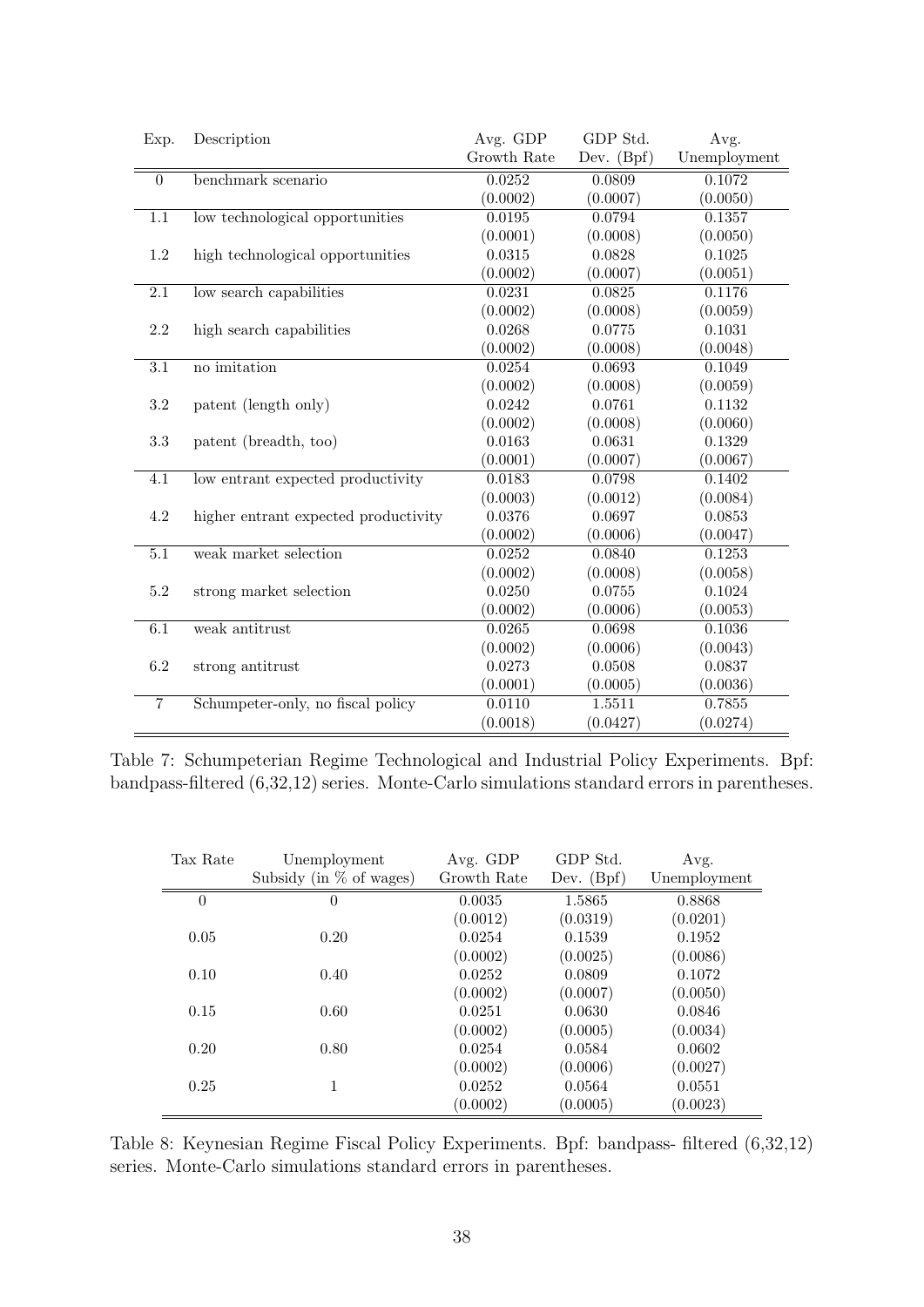

Figure 1: Level of Output, Investment, and Consumption (logs)



Figure 2: Bandpass-Filtered Output, Investment, and Consumption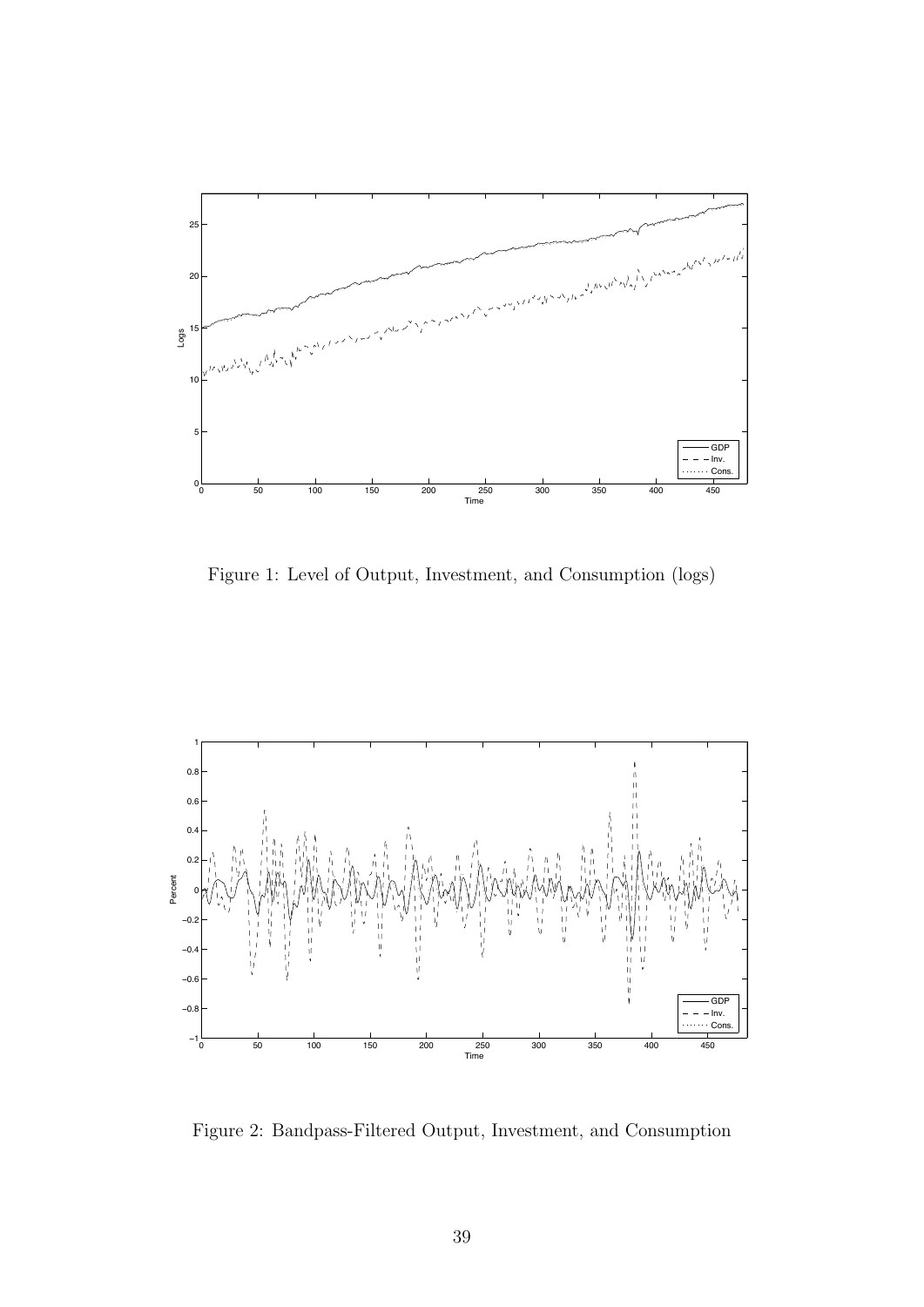

Figure 3: Pooled (Year-Standardized) Capital-good Firm Sales Distributions. Log Rank vs. Log Size Plots.



Figure 4: Pooled (Year-Standardized) Consumption-good Firm Sales Distributions. Log Rank vs. Log Size Plots.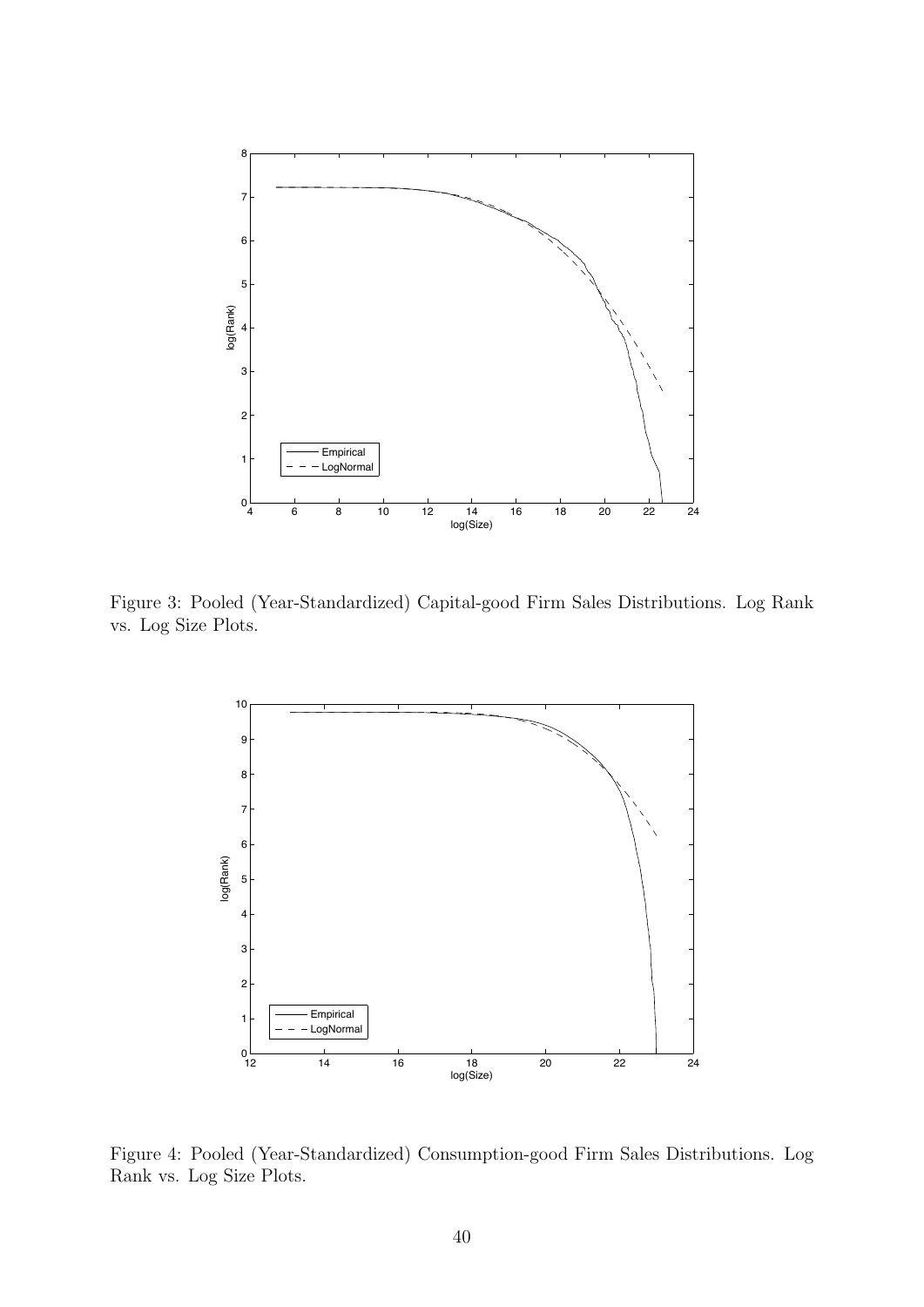

Figure 5: Firms' Productivity Moments (logs). First panel: capital-good firms. Second panel: consumption-good firms.



Figure 6: Investment Lumpiness. First panel: share of firms with (near) zero investment; second panel: share of firms with investment spikes.